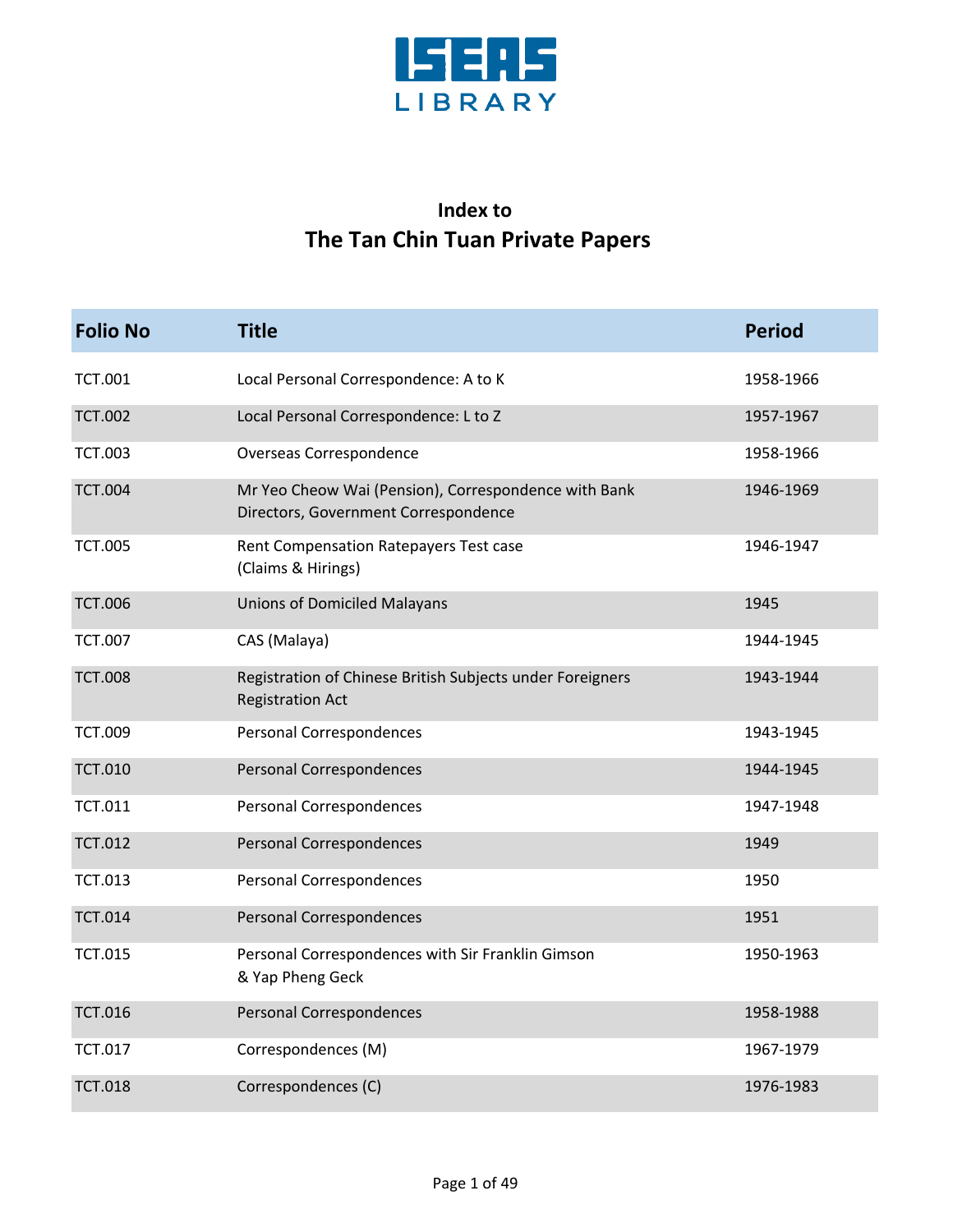

| <b>Folio No</b> | <b>Title</b>                                                                            | <b>Period</b> |
|-----------------|-----------------------------------------------------------------------------------------|---------------|
| <b>TCT.019</b>  | Miscellaneous Papers & Arbitration Court Case                                           | 1960-1961     |
| <b>TCT.020</b>  | Leg Co Proceedings (RE: Banking Bill) & Judgement<br>on Application under Sec 52 of 1RO | 1960-1962     |
| <b>TCT.021</b>  | Personal Correspondences (A)                                                            | 1967-1980     |
| <b>TCT.022</b>  | Personal Correspondences (F)                                                            | 1967-1979     |
| <b>TCT.023</b>  | Personal Correspondences (H)                                                            | 1966-1975     |
| <b>TCT.024</b>  | Personal Correspondences (P)                                                            | 1967-1979     |
| <b>TCT.025</b>  | Personal Correspondences (P)                                                            | 1969-1988     |
| <b>TCT.026</b>  | Personal Correspondences; R.J Tolley; Peter Tripp;<br>C. Y. Tung                        | 1967-1982     |
| <b>TCT.027</b>  | Personal Correspondences (S)                                                            | 1976-1983     |
| <b>TCT.028</b>  | Personal Correspondences (S)                                                            | 1983-1987     |
| <b>TCT.029</b>  | Personal Correspondences (T)                                                            | 1967-1982     |
| <b>TCT.030</b>  | Personal Correspondences (T)                                                            | 1969-1971     |
| <b>TCT.031</b>  | Personal Correspondences (U & V)                                                        | 1967-1986     |
| <b>TCT.032</b>  | Personal Correspondences (W)                                                            | 1967-1979     |
| <b>TCT.033</b>  | Personal Correspondences (W)                                                            | 1980-1987     |
| <b>TCT.034</b>  | Personal Correspondences (Y)                                                            | 1981-1988     |
| <b>TCT.035</b>  | Personal Correspondences (Z)                                                            | 1967-1986     |
| <b>TCT.036</b>  | Correspondences - Singapore Ratepayers Association                                      | 1941-1963     |
| <b>TCT.037</b>  | Correspondences - Singapore Ratepayers Association                                      | 1964-1968     |
| <b>TCT.038</b>  | Correspondences - University of Malaya                                                  | 1956-1967     |
| <b>TCT.039</b>  | Correspondences - Singapore Badminton Hall                                              | 1955-1966     |
| <b>TCT.040</b>  | Correspondences - Singapore Chinese Chamber of<br>Commerce                              | 1958          |
| <b>TCT.041</b>  | Correspondences - Social & Public Welfare Services                                      | 1943-1945     |
| <b>TCT.042</b>  | Personal Correspondences - Lee Kong Chian                                               | 1943-1945     |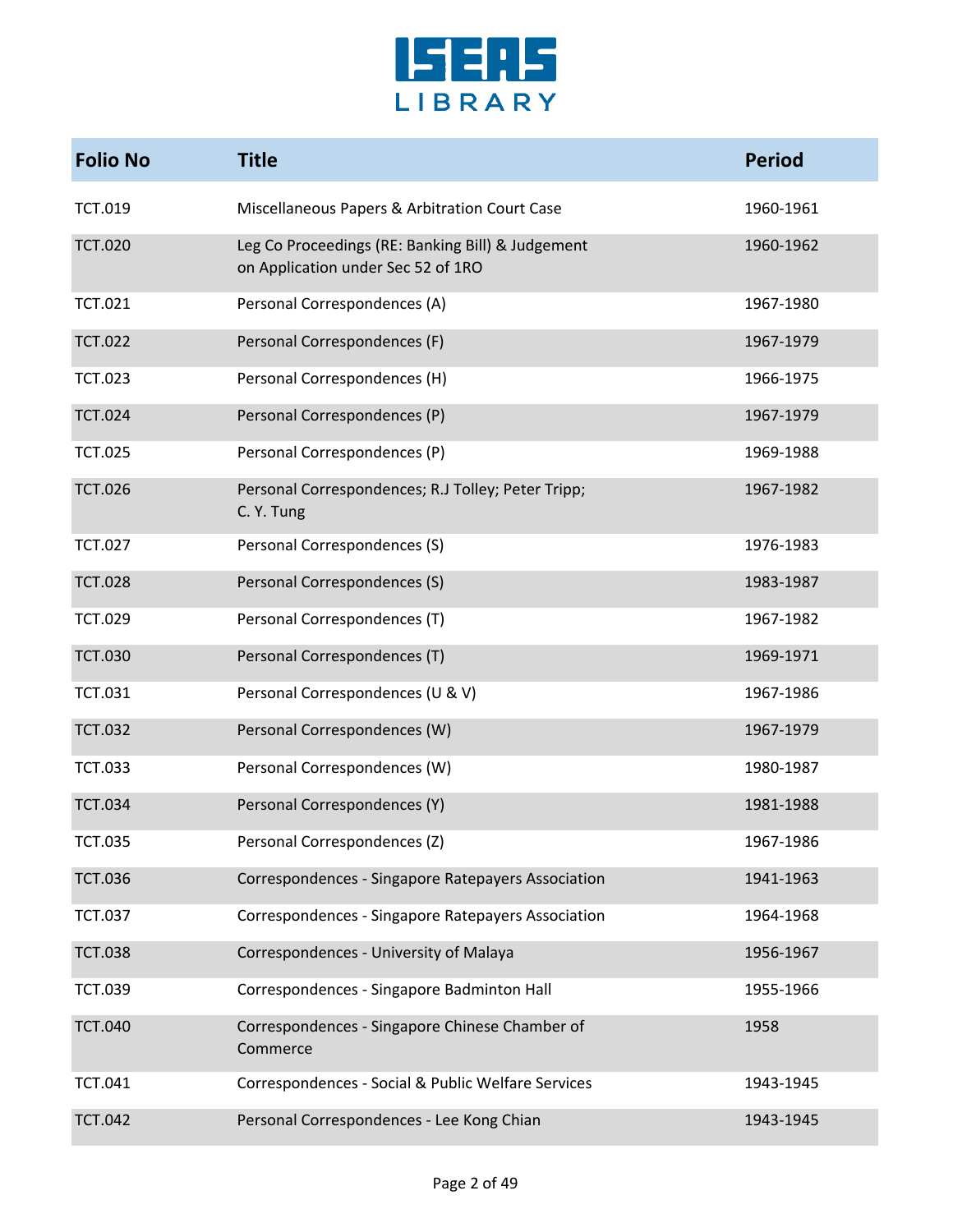

| <b>Folio No</b> | <b>Title</b>                                                                                                                     | <b>Period</b> |
|-----------------|----------------------------------------------------------------------------------------------------------------------------------|---------------|
| <b>TCT.043</b>  | Personal Correspondences - Lee Kong Chian:<br><b>DUPLICATES</b>                                                                  | 1943-1945     |
| <b>TCT.044</b>  | Personal Correspondences - Tan Cheng Lock                                                                                        | 1944-1945     |
| <b>TCT.045</b>  | Personal Correspondences - Wee Theam Seng                                                                                        | 1946-1954     |
| <b>TCT.046</b>  | Personal Correspondences - Aw Boon Haw                                                                                           | 1948-1949     |
| <b>TCT.047</b>  | Personal Correspondences - Rev R L Peach                                                                                         | 1958-1967     |
| <b>TCT.048</b>  | Personal Correspondence Overseas                                                                                                 | 1958-1972     |
| <b>TCT.049</b>  | Personal Correspondences (B)                                                                                                     | 1967-1975     |
| <b>TCT.050</b>  | Personal Correspondences (L)                                                                                                     | 1967-1975     |
| <b>TCT.051</b>  | Personal Correspondences (T)                                                                                                     | 1967-1975     |
| <b>TCT.052</b>  | <b>Personal Correspondences</b>                                                                                                  | 1950-1952     |
| <b>TCT.053</b>  | "Ideas Book"                                                                                                                     | Undated       |
| <b>TCT.054</b>  | Agents, Correspondence & Clients (Bank of New South<br>Wales)                                                                    | 1952-1954     |
| <b>TCT.055</b>  | Personal Correspondence                                                                                                          | 1955          |
| <b>TCT.056</b>  | Personal Correspondence<br>Dato S Q Wong, Sir Daniel Davies, Tunku Ya' acob,<br>WHC Bailey, Dato Dr Ismail                       | 1956-1967     |
| <b>TCT.057</b>  | Personal Correspondence<br>R P Newell, Loke Wan Tho, Lee Kong Chian,<br>Kan Tong Po, Sir Henry H S Lee                           | 1958-1964     |
| <b>TCT.058</b>  | Personal Correspondence<br>A G Marcus, Run Run Shaw, R Camrass,<br>Dato Abdul Rahman, Dato Haji Abdul Malek,<br>W H Wilcock      | 1958-1977     |
| <b>TCT.059</b>  | Personal Correspondence<br>Max Lewis, Tan Cheng Lock Scholarship Fund,<br>Mentri Besar Johore, Ms Chong Toong Fong,<br>H R Brown | 1958-1970     |
| <b>TCT.060</b>  | Personal Correspondence                                                                                                          | 1951-1952     |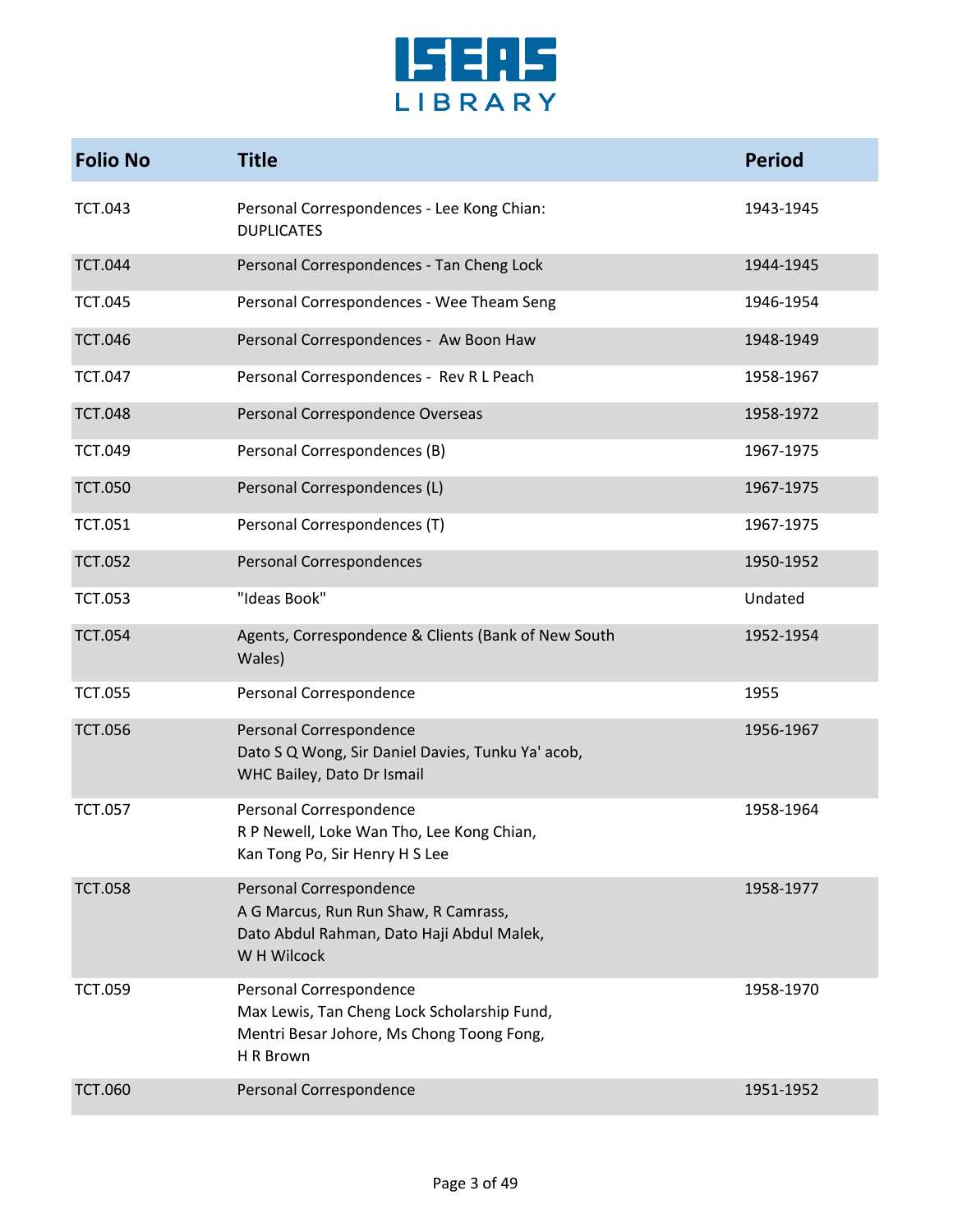

| <b>Folio No</b> | <b>Title</b>                                                                                                                                                                                                                                                                                                                                                                                                                                                                            | <b>Period</b> |
|-----------------|-----------------------------------------------------------------------------------------------------------------------------------------------------------------------------------------------------------------------------------------------------------------------------------------------------------------------------------------------------------------------------------------------------------------------------------------------------------------------------------------|---------------|
| <b>TCT.061</b>  | Personal Correspondence                                                                                                                                                                                                                                                                                                                                                                                                                                                                 | 1952-1953     |
| <b>TCT.062</b>  | Personal Correspondence                                                                                                                                                                                                                                                                                                                                                                                                                                                                 | 1953          |
| <b>TCT.063</b>  | Personal Correspondence                                                                                                                                                                                                                                                                                                                                                                                                                                                                 | 1954          |
| <b>TCT.064</b>  | Personal Correspondence                                                                                                                                                                                                                                                                                                                                                                                                                                                                 | 1955-1956     |
| <b>TCT.065</b>  | Personal Correspondence                                                                                                                                                                                                                                                                                                                                                                                                                                                                 | 1957          |
| <b>TCT.066</b>  | <b>Assorted Subjects</b><br>- NUS Endowment Fund<br>- Loh Man Chee - Food Processing 1987<br>- Simbl/Schroders (Mr George W Mallinckrodt)<br>- Kwek Hong Png - CBT 1989 to 1991<br>- NUS - Chancellors & Hon. Graduates<br>- Mr N D Davidson - 1989 to 1992<br>- Eastern Hotel (Cameron Highlands) Bhd - Liquidation<br>- The Tan Chin Tuan Auditorium 1993-1994<br>- Scholarship for Teachers & Pelangi Home<br>- Personal correspondence 1967 to 1984<br>- Allan Ng - Insider Trading | 1961-1994     |
| <b>TCT.067</b>  | Visit to New Zealand & Australia                                                                                                                                                                                                                                                                                                                                                                                                                                                        | 1979          |
| <b>TCT.068</b>  | Verifications, Introduction & Recommendations                                                                                                                                                                                                                                                                                                                                                                                                                                           | 1946-1949     |
| <b>TCT.069</b>  | Personal Correspondences - Chinn Ho                                                                                                                                                                                                                                                                                                                                                                                                                                                     | 1958-1987     |
| <b>TCT.070</b>  | Personal Correspondences - Harper Gilfillan                                                                                                                                                                                                                                                                                                                                                                                                                                             | 1975-1980     |
| <b>TCT.071</b>  | Correspondence                                                                                                                                                                                                                                                                                                                                                                                                                                                                          | 1968-1985     |
| <b>TCT.072</b>  | Correspondences:<br>- Dr Goh Keng Swee, 1968<br>- First National City Nak's personnel<br>- William Mundy (artist who painted OCBC President's<br>portrait) 1984 - 1987<br>- International Monetary Fun/World Bank, Sep 1977<br>- Bank Colleagues, Oct 1945 - Dec 1953                                                                                                                                                                                                                   | 1945-1987     |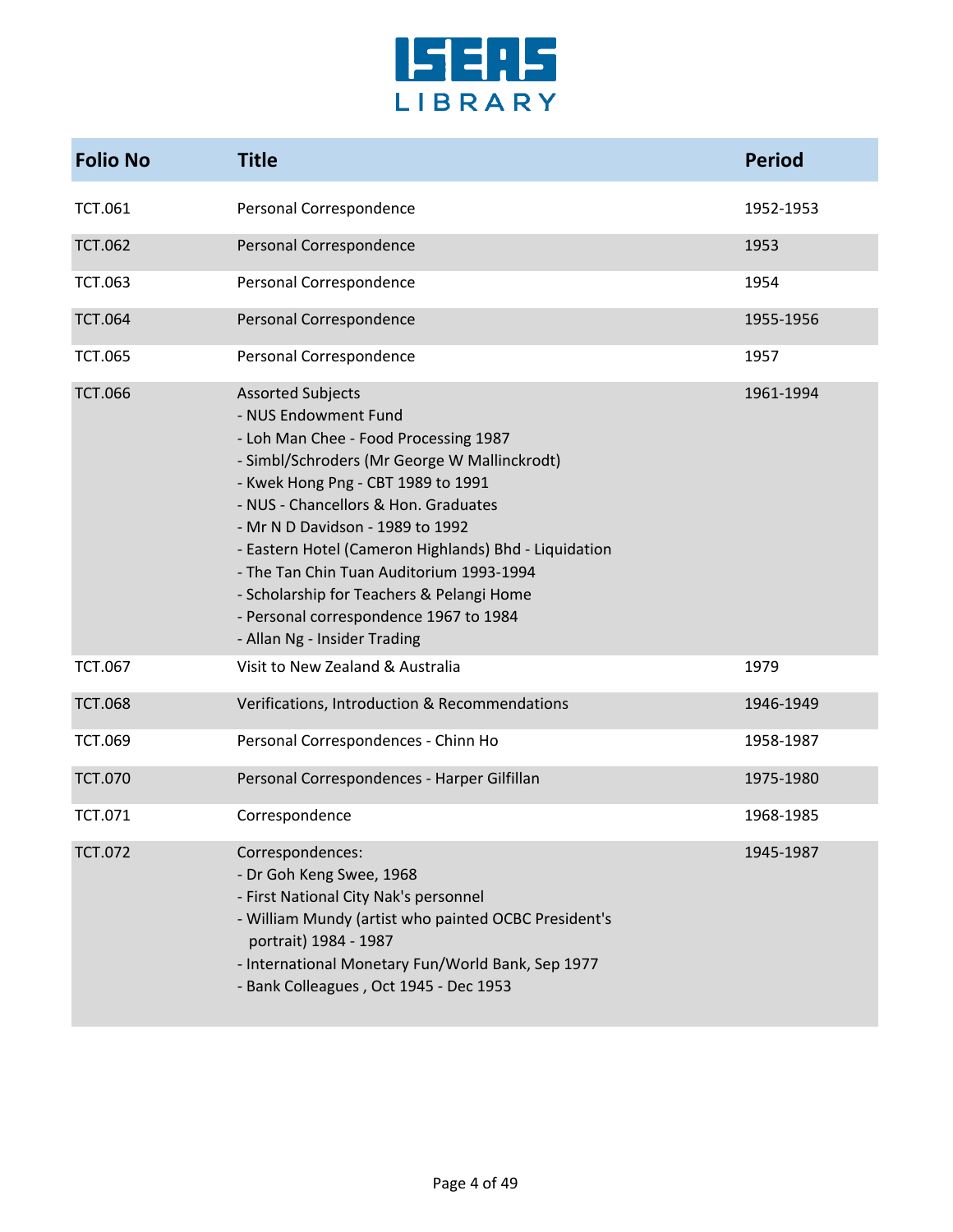

| <b>Folio No</b> | <b>Title</b>                                                                                                                                                                                                                                                                                                                                                                                                                                                      | <b>Period</b> |
|-----------------|-------------------------------------------------------------------------------------------------------------------------------------------------------------------------------------------------------------------------------------------------------------------------------------------------------------------------------------------------------------------------------------------------------------------------------------------------------------------|---------------|
| <b>TCT.073</b>  | <b>Assorted Files:</b><br>- Telecom NZ, May 1990<br>- F H Faulding, Feb 1990 - Mar 1991<br>- Sir Leslie Froggatt, Oct 1990 - May 1991<br>- Tan Chok Kian, Oct 1991<br>- Prof. Tien Chang Jin, Jan 1991 - Aug 1991<br>- Dr Don Stammer of Bain & Co, Jan 1990<br>- Mr Mano Sabnani, June 1991<br>- Mr Peter Sung, Oct 1991<br>- Singapore Assoc for the visually handicapped<br>- Sue Suckling consultant, Sep 1988 - Feb 1991<br>- Mrs Benjamin Sheares, Feb 1991 | 1988-1991     |
| <b>TCT.074</b>  | OCBC Income Tax Appeal, Dec 1960 - June 1963<br>- Tan Sai Siong, Feb 1993<br>- Eastern Realty Co Ltd, May 1964 to Dec 1982<br>- Khim Jul - Oct 1993<br>- Hoover Institute, Dec 1981 to May 1982                                                                                                                                                                                                                                                                   | 1960-1993     |
| <b>TCT.075</b>  | <b>OCBC - Miscellaneous Papers (Bombay</b><br>Correspondence)                                                                                                                                                                                                                                                                                                                                                                                                     | 1943-1945     |
| <b>TCT.076</b>  | Policy for Head Office & Branches (Correspondence<br>With and Reports of Bank officers)                                                                                                                                                                                                                                                                                                                                                                           | 1945-1957     |
| <b>TCT.077</b>  | Correspondences - Island Club Debentures                                                                                                                                                                                                                                                                                                                                                                                                                          | 1949-1955     |
| <b>TCT.078</b>  | <b>OCBC</b><br>- Correspondences, Compulsory Acquisition of<br>110 Neil Road, Appeal No. AB-185/80<br>- Who's Who (on TCT)                                                                                                                                                                                                                                                                                                                                        | 1951-1981     |
| TCT.079         | OCBC<br>- Pre-liberation Outstanding Deposits & Unpaid<br>Remittances - Chinese National dollars (CND) -<br>opinions<br>- Pre-liberation Accounts - Shanghai & Amoy Branch<br>- Reclaiming of Pre-war deposits in Chinese National<br>Currency (1977)<br>- Pre-1948 Drafts & Deposits in Chinese Currency<br>(opinion)                                                                                                                                            | 1953-1978     |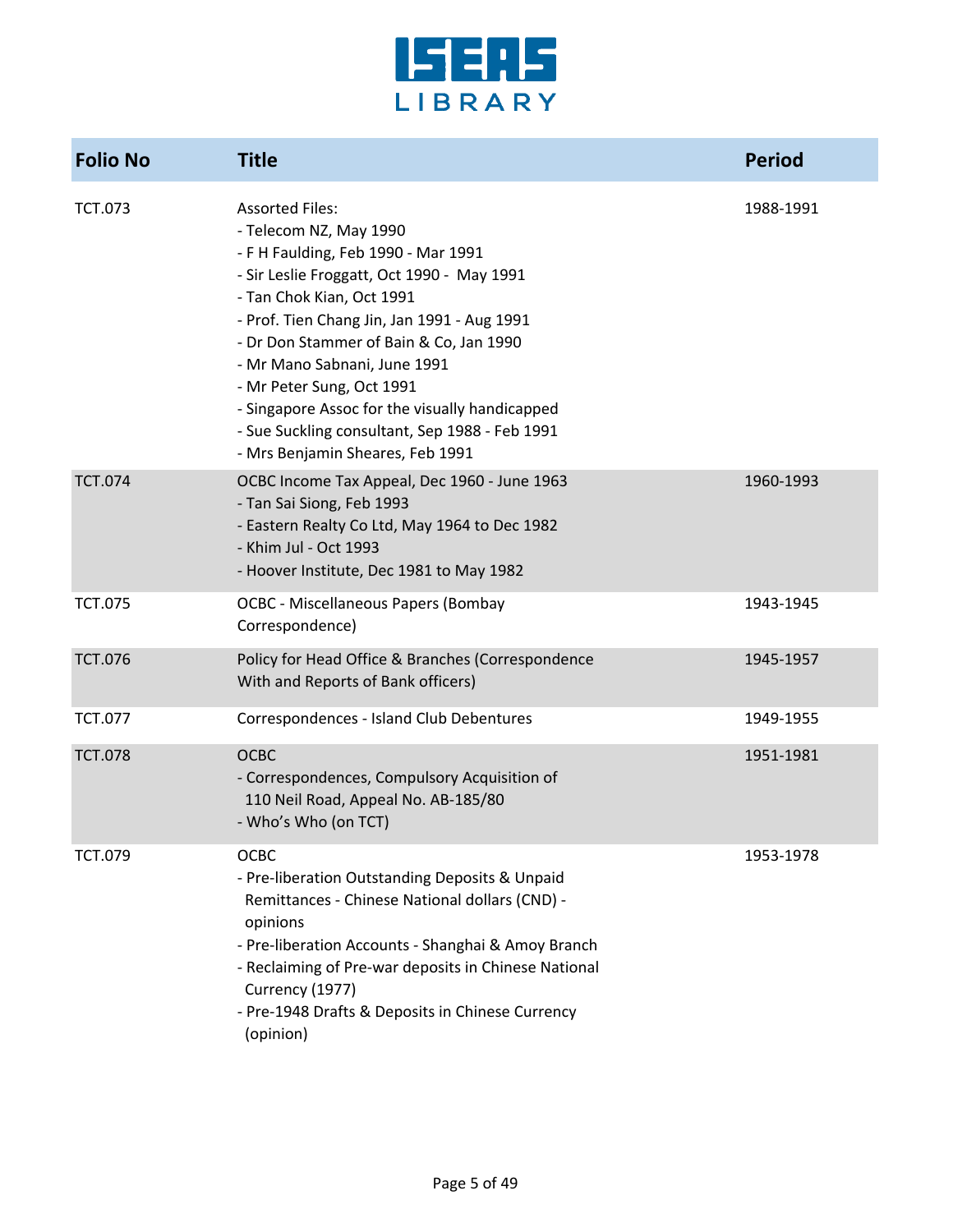

| <b>Folio No</b> | <b>Title</b>                                                                                                                                                                                                                                                                                                                                                      | <b>Period</b> |
|-----------------|-------------------------------------------------------------------------------------------------------------------------------------------------------------------------------------------------------------------------------------------------------------------------------------------------------------------------------------------------------------------|---------------|
| <b>TCT.080</b>  | <b>OCBC</b><br>- Case against Nanyang Siang Pau<br>- OCBC - Agreement dated 22/3/74 with the Wing On<br>Life (Holdings) Ltd/Wing On Corporate<br>Management Ltd<br>- Tan Sri H T Ong - Disciplinary Committee Rules<br>- List of Persons to be included in guest list for OCBC<br>Centre opening<br>- Letter to A C Simmons (RE: 40th Anniversary of<br>OCBC Ltd) | 1955-1976     |
| <b>TCT.081</b>  | <b>OCBC</b><br>- Defamation suit by Mr Lee Kuan Yew -<br>Newspaper cuttings<br>- Memos to Mr Khoo Teck Puat<br>- Establishment of a Central Bank in Malaya<br>Caine/Watson Report<br>- Correspondence - 293 to 299 Orchard Road<br>- Correspondence with Chinese Chamber of<br>Commerce                                                                           | 1956-1979     |
| <b>TCT.082</b>  | Correspondences, OCBC Officers - Head Office &<br>Singapore Branches                                                                                                                                                                                                                                                                                              | 1956-1962     |
| <b>TCT.083</b>  | <b>OCBC</b><br>- Bank's Property at Cavenagh Road<br>- Papers in connection with false & malicious<br>rumours about OCBC<br>- Correspondence (RE: Lawrence K F Lam) and<br>proposed merger<br>Reorganization of MCO                                                                                                                                               | 1956-1978     |
| <b>TCT.084</b>  | <b>OCBC</b><br>- Misappropriations<br>- Representations to Governor of Bank Negara<br>- Minute paper, Hongkong Branch (1963 to 1965)<br>- World Bank Loan to C E B                                                                                                                                                                                                | 1958-1965     |
| <b>TCT.085</b>  | Correspondences, Mr Michael Wong Pakshong                                                                                                                                                                                                                                                                                                                         | 1965-1969     |
| <b>TCT.086</b>  | <b>OCBC</b><br>- Nanyang University Institute of Business Studies<br>(with Dr Tony Tan's memos and Chairman's survey)<br>- Fraser & Co's proposed Unit Trust                                                                                                                                                                                                      | 1970          |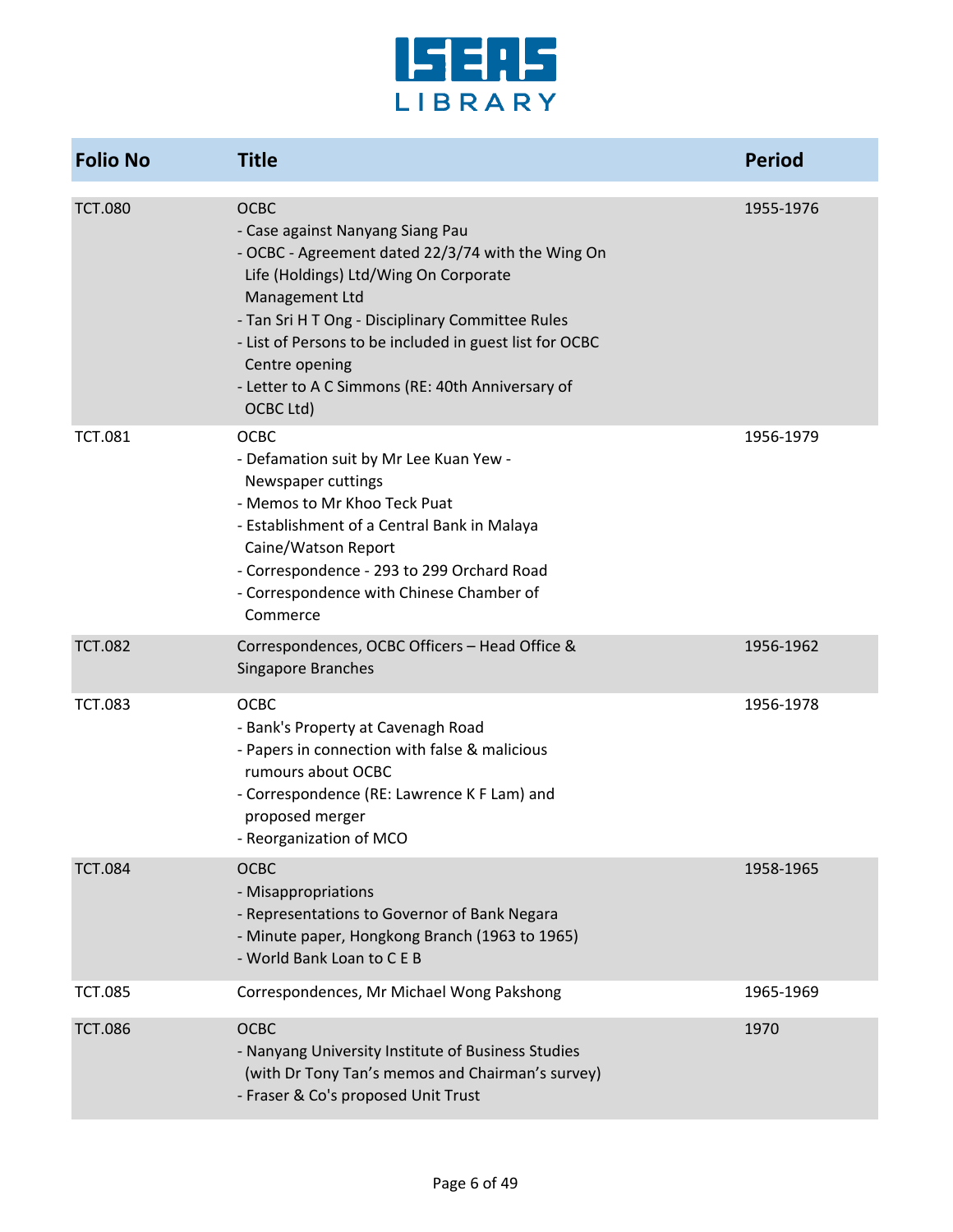

| <b>Folio No</b> | <b>Title</b>                                                                                                                                          | <b>Period</b> |
|-----------------|-------------------------------------------------------------------------------------------------------------------------------------------------------|---------------|
| <b>TCT.087</b>  | <b>OCBC</b><br>- Notification letter to OCBC Ltd<br>- Letters to the Bank and the Stock Exchange of<br>Singapore                                      | 1973-1983     |
| <b>TCT.088</b>  | OCBC, Association on Banks in Singapore                                                                                                               | 1970-1977     |
| <b>TCT.089</b>  | OCBC, United Malacca Rubber Estates<br>- Minutes<br>- Merger of Leong Hin San Sdn Bhd<br>- Director - Appointment/Qualification shares                | 1969-1979     |
| <b>TCT.090</b>  | OCBC, Leong Hin San Sdn Bhd:<br>- Amendment to Article of Association<br>- Minutes<br>Director Appointment/Qualification shares                       | 1969-1979     |
| <b>TCT.091</b>  | OCBC, Proposed Acquisition of:<br>Four Seas Communications Bank Ltd Merger                                                                            | 1970-1972     |
| <b>TCT.092</b>  | OCBC, Proposed Acquisition of:<br>Bank of Singapore Ltd (by OCBC)                                                                                     | 1970-1972     |
| <b>TCT.093</b>  | OCBC, Enticement of OCBC customers by other banks                                                                                                     | 1972          |
| <b>TCT.094</b>  | OCBC, Bulim Rubber Estates vs Comptroller of Income Tax<br>(1956)                                                                                     | 1959-1985     |
| <b>TCT.095</b>  | OCBC, Comments on proposed 1976 Amendments to the<br>Companies Act, Cap. 185                                                                          | 1967-1974     |
| <b>TCT.096</b>  | OCBC, Correspondence with Dr Tony Tan                                                                                                                 | 1970-1978     |
| <b>TCT.097</b>  | <b>OCBC</b><br>- Harimau Investment Ltd<br>- Singapore Japan Merchant Bank Ltd<br>- Yamaichi Asia Growth Fund<br>- Singapore Land & Investment Co Ltd | 1974-1982     |
| <b>TCT.098</b>  | <b>OCBC Correspondences:</b><br>Peck Pia Jim, Tio Seng Chin, Tan Kok Peng                                                                             | 1956-1978     |
| <b>TCT.099</b>  | OCBC Correspondences: Mrs A C Kang                                                                                                                    | 1961-1978     |
| <b>TCT.100</b>  | OCBC Correspondences: Teo Cheng Guan                                                                                                                  | 1960-1974     |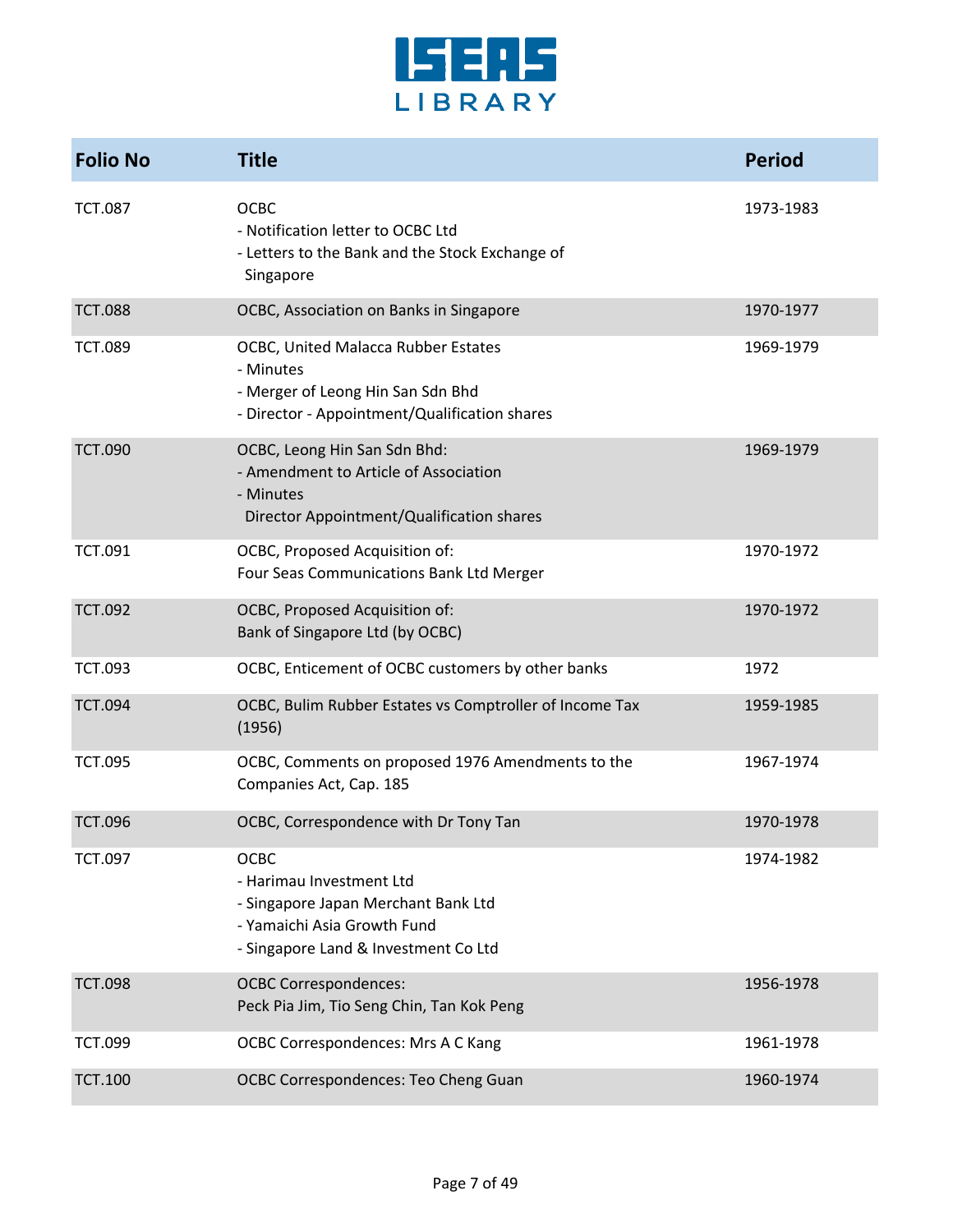

| <b>Folio No</b> | <b>Title</b>                                                                                                                                                                                                                                                                                                                                                                                                                                                                                                                                     | <b>Period</b> |
|-----------------|--------------------------------------------------------------------------------------------------------------------------------------------------------------------------------------------------------------------------------------------------------------------------------------------------------------------------------------------------------------------------------------------------------------------------------------------------------------------------------------------------------------------------------------------------|---------------|
| <b>TCT.101</b>  | <b>OCBC Correspondences: Wong Pakshong,</b><br>Tjio Kay Loen                                                                                                                                                                                                                                                                                                                                                                                                                                                                                     | 1969-1983     |
| <b>TCT.102</b>  | <b>OCBC Correspondence: OCBC Officers</b>                                                                                                                                                                                                                                                                                                                                                                                                                                                                                                        | 1958-1965     |
| <b>TCT.103</b>  | OCBC Correspondence: Ong Thye Ghee                                                                                                                                                                                                                                                                                                                                                                                                                                                                                                               | 1954-1966     |
| <b>TCT.104</b>  | OCBC Correspondence: Tjio Kay Loen - Monthly Review                                                                                                                                                                                                                                                                                                                                                                                                                                                                                              | 1973-1974     |
| <b>TCT.105</b>  | OCBC Correspondence: Lin Jo Yan                                                                                                                                                                                                                                                                                                                                                                                                                                                                                                                  | 1967-1974     |
| <b>TCT.106</b>  | <b>OCBC Correspondence: Officers</b>                                                                                                                                                                                                                                                                                                                                                                                                                                                                                                             | 1954-1963     |
| <b>TCT.107</b>  | OCBC Correspondence: Officers in HQ & Singapore<br><b>Branches</b>                                                                                                                                                                                                                                                                                                                                                                                                                                                                               | 1956-1968     |
| <b>TCT.108</b>  | OCBC, Hong Kong - \$6 million loan to Mr Chinn Ho                                                                                                                                                                                                                                                                                                                                                                                                                                                                                                | 1970-1971     |
| <b>TCT.109</b>  | OCBC, Raja Tun Uda                                                                                                                                                                                                                                                                                                                                                                                                                                                                                                                               | 1961-1971     |
| <b>TCT.110</b>  | OCBC, Hong Kong Correspondence                                                                                                                                                                                                                                                                                                                                                                                                                                                                                                                   | 1954-1973     |
| <b>TCT.111</b>  | <b>OCBC Special Committee Minutes</b>                                                                                                                                                                                                                                                                                                                                                                                                                                                                                                            | 1973          |
| <b>TCT.112</b>  | <b>OCBC Board &amp; Executive Committee Minutes</b>                                                                                                                                                                                                                                                                                                                                                                                                                                                                                              | 1983          |
| <b>TCT.113</b>  | <b>OCBC Correspondences</b><br>- Conference on "Current Problems of International<br>Trade Financing" (correspondence with Assoc. Prof<br>Mrs Tan Sock Yee)<br>- International Foreign Exchange Conference held in<br>New York<br>- Minutes of Business Development Committee<br>Meetings<br>- Mr Yong Pung How, correspondence<br>- Directorate - Appointment of Mr. Yong Pung How<br>and Mr Teo Cheng Guan<br>- IBS office in Toronto, Canada<br>- Personnel Welfare - Sentosa Holiday Bungalow<br>- Conference of Banks with Bank Negara 1978 | 1972-1985     |
| <b>TCT.114</b>  | OCBC, Correspondence: Mr Choi Siew Hong                                                                                                                                                                                                                                                                                                                                                                                                                                                                                                          | 1976-1985     |
| <b>TCT.115</b>  | OCBC, Correspondence: Mr Benny Goh                                                                                                                                                                                                                                                                                                                                                                                                                                                                                                               | 1966-1983     |
| <b>TCT.116</b>  | OCBC, Correspondence: Mr Teo Cheng Guan                                                                                                                                                                                                                                                                                                                                                                                                                                                                                                          | 1973-1982     |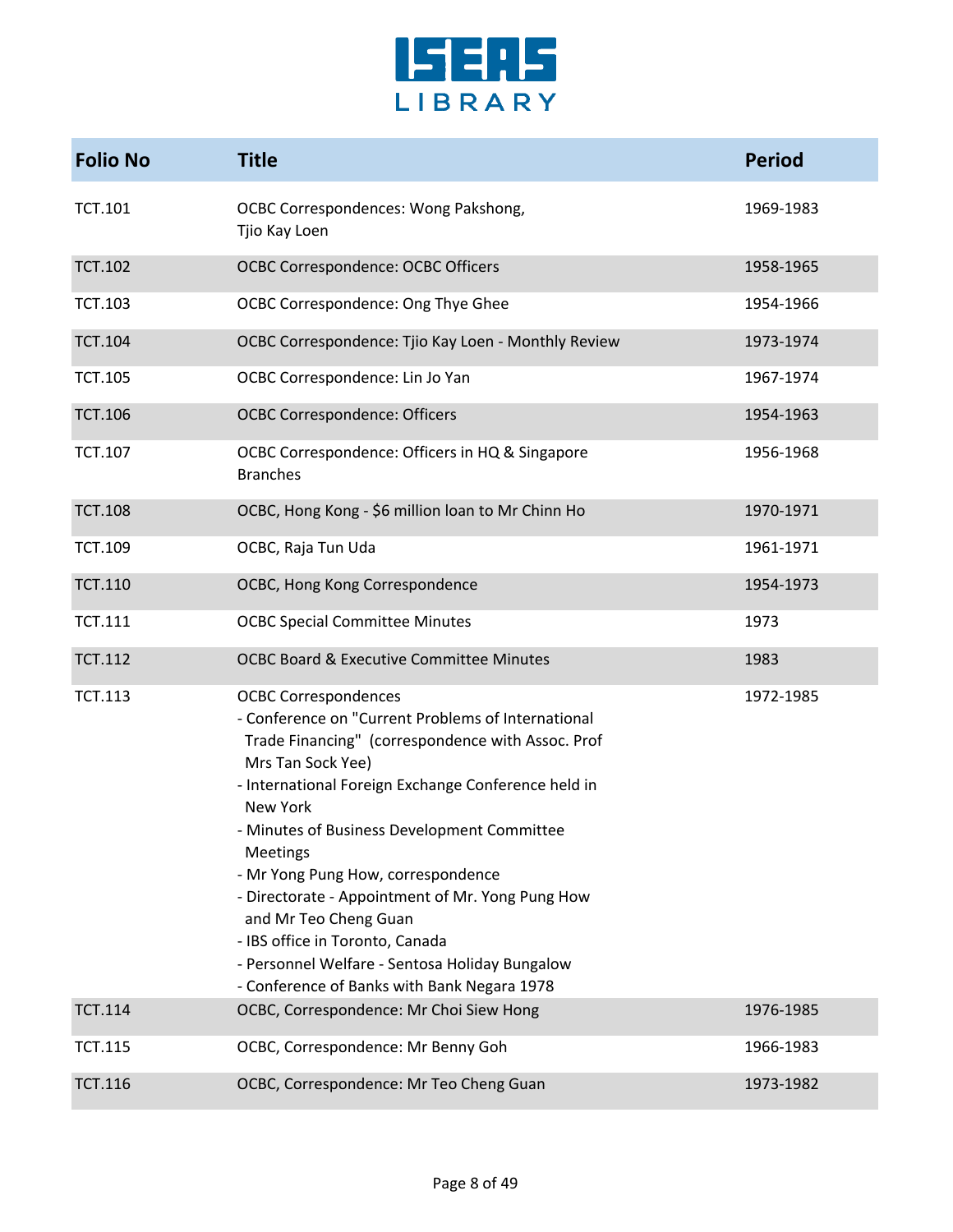

| <b>Folio No</b> | <b>Title</b>                                                                                                                                                                                                                                                                                      | <b>Period</b> |
|-----------------|---------------------------------------------------------------------------------------------------------------------------------------------------------------------------------------------------------------------------------------------------------------------------------------------------|---------------|
| <b>TCT.117</b>  | OCBC, Correspondences<br>- Union Agreement<br>- Staff Provident Fund<br>- OCBC Staff Matters<br>- Bank's submission on gratuity claim                                                                                                                                                             | 1960-1972     |
| <b>TCT.118</b>  | OCBC, Correspondences<br>- Evan Wong compensation claim                                                                                                                                                                                                                                           | 1969-1970     |
| <b>TCT.119</b>  | OCBC, Correspondence: Lin Jo Yan                                                                                                                                                                                                                                                                  | 1959-1974     |
| <b>TCT.120</b>  | OCBC, Correspondence: Tjio Kay Loen                                                                                                                                                                                                                                                               | 1970-1976     |
| <b>TCT.121</b>  | OCBC, Correspondence: Lee Hah Ing                                                                                                                                                                                                                                                                 | 1970-1976     |
| <b>TCT.122</b>  | OCBC, Correspondence with Yong Pung How (Memos)<br>- Mutual Life & Citizens Assurance Co<br>- Hongkong Bank of California<br>- International House, Perth<br>- Straits Trading Company<br>- Wearne Brothers Ltd<br>- Great Eastern Life<br>- Overseas Assurance Company<br>- United Engineers Ltd | 1973-1979     |
| <b>TCT.123</b>  | OCBC, Correspondence with Yong Pung How (Memos)<br>- Cycle & Carriage<br>- Jack Chia - MPH<br>- Orion Group<br>- Amcol Electrical Industries Co<br>- Metro Holdings Ltd<br>- Sime Darby and Guthrie<br>- Singapore Land<br>- Far Eastern Development Ltd<br>- British & Malayan Trustees Ltd      | 1972-1982     |
| <b>TCT.124</b>  | Correspondence with Mr C W Tresise                                                                                                                                                                                                                                                                | 1967-1982     |
| <b>TCT.125</b>  | OCBC, Correspondences<br>- Urban Redevelopment Authority Bill<br>- Computer System for Banks by C W Tresise<br>- Joo Chiat Branch Case - LEK & ACS                                                                                                                                                | 1966-1977     |
| <b>TCT.126</b>  | OCBC, Correspondence with Mr Tjio Kay Loen                                                                                                                                                                                                                                                        | 1966-1982     |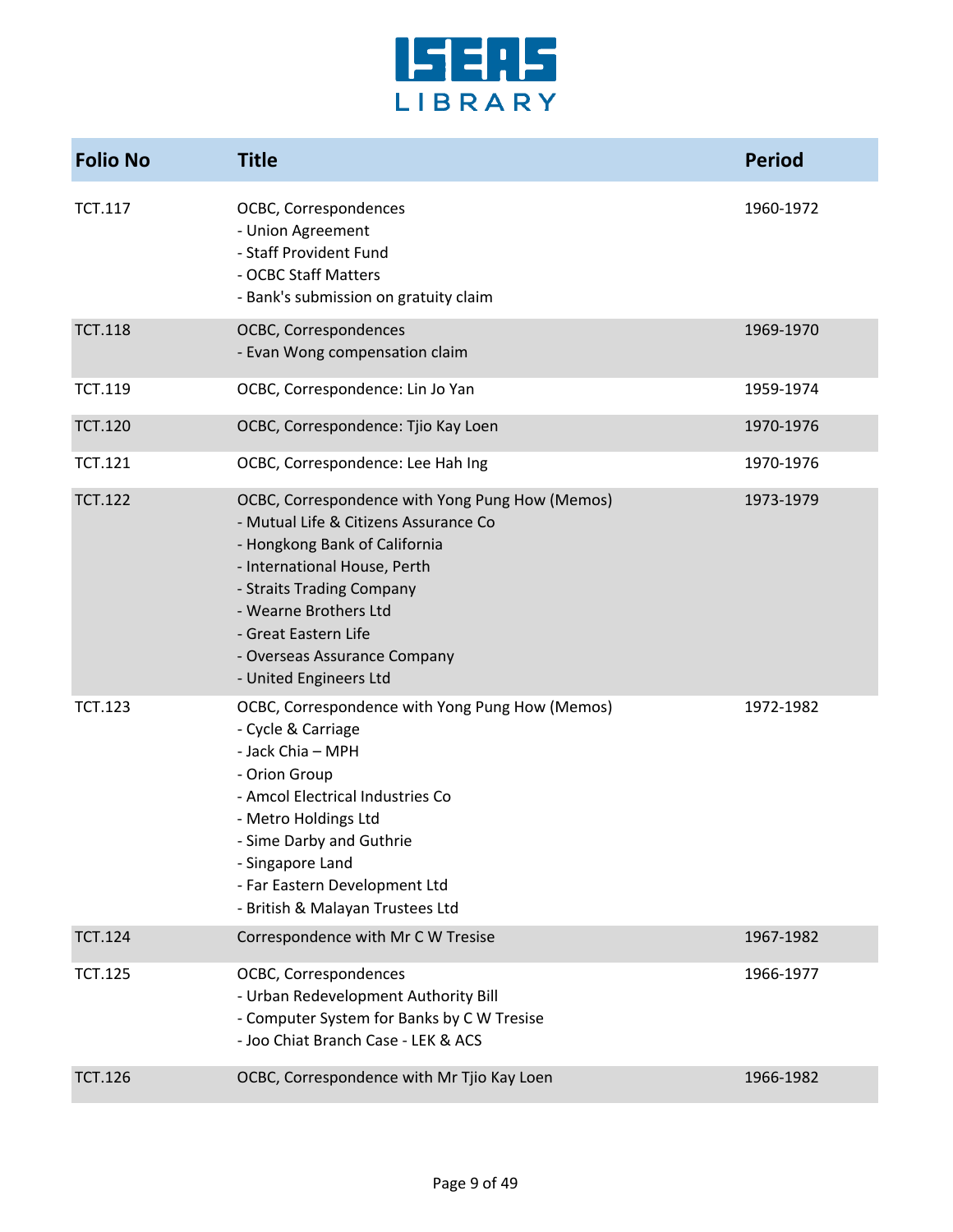

| <b>Folio No</b> | <b>Title</b>                                                                                                                                                    | <b>Period</b> |
|-----------------|-----------------------------------------------------------------------------------------------------------------------------------------------------------------|---------------|
| <b>TCT.127</b>  | OCBC, Correspondences<br>- ILIKAI Corporation of Hawaii<br>- Harimau Investments Ltd<br>- United Motor Works<br>- OCBC Toyko Branch                             | 1972-1981     |
| <b>TCT.128</b>  | OCBC, Correspondences<br>- Staff Bonus scheme<br>- OCBC Kuching Branch - Staff Union Negotiations                                                               | 1965-1968     |
| <b>TCT.129</b>  | Report to Chairman & MD by E R Nonweiler                                                                                                                        | 1965          |
| <b>TCT.130</b>  | <b>Singapore Staff Union</b>                                                                                                                                    | 1965          |
| <b>TCT.131</b>  | OCBC, Correspondences<br>- T R Hepworth<br>- Ho Cheong San<br>- Oon Khye Kiang & Loke Weng Chee - Terms of<br>Service                                           | 1958-1972     |
| <b>TCT.132</b>  | OCBC, Correspondence with Yong Pung How (Memos)                                                                                                                 | 1977-1978     |
| <b>TCT.133</b>  | OCBC, Correspondence with Yong Pung How (Memos)                                                                                                                 | 1978-1980     |
| <b>TCT.134</b>  | OCBC, Correspondence with Yong Pung How (Memos)                                                                                                                 | 1979-1981     |
| <b>TCT.135</b>  | OCBC Anniversaries - 25th & 40th (Newsclippings)                                                                                                                | Undated       |
| <b>TCT.136</b>  | <b>OCBC</b><br>- Bank's land at Tanjong Rhu - Land situate at<br>Tanjong Rhu Road (done by Kiong Chai Woon & Co)<br>- Regency Hotel<br>- OCBC London Properties | 1963-1977     |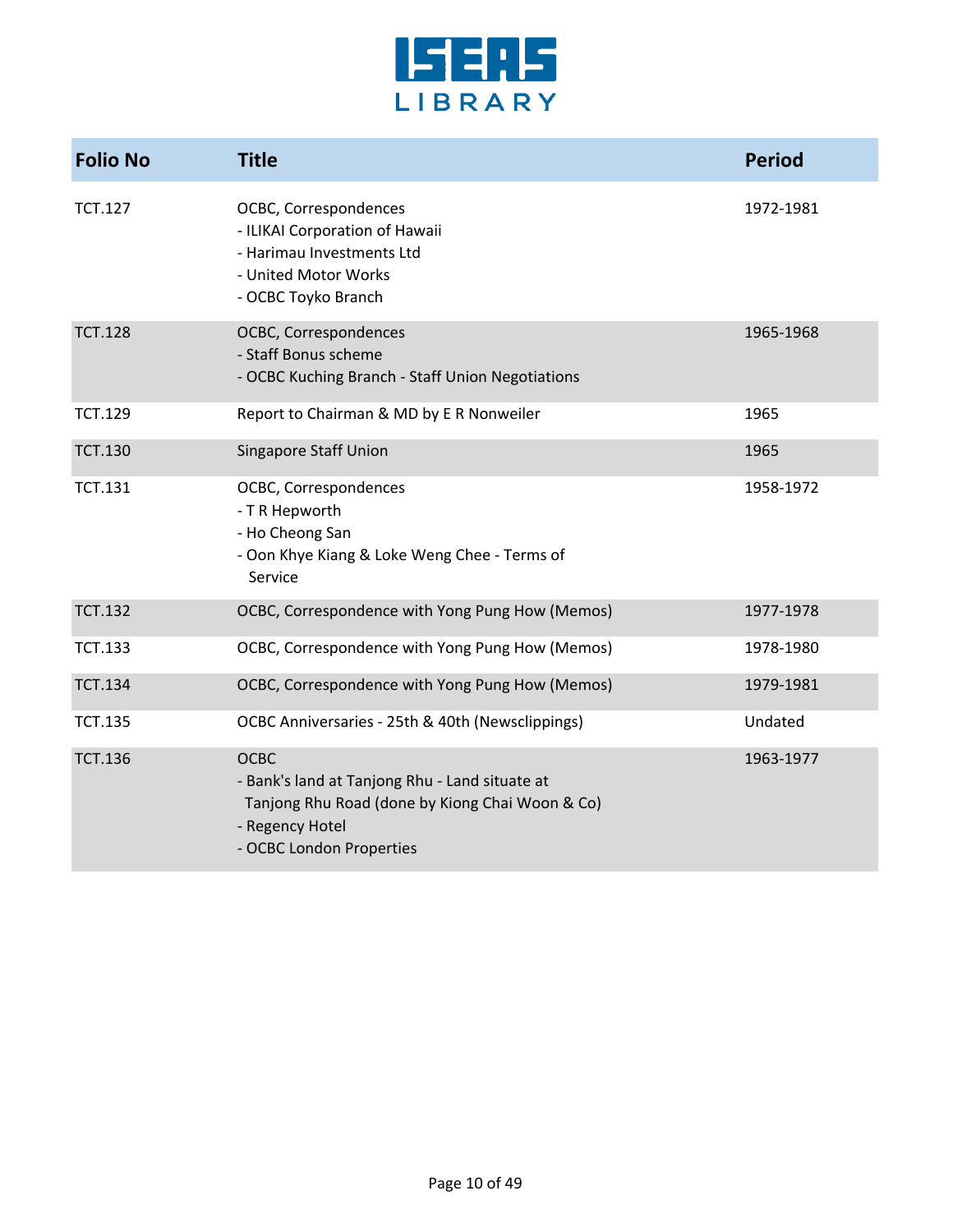

| <b>Folio No</b> | <b>Title</b>                                                                                                                                                                                                                                                                                                                                                                                                                                                   | <b>Period</b> |
|-----------------|----------------------------------------------------------------------------------------------------------------------------------------------------------------------------------------------------------------------------------------------------------------------------------------------------------------------------------------------------------------------------------------------------------------------------------------------------------------|---------------|
| <b>TCT.137</b>  | OCBC, Yong Pung How's memos<br>- OCBC Bond Issue<br>- Euro-sterling Bond Issue for OCBC<br>- Properties<br>- FIC Guidelines on acquisition of Assets, Mergers,<br>Takeovers<br>- Proposed Co's Amendment Act 1976<br>- Planning & Project Committee<br>- Exco & Board Meeting papers<br>- Group Consultative Meetings<br>- Singapore Bankers' Club<br>- Singapore Business Club<br>- Unit Trusts<br>- New Branch at Sim Lim Tower<br>- Harimau Investments Ltd | 1975-1979     |
| <b>TCT.138</b>  | OCBC, Yong Pung How's memos<br>- Miscellaneous<br>- Specialists' Services Pte Ltd                                                                                                                                                                                                                                                                                                                                                                              | 1973-1979     |
| <b>TCT.139</b>  | OCBC, Yong Pung How's memos<br>- Lend Lease Corporation Ltd<br>- Joint venture with Thomas Cook<br>- Research on other travel agencies<br>- Haw Par Merchant Bankers Ltd<br>- Bank Negara Malaysia - Bumiputra Loans                                                                                                                                                                                                                                           | 1974-1979     |
| <b>TCT.140</b>  | <b>OCBC, Properties</b><br>- Mercantile Bank Bldg - 21 Raffles Place                                                                                                                                                                                                                                                                                                                                                                                           | 1975-1976     |
| <b>TCT.141</b>  | <b>OCBC, Properties</b><br>- 69/79 Orchard Rd, OCBC vs Eastern Auto Co Ltd                                                                                                                                                                                                                                                                                                                                                                                     | 1960-1962     |
| <b>TCT.142</b>  | <b>OCBC, Properties</b><br>- 7th ms Ulu Pandan Rd<br>- HK Branch Premises                                                                                                                                                                                                                                                                                                                                                                                      | 1964-1978     |
| <b>TCT.143</b>  | OCBC, Properties<br>- OCBC Villa - Cameron Highlands                                                                                                                                                                                                                                                                                                                                                                                                           | 1962-1982     |
| <b>TCT.144</b>  | <b>OCBC, Properties</b><br>- F&N's Mar Lodge - Frasers Hill                                                                                                                                                                                                                                                                                                                                                                                                    | 1966-1975     |
| <b>TCT.145</b>  | OCBC, Properties<br>- OCBC Centre Opening 1976                                                                                                                                                                                                                                                                                                                                                                                                                 | 1974-1976     |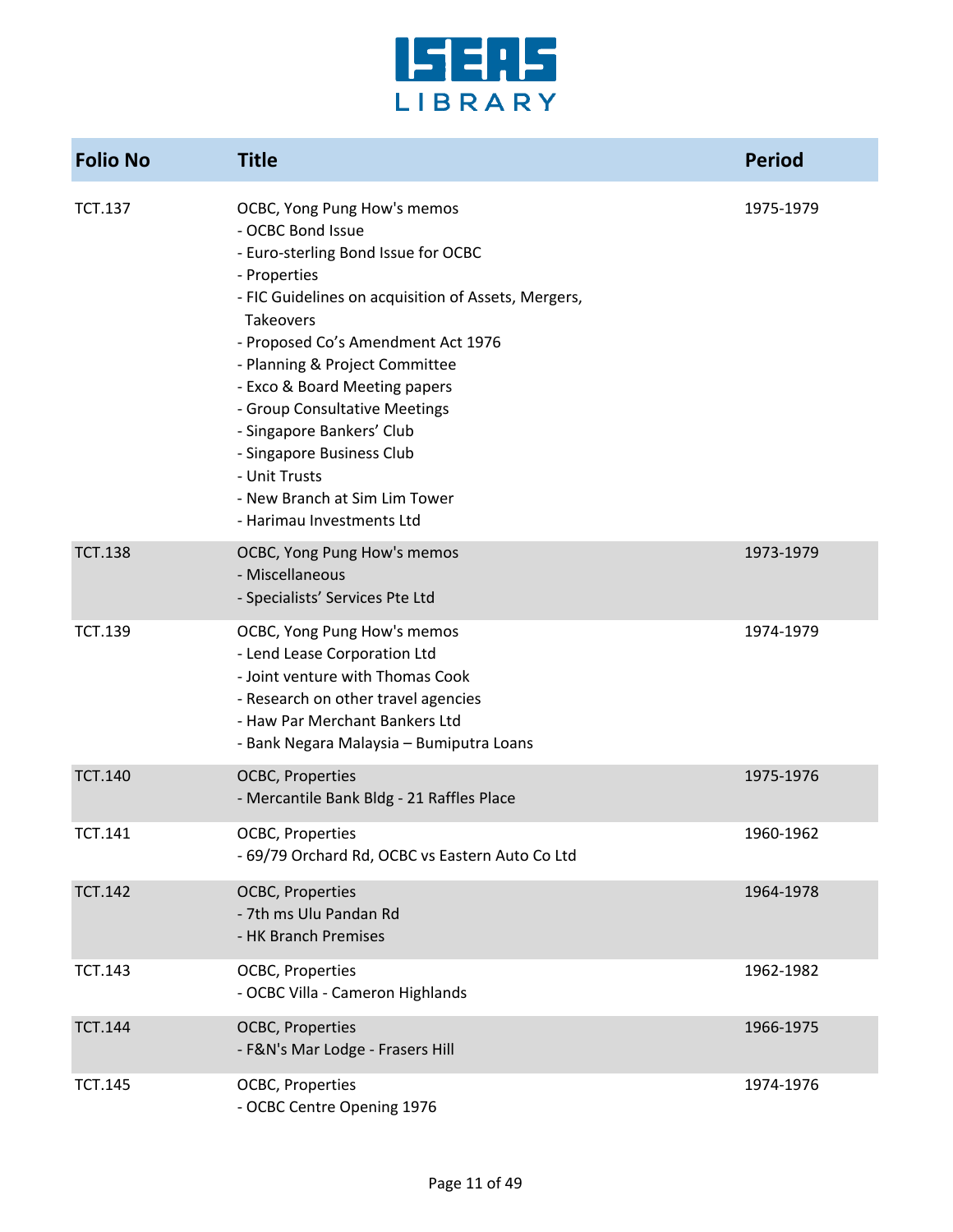

| <b>Folio No</b> | <b>Title</b>                                                                                                                                                                                                                                                                                                                                                                                                                                                       | <b>Period</b> |
|-----------------|--------------------------------------------------------------------------------------------------------------------------------------------------------------------------------------------------------------------------------------------------------------------------------------------------------------------------------------------------------------------------------------------------------------------------------------------------------------------|---------------|
| <b>TCT.146</b>  | OCBC, Properties<br>- Government requirement for setback of building                                                                                                                                                                                                                                                                                                                                                                                               | 1970-1972     |
| <b>TCT.147</b>  | OCBC, Properties<br>- Unveiling of the Reclining Lady, 26.10.1985                                                                                                                                                                                                                                                                                                                                                                                                  | 1985-1986     |
| <b>TCT.148</b>  | <b>OCBC, Properties</b><br>- OCBC Centre Project - IM Pei architectural services                                                                                                                                                                                                                                                                                                                                                                                   | 1961-1974     |
| <b>TCT.149</b>  | OCBC, Properties<br>- MD meetings with IM Pei and partners                                                                                                                                                                                                                                                                                                                                                                                                         | 1971-1972     |
| <b>TCT.150</b>  | OCBC, Properties<br>- OCBC Centre - correspondence                                                                                                                                                                                                                                                                                                                                                                                                                 | 1969-1976     |
| <b>TCT.151</b>  | OCBC, Yong Pung How's memos<br>- Yat Yuan Hong Companies/Cheong Eak Chong &<br>Family<br>- Post Office Savings Bank<br>- Forward Oversea Credit Ltd (FOCL)<br>- Swiss Bank - Preliminary study of the possibility of<br>acquiring a Swiss Bank<br>- OCBC, Brunei<br>- Capricornia Leasing & Finance<br>- The Association of Banks<br>- Asia Motors<br>- Cost of Development of flats<br>- Hotel Projects - Consolidated Hotels<br>- Amber Building, Malacca Street | 1975-1980     |
| <b>TCT.152</b>  | Fraser & Neave Ltd<br>- F & N vs Yeo Hiap Seng: Sarsee<br>- F & N (General) 1991<br>- F&N (M) Bumiputra Participation 1988                                                                                                                                                                                                                                                                                                                                         | 1980-1992     |
| <b>TCT.153</b>  | Memos for Cold Storage Holdings Ltd 1992                                                                                                                                                                                                                                                                                                                                                                                                                           | 1988-1991     |
| <b>TCT.154</b>  | The Rock, OCBC<br>- Transcript of Interviews<br>- Dick Wilson - Agreement letter                                                                                                                                                                                                                                                                                                                                                                                   | 1981-1983     |
| <b>TCT.155</b>  | The Rock, OCBC 50th Anniversary Book<br>- Dick Wilson's Interview with, Mr Tjio Kay Loen,<br>Mr Ho Seng Hock, Mr Seah Buck Tiang                                                                                                                                                                                                                                                                                                                                   | 1981          |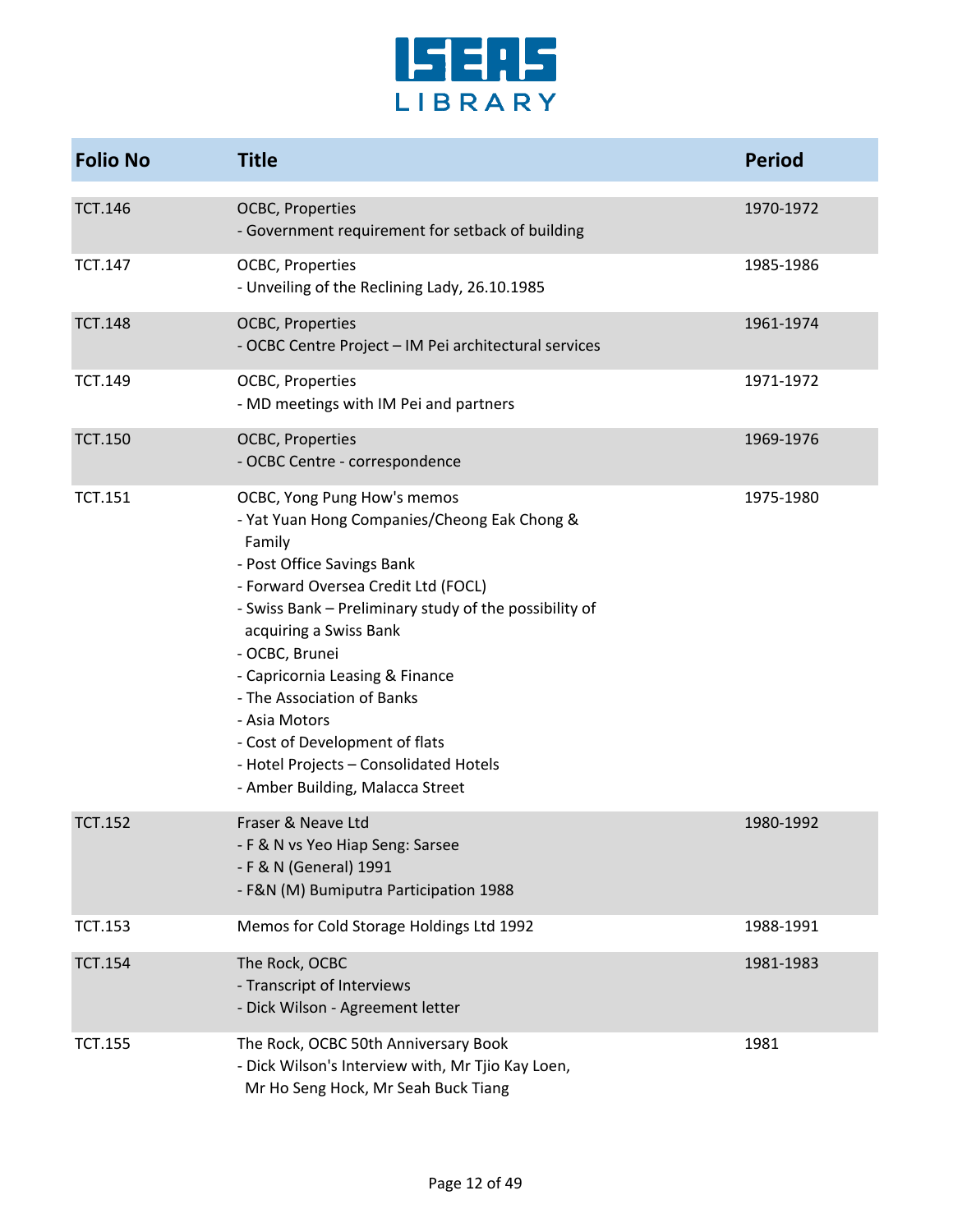

| <b>Folio No</b> | <b>Title</b>                                                                                                                                                                                               | <b>Period</b> |
|-----------------|------------------------------------------------------------------------------------------------------------------------------------------------------------------------------------------------------------|---------------|
| <b>TCT.156</b>  | The Rock, OCBC 50th Anniversary Comments & Notes                                                                                                                                                           | 1981-1983     |
| <b>TCT.157</b>  | The Rock - "Revived", 29 Jan 1985                                                                                                                                                                          | 1982-1985     |
| <b>TCT.158</b>  | Fraser & Neave Ltd<br>- Beatrice Foods (Malaya) Ltd, Mr K C Leong - set of<br>documents compiled by Allen & Gledhill for<br>meeting on 14 Jul 1962                                                         | 1961-1962     |
| <b>TCT.159</b>  | Fraser & Neave Ltd<br>- F & N : Correspondence<br>- F & N : New Economic Policy - Malaysia<br>- Malaya Glass: Bank and Other Credit Facilities<br>- Malaya Glass: Expansion Proposal<br>- Pepsi            | 1960-1980     |
| <b>TCT.160</b>  | Fraser & Neave Ltd<br>- Bumiputra Participation - Equity, Official answers to<br>questions raised by Malaysian International<br>Chamber of Commerce and Industry                                           | 1974          |
| <b>TCT.161</b>  | Fraser & Neave Ltd<br>- Mr Tay Eng Seng, Memos & Correspondences                                                                                                                                           | 1975-1977     |
| <b>TCT.162</b>  | Fraser & Neave Ltd<br>- Malaya Glass Factory Bhd<br>- Malaya Glass Factory Bhd - Factory extension<br>- Malaya Glass Factory - Mr K H Yong                                                                 | 1971-1981     |
| <b>TCT.163</b>  | Fraser & Neave Ltd<br>- Mr Neill's notes for discussion with Mr Chin Tuan                                                                                                                                  | 1977-1981     |
| <b>TCT.164</b>  | Fraser & Neave Ltd<br>- Letters from JDH Neill                                                                                                                                                             | 1983          |
| <b>TCT.165</b>  | Raffles<br>- Malayan Banking Ltd<br>- Land Leased By Hotel                                                                                                                                                 | 1959-1966     |
| <b>TCT.166</b>  | Raffles Hotel/Malayan Banking<br>- Raffles Hotel vs Malayan Banking<br>- Malayan Banking 1960s<br>- Malayan Banking - Rumours Regarding Run On<br>The Bank<br>- Malayan Industrial Development Finance Ltd | 1962-1970     |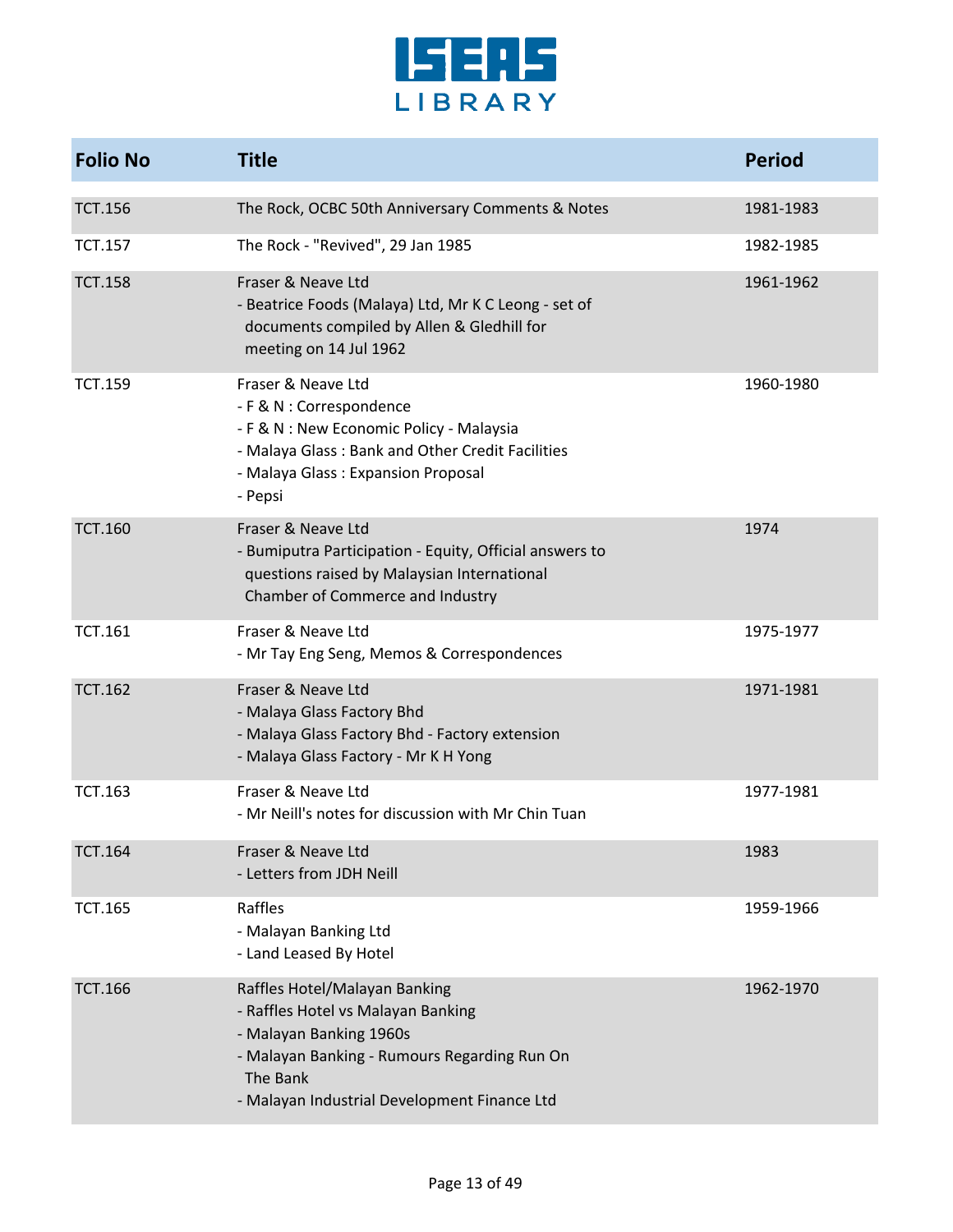

| <b>Folio No</b> | <b>Title</b>                                                                                                                                                                                                                                                         | <b>Period</b> |
|-----------------|----------------------------------------------------------------------------------------------------------------------------------------------------------------------------------------------------------------------------------------------------------------------|---------------|
| <b>TCT.167</b>  | Raffles Hotel<br>- Correspondence relating to J.M. Carter's requests<br>and KA Suckling's Visit<br>- Raffles Hotel Ltd vs Leslie Rayner                                                                                                                              | 1964-1967     |
| <b>TCT.168</b>  | <b>Raffles Hotel</b><br>- Memo by CW Tresise & T R Hepworth<br>- Correspondence etc with Raffles Centre (Pte) Ltd                                                                                                                                                    | 1964-1977     |
| <b>TCT.169</b>  | Raffles Hotel<br>- New Raffles Hotel Ltd<br>a) Formation of<br>b) Proposed Liquidation<br>- Raffles Hotel: Proposed Sale<br>- Proposed Raffles International Centre<br>- Raffles Hotel: Letters to Goh Keng Swee & K M Byrne                                         | 1960-1978     |
| <b>TCT.170</b>  | <b>Raffles Hotel</b><br>- Raffles Hotel Redevelopment (Tan Sai Siong to TCT)<br>- Raffles Hotel (Tan Sai Siong to TCT)<br>- Correspondence on Raffles Hotel Development<br>- Development of Raffles Hotel Property<br>- Raffles Hotel Development<br>- Raffles Hotel | 1980-1989     |
| <b>TCT.171</b>  | Raffles Hotel Correspondences & Memos<br>- "Reconstruction of the Business by the Official<br>Assignee and Formation of Raffles Hotel, Limited<br>and Eastern and Oriental Hotel, Limited" compiled<br>by E. N. Taylor                                               | 1926-1934     |
| <b>TCT.172</b>  | The Great Eastern Life Assurance Co. Ltd.<br>- Notes of Discussion between the Chairman &<br>Mr Handa                                                                                                                                                                | 1972-1974     |
| <b>TCT.173</b>  | The Great Eastern Life Assurance Co. Ltd.<br>- Notes of Discussion between the Chairman &<br>Mr Handa                                                                                                                                                                | 1974-1982     |
| <b>TCT.174</b>  | <b>Great Eastern Life</b><br>- Property at Newton Road<br>- Property at Newton & Lincoln Road                                                                                                                                                                        | 1975-1983     |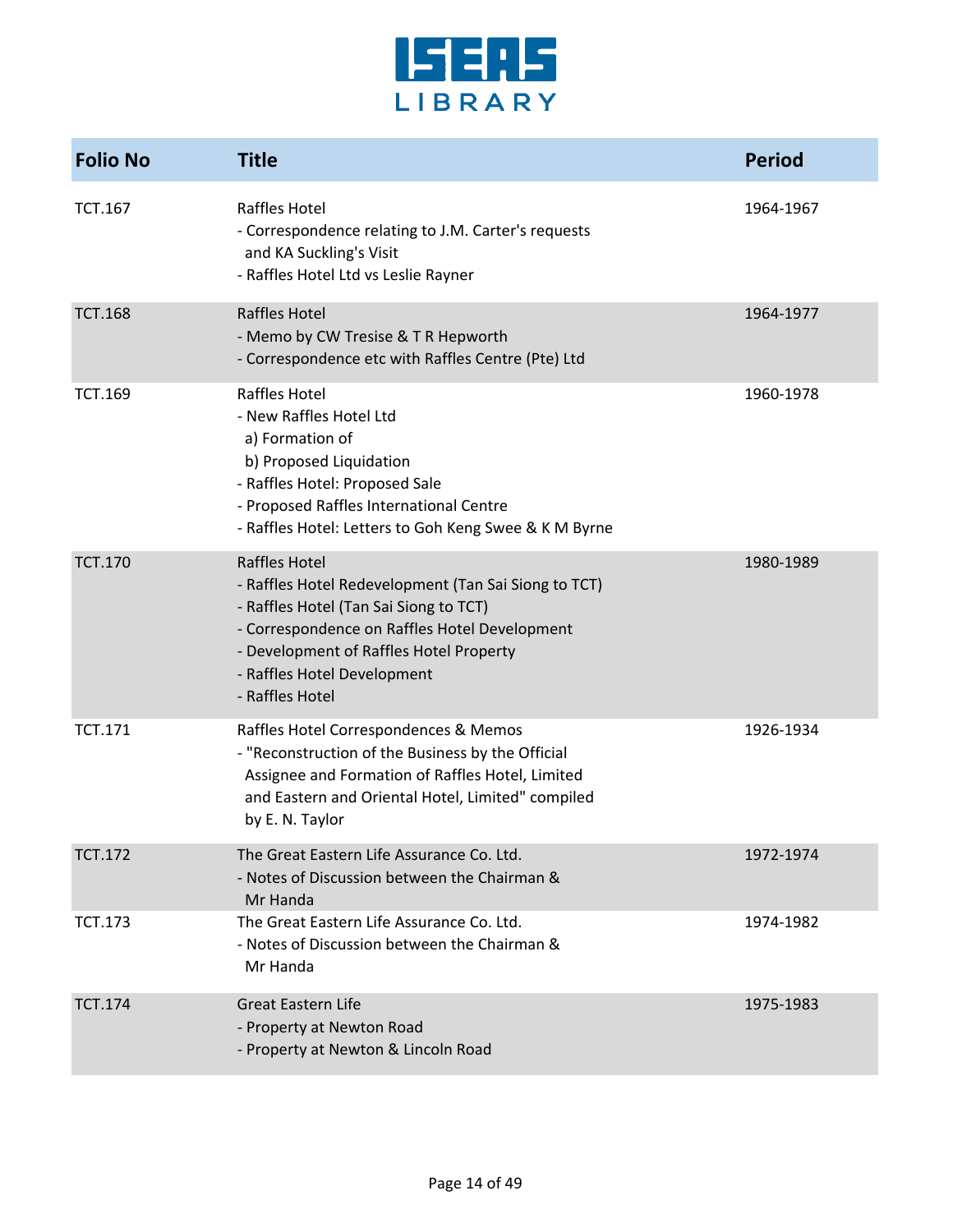

| <b>Folio No</b> | <b>Title</b>                                                                                                                                                                                                                                                                  | <b>Period</b> |
|-----------------|-------------------------------------------------------------------------------------------------------------------------------------------------------------------------------------------------------------------------------------------------------------------------------|---------------|
| <b>TCT.175</b>  | <b>Great Eastern Life</b><br>- P.A. Management Report on Organization Structure<br>and Responsibilities<br>- Letter from Director General of Insurance<br>- GEL - Restructuring of Insurance Companies in<br>accordance with the NEP                                          | 1975-1989     |
| <b>TCT.176</b>  | <b>Great Eastern Life</b><br>- NEP Correspondence with DGI                                                                                                                                                                                                                    | 1976-1981     |
| <b>TCT.177</b>  | <b>Great Eastern Life</b><br>- NEP New Economic Policy                                                                                                                                                                                                                        | 1981-1989     |
| <b>TCT.178</b>  | The Great Eastern Life Assurance Co. Ltd.<br>- Great Eastern Life Building<br>- MAS. Inspection of Books, Account and Documents<br>by the Insurance Commissioners Department<br>- Lists of Company Properties:<br>a. Sabah & Sarawak<br>b. Peninsula Malaysia<br>c. Singapore | 1976-1992     |
| <b>TCT.179</b>  | Great Eastern Life, Correspondences & Memos<br>- Mr. Bob Buist<br>- Actuarial Consultant Dr Che Lin                                                                                                                                                                           | 1986          |
| <b>TCT.180</b>  | <b>Great Eastern Life</b><br>- Loan to Hatibudi SDN BHD                                                                                                                                                                                                                       | 1985-1988     |
| <b>TCT.181</b>  | <b>Great Eastern Life</b><br>- MR. Handa's Minutes of Meeting with Chairman                                                                                                                                                                                                   | 1983-1984     |
| <b>TCT.182</b>  | <b>Great Eastern Life</b><br>- MR. AJP's Minutes of Meeting                                                                                                                                                                                                                   | 1984-1991     |
| <b>TCT.183</b>  | <b>Great Eastern Life</b><br>- Howe Yoon Chong                                                                                                                                                                                                                                | 1991          |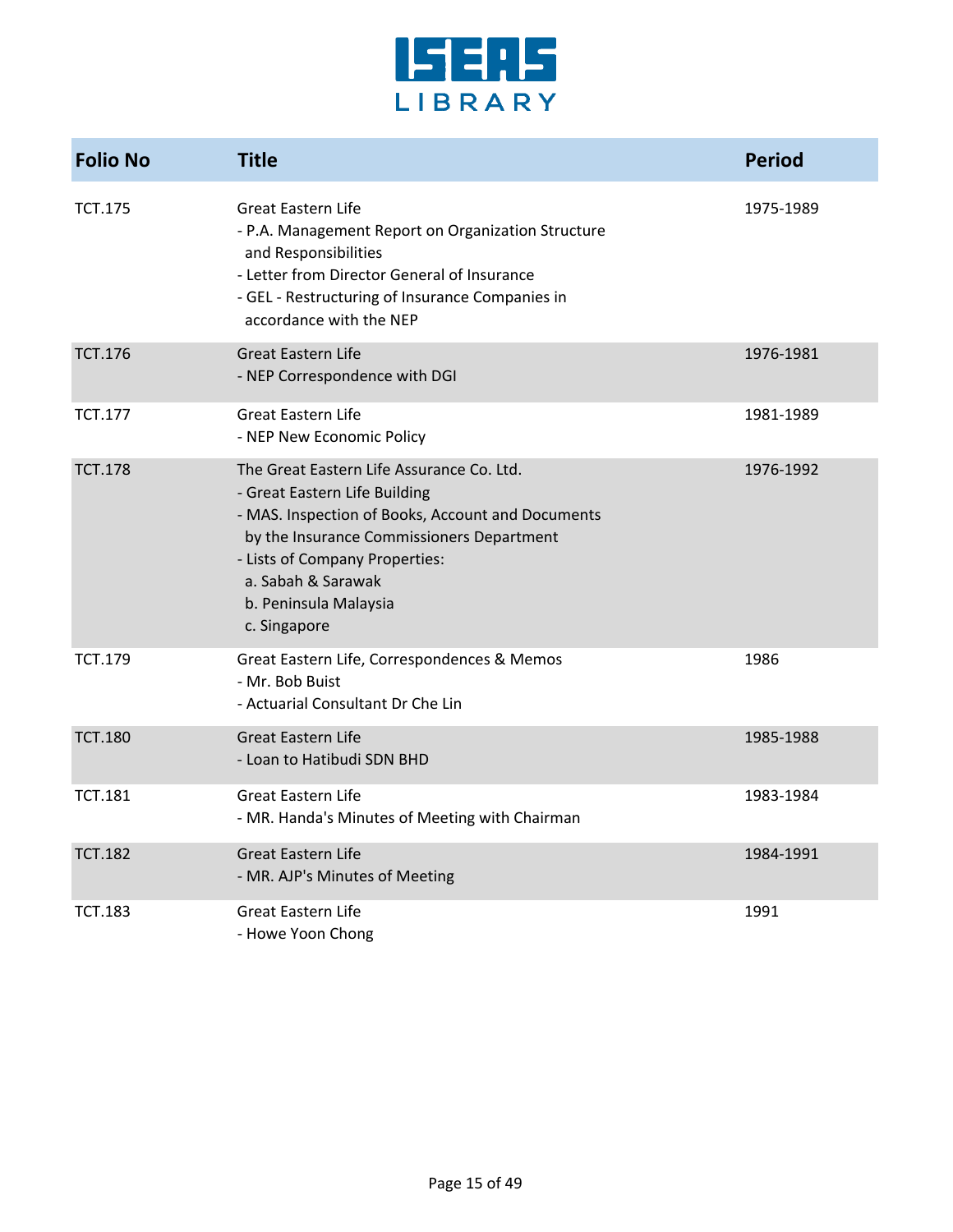

| <b>Folio No</b> | <b>Title</b>                                                                                                                                                                                                                                                                                                                                                                                      | <b>Period</b> |
|-----------------|---------------------------------------------------------------------------------------------------------------------------------------------------------------------------------------------------------------------------------------------------------------------------------------------------------------------------------------------------------------------------------------------------|---------------|
| <b>TCT.184</b>  | Malaysian Breweries Ltd, Leopard Brewery Ltd<br>- F & N shares<br>- Suggested sale of MBL's half share in Leopard<br>Brewery to New Zealand Brewery<br>- Sale/purchase of Leopard shares<br>- Correspondence with Mr W B Dunlop (CEO of<br>Leopard Brewery)<br>- J Neill's conversation with Peter Stephinson<br>- Pappas Carter Evans & Koop Pte Ltd, Management<br>consultant firm in Australia | 1958-1982     |
| <b>TCT.185</b>  | Malaysian Breweries Ltd<br>- Correspondence with Feith, Wittert and others -<br>Weeded by TNC 16/7/96                                                                                                                                                                                                                                                                                             | 1958-1982     |
| <b>TCT.186</b>  | Malaysian Breweries Ltd<br>- Draft letter to Mr J Van der Werf,<br>Merged by TNC 11/7/96<br>- Heinekens Technical fees<br>- Heinekens bid for a group of Breweries in France<br>"Albra"<br>- Visits - Heineken's officials,<br>Weeded by TNC, 16/7/96                                                                                                                                             | 1956-1982     |
| <b>TCT.187</b>  | Malaysian Breweries Ltd<br>- Proposed New Brewery in Prai, North Malaysia<br>- 2nd Brewery in Malaysia at Kamunting (1982)<br>Pernas Hall - Thermotank Holdings<br>- Proposed New Breweries in Malaysia:<br>a. Sappora Brewery & Carlsberg Brewery<br>b. Philippines<br>c. East coast of Malaysia (Kuantan or Kota Bahru)<br>d. Bangkok                                                           | 1958-1983     |
| <b>TCT.188</b>  | Malaysian Breweries Ltd<br>- Sale of F&N & Heineken's shares in MBL<br>- Tiger Beer can inauguration ceremony/aluminium<br>cans as against tin plate cans                                                                                                                                                                                                                                         | 1959-1965     |
| <b>TCT.189</b>  | Malaysian Breweries Ltd<br>- New Marketing Plans<br>- Mr L Schilling<br>- Dr L Bels                                                                                                                                                                                                                                                                                                               | 1967-1975     |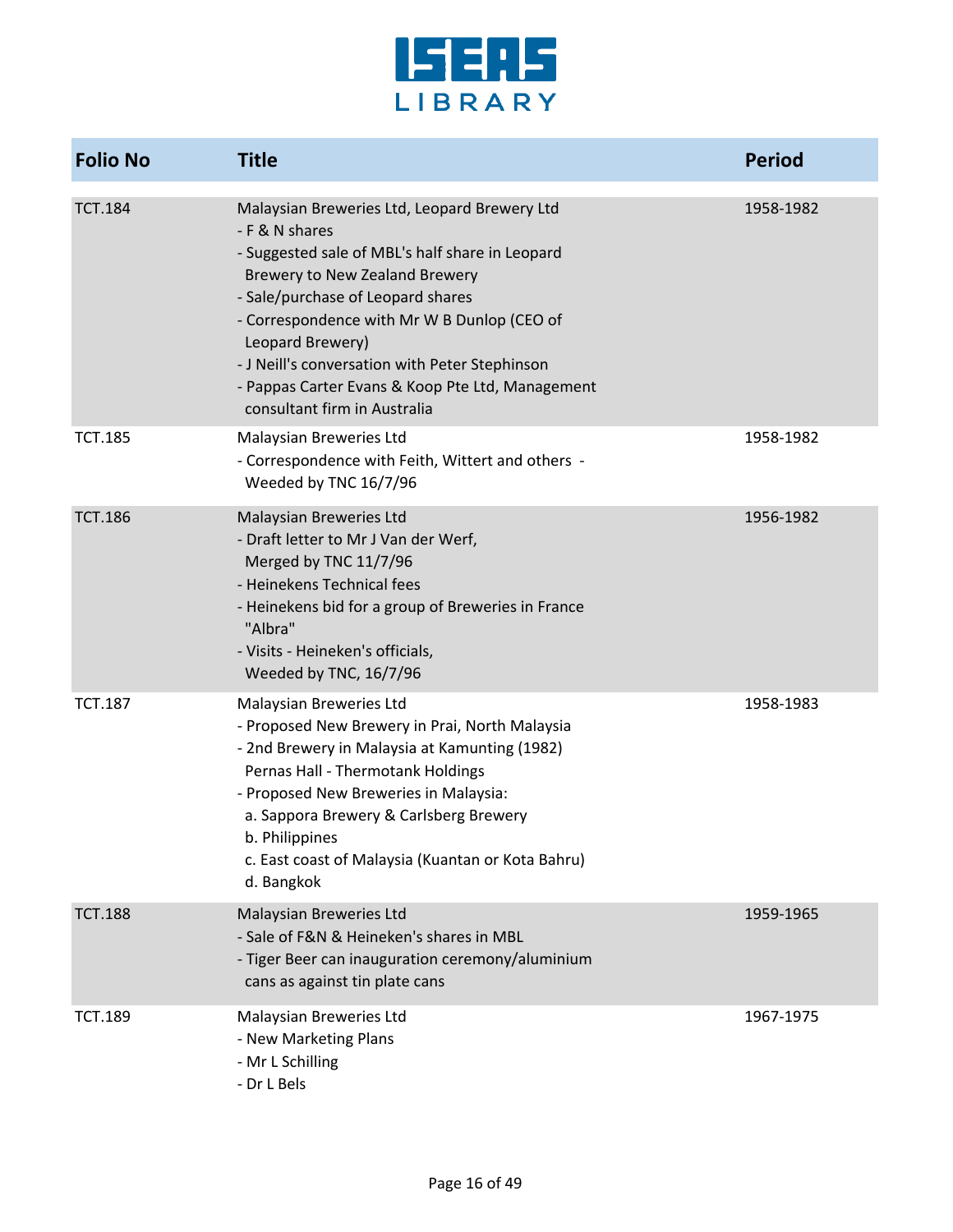

| <b>Folio No</b> | <b>Title</b>                                                                                                                                                                                                                                                                                                                                                                                         | <b>Period</b> |
|-----------------|------------------------------------------------------------------------------------------------------------------------------------------------------------------------------------------------------------------------------------------------------------------------------------------------------------------------------------------------------------------------------------------------------|---------------|
| <b>TCT.190</b>  | Malaysian Breweries Ltd, South Pacific Brewery (SPB)<br>- Dr Bel's and Mr Cromies' reports, Kruidiner's note<br>of visit                                                                                                                                                                                                                                                                             | 1967-1979     |
| <b>TCT.191</b>  | Malaysian Breweries Ltd, Leopard Brewery Ltd<br>- Proposal to acquire wine and spirits outlets<br>- Mr Neill's visit & Mr Kruidenier's visit - reports<br>- Discussions in Singapore (Gisborne Brewery)<br>- Valuation on Leopard's Hotel properties - file I<br>- Proposed extensions (Package beer development,<br>new bottling/Canning line etc)<br>- Leopard sales<br>- Heineken's technical fee | 1960-1982     |
| <b>TCT.192</b>  | Malaysian Breweries Ltd, Swan Breweries<br>- Proposed re-construction of Swan Brewery Ltd<br>(New Link Trust)<br>- Transcript (Re: Sale of Swan Brewery shares)<br>- To TCT from JDH Neill dated 6/5/81<br>Swan Brewery results<br>Zampatti's draft letter to GM of Ministry of Light<br>Industry, Beijing<br>Industry review of the Australian Brewing Industry                                     | 1979-1981     |
| <b>TCT.193</b>  | Malaysian Breweries Ltd, Swan Breweries<br>- General Correspondence<br>a. File I & II (1980-1981)<br>b. File III (1980-1983)                                                                                                                                                                                                                                                                         | 1980-1983     |
| <b>TCT.194</b>  | Malaysian Breweries Ltd, Swan Breweries<br>- Investment - Tooth & Co Ltd<br>- Alan Bond's bid for Swan Brewery                                                                                                                                                                                                                                                                                       | 1981          |
| <b>TCT.195</b>  | Malaysian Breweries Ltd, Dominion Breweries<br>- Correspondence with Sir Henry Kelliher<br>(Chairman of Dominion)                                                                                                                                                                                                                                                                                    | 1979-1982     |
| <b>TCT.196</b>  | Malaysian Breweries Ltd<br>- Equity participation in Raffles City Pte Ltd                                                                                                                                                                                                                                                                                                                            | 1980          |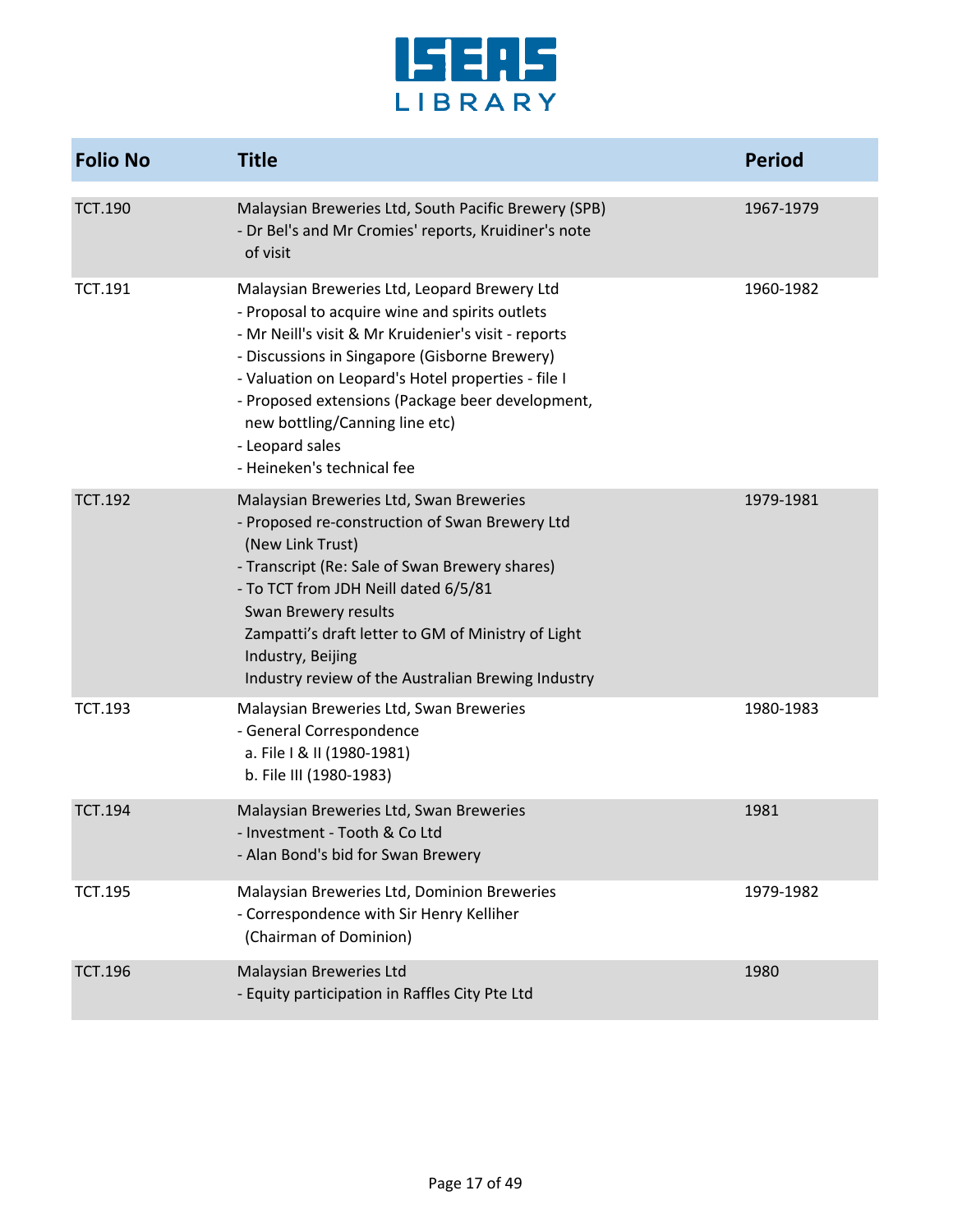

| <b>Folio No</b> | <b>Title</b>                                                                                                                                                                                                                                                                                                 | <b>Period</b> |
|-----------------|--------------------------------------------------------------------------------------------------------------------------------------------------------------------------------------------------------------------------------------------------------------------------------------------------------------|---------------|
| TCT.197         | Malaysian Breweries Ltd<br>- Market appraisal Study - Anchor/Carlsberg in<br>Malaysia<br>- F&N / Heineken (agreement)<br>- Leopard / Heineken Technical fees<br>- Heineken Carlsberg                                                                                                                         | 1980-1982     |
| <b>TCT.198</b>  | Malaysian Breweries Ltd<br>- Mckinsey Assignment<br>a. Restoring profitability - South Pacific Brewery                                                                                                                                                                                                       | 1982          |
| <b>TCT.199</b>  | Malaysian Breweries Ltd<br>- South Pacific Brewery - Situation Report, Pricing                                                                                                                                                                                                                               | 1981-1982     |
| <b>TCT.200</b>  | Malaysian Breweries Ltd<br>- South Pacific Brewery by Tan Sai Siong                                                                                                                                                                                                                                          | 1982          |
| <b>TCT.201</b>  | Malaysian Breweries Ltd<br>- San Miguel - Correspondence<br>a. File I (2/82 - 12/82)<br>b. File II (Andres Soriano) $(3/81 - 5/83)$                                                                                                                                                                          | 1982          |
| <b>TCT.202</b>  | Malaysian Breweries Ltd<br>- South Pacific brewery - Report on visit and Board<br><b>Meeting &amp; Merger Documents</b><br>- File III: S. Miguel Acquisition<br>a. Price to pay for San Miguel's PNG operations<br>b. Negotiations for San Miguel (PNG)<br>c. Heads of Agreement<br>d. Acquisition Agreement | 1983          |
| <b>TCT.203</b>  | Malaysian Breweries Ltd<br>- Papers after Chairman's retirement<br>- Tuas Brewery Project                                                                                                                                                                                                                    | 1983-1990     |
| <b>TCT.204</b>  | Malaysian Breweries Ltd<br>- MBL/Metal Box<br>- Metal Box plc<br>- Metal Box Singapore - Rationalisation<br>- Singapore Glass Sale                                                                                                                                                                           | 1984-1990     |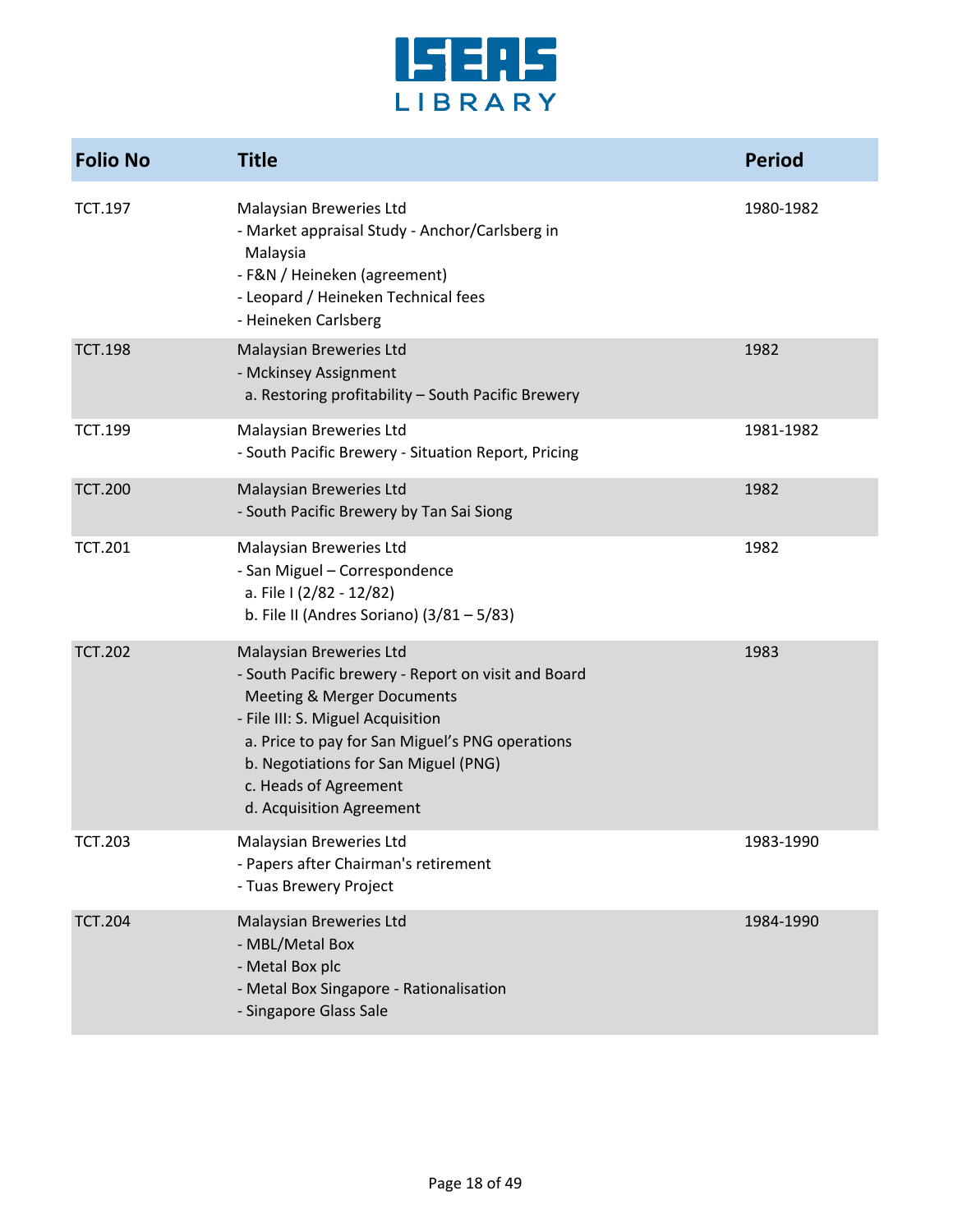

| <b>Folio No</b> | <b>Title</b>                                                                                                                                                                                                                                                                                                                                | <b>Period</b> |
|-----------------|---------------------------------------------------------------------------------------------------------------------------------------------------------------------------------------------------------------------------------------------------------------------------------------------------------------------------------------------|---------------|
| <b>TCT.205</b>  | Malaysian Breweries Ltd<br>- Tiger & Anchor Breweries (Plan)<br>- Tiger Beer (Sales report, minutes of board<br>meetings etc)<br>- Land at Alexandra Road<br>- Automatic Bottle Packing Machine - Tiger Brewery<br>- Tiger 50th Anniversary - message for newspaper<br>supplement / Chairman's speech                                       | 1973-1982     |
| <b>TCT.206</b>  | Robinson's, Correspondences etc.<br>- General correspondence<br>a. File A (Dec 1951 to Dec 1969)<br>b. File B (31 Jul 1963 to 4 Sep 1973)                                                                                                                                                                                                   | 1951-1973     |
| <b>TCT.207</b>  | Robinson's, Correspondences etc.<br>- John Little Building<br>a. Purchase of leasehold reversion                                                                                                                                                                                                                                            | 1959-1967     |
| <b>TCT.208</b>  | Robinson's, John Little Building<br>- Joseph Wong<br>- John Little's Development<br>- Premises - Sennett's Valuation of reversionary<br>interests<br>- Landlords allegation of breach of lease / Opinion of<br>Mr R E Megarry QC<br>- Singapore Club - sub-letting<br>- Legal opinion (RE: legal rent which can be charged<br>by landlords) | 1960-1971     |
| <b>TCT.209</b>  | Robinson's, Correspondences etc.<br>- Revised rules - mgt participation scheme<br>- R N Marshall<br>- M H Major<br>- G Lamont - Watt                                                                                                                                                                                                        | 1960-1977     |
| <b>TCT.210</b>  | Robinson's, John Little Building<br>- Cheong Hock Chye & Co's - valuation, offer to<br>mission to buy the freehold                                                                                                                                                                                                                          | 1963-1967     |
| <b>TCT.211</b>  | Robinson's, John Little Building<br>- John Little right of way from John Little Building<br>through Maritime Building to Collyer Quay<br>- Future of the building                                                                                                                                                                           | 1963-1973     |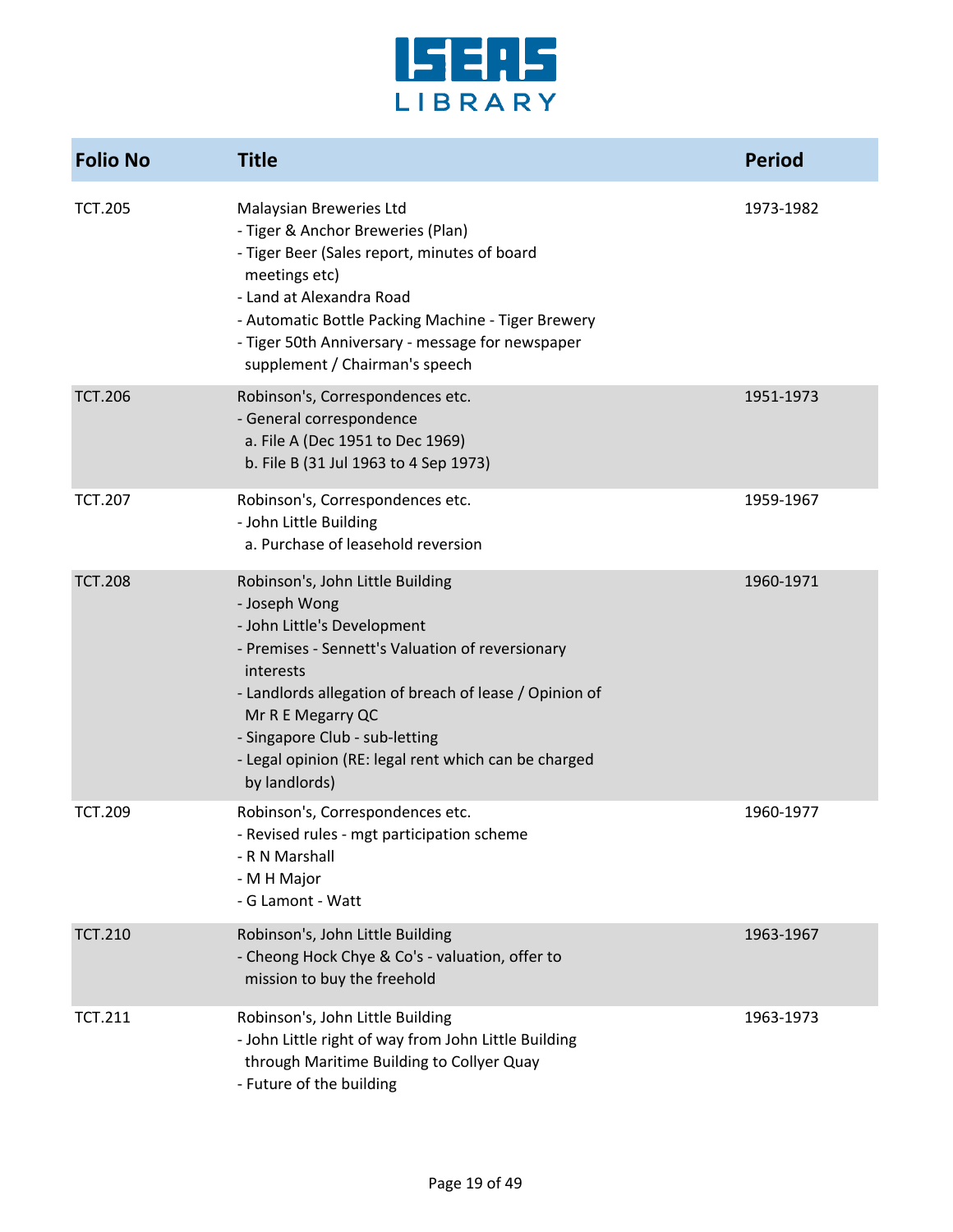

| <b>Folio No</b> | <b>Title</b>                                                                                                                                                                                                                                                                                                                                      | <b>Period</b> |
|-----------------|---------------------------------------------------------------------------------------------------------------------------------------------------------------------------------------------------------------------------------------------------------------------------------------------------------------------------------------------------|---------------|
| <b>TCT.212</b>  | Robinson's, Correspondences etc.<br>- Robinson/John Littles                                                                                                                                                                                                                                                                                       | 1966-1968     |
| <b>TCT.213</b>  | Robinson's, Correspondences etc.<br>- Robinson (Malaya) & John Little (Malaysia), Directors<br>- Robinson & Co Ltd - New Articles of Association<br>- Fire enquiry: Morris & Co's, copies of<br>correspondence                                                                                                                                    | 1966-1973     |
| <b>TCT.214</b>  | Robinson's, Correspondences etc.<br>- Nam Lock Street - Furniture workshop<br>- Compensation for loss of consignment stocks<br>(Mdm Chow Chin Yee)<br>- Property at Golf View Road, KL<br>- General                                                                                                                                               | 1966-1981     |
| <b>TCT.215</b>  | Robinson's, Correspondences etc.<br>- WBL's land at Orchard Road<br>- Re-organization<br>- Preference shares<br>- 290 Orchard Road<br>- Lau's Arcadia, Katong<br>- Property Valuation<br>- Replacement of lost share / stock certificate<br>- JLB - Professor Sheares' office)<br>- Auditors' reports on internal control systems of the<br>Group | 1968-1978     |
| <b>TCT.216</b>  | Robinson's, Correspondences etc.<br>- Fire enquiry: Press reports on Raffles Place store<br>destroyed by fire on 21 Nov 1972                                                                                                                                                                                                                      | 1972          |
| <b>TCT.217</b>  | Robinson's, Correspondences etc.<br>- Fire enquiry: Press reports on Raffles Place store<br>destroyed by fire on 21 Nov 1972                                                                                                                                                                                                                      | 1972-1973     |
| <b>TCT.218</b>  | Robinson's, Correspondences etc.<br>- John Little Building: Sale to Singapore Land &<br>Investment Co Ltd                                                                                                                                                                                                                                         | 1973          |
| <b>TCT.219</b>  | Robinson's<br>- Compulsory Acquisition of land at Raffles Place                                                                                                                                                                                                                                                                                   | 1939-1973     |
| <b>TCT.220</b>  | Robinson's<br>- Compulsory Acquisition of land at Raffles Place                                                                                                                                                                                                                                                                                   | 1974-1975     |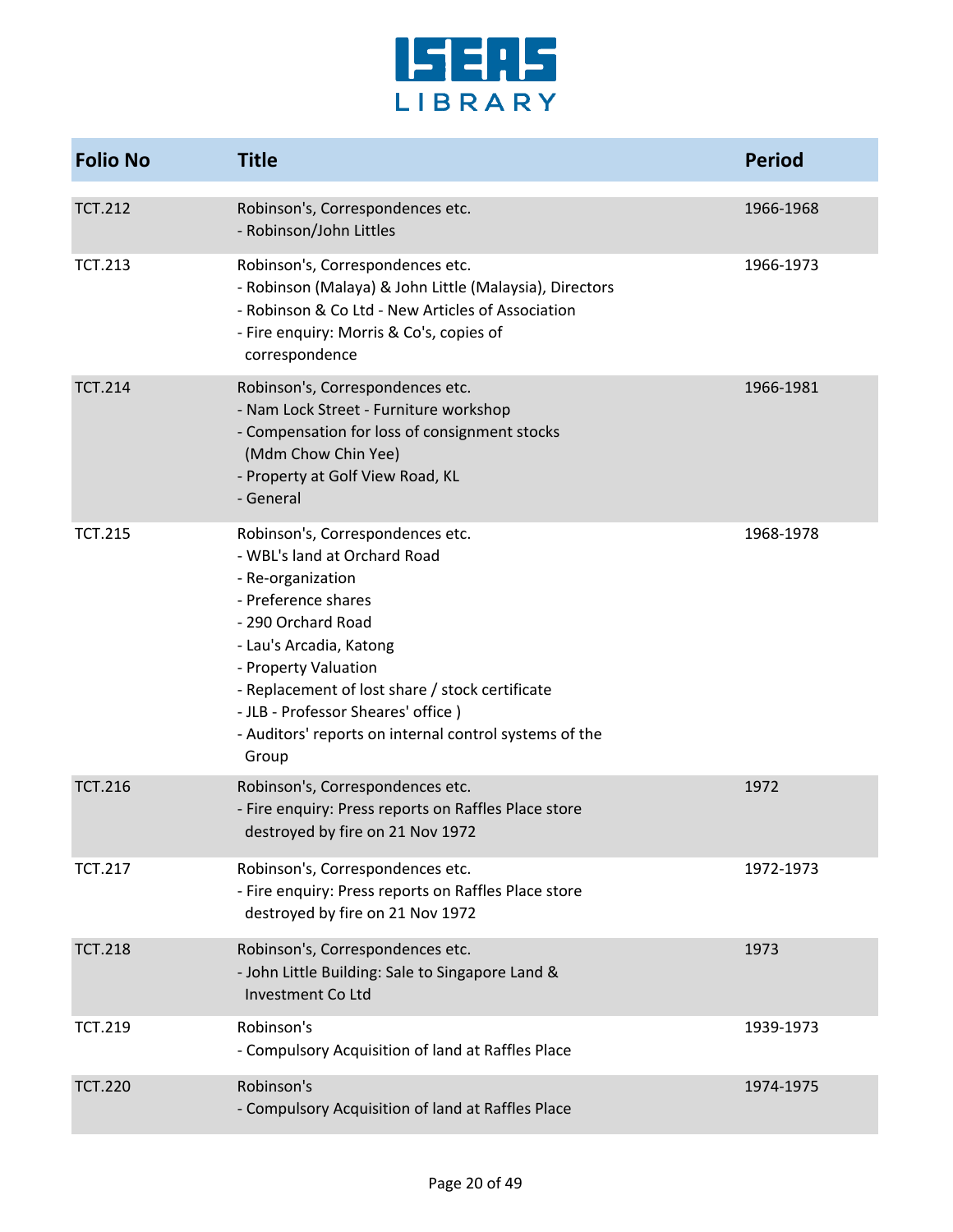

| <b>Folio No</b> | <b>Title</b>                                                                                                                                                                                                                                                                                     | <b>Period</b> |
|-----------------|--------------------------------------------------------------------------------------------------------------------------------------------------------------------------------------------------------------------------------------------------------------------------------------------------|---------------|
| <b>TCT.221</b>  | Robinson's<br>- Compulsory Acquisition of land at Raffles Place                                                                                                                                                                                                                                  | 1975          |
| <b>TCT.222</b>  | Robinson's<br>- Compulsory Acquisition of land at Raffles Place                                                                                                                                                                                                                                  | 1975-1977     |
| <b>TCT.223</b>  | Robinson's<br>- Compulsory Acquisition of land at Raffles Place                                                                                                                                                                                                                                  | 1976          |
| <b>TCT.224</b>  | Robinson's<br>- Renewal of lease suit No 1097 of 1966: Robinson &<br>Co Ltd against the Portuguese mission<br>- Robinson's Building - Purchase of Reversionary<br>interest - negotiations                                                                                                        | 1962-1969     |
| <b>TCT.225</b>  | Robinson's<br>- Insurance claims                                                                                                                                                                                                                                                                 | 1968-1976     |
| <b>TCT.226</b>  | Robinson's<br>- Raffles Place store destroyed by fire<br>- Steps taken on fire fighting<br>- Salvaging, demolition work - PUB services<br>- Rebuilding & reinstating the Raffles Place premises<br>- Employees who lost their lives in the fire<br>- Portuguese Mission's Fire Claim for damages | 1972-1975     |
| <b>TCT.227</b>  | <b>Straits Trading Co. Ltd</b><br>- Eastern Smelting Co.                                                                                                                                                                                                                                         | 1967-1975     |
| <b>TCT.228</b>  | <b>Straits Trading Co. Ltd</b><br>- New Zealand Properties<br>a. Purchase of Properties in Australia                                                                                                                                                                                             | 1991          |
| <b>TCT.229</b>  | <b>Straits Trading Co. Ltd</b><br>- Baring Brothers (Draft submission to takeover panel)                                                                                                                                                                                                         | 1990-1991     |
| <b>TCT.230</b>  | <b>Straits Trading Co. Ltd</b><br>- Petaling Tin General                                                                                                                                                                                                                                         | 1990-1991     |
| <b>TCT.231</b>  | Straits Trading Co. Ltd<br>- Hijaz Board - Dispute (P. Tin)                                                                                                                                                                                                                                      | 1990-1992     |
| <b>TCT.232</b>  | <b>Straits Trading Co. Ltd</b><br>- Petaling Tin Bhd                                                                                                                                                                                                                                             | 1990-1992     |
| <b>TCT.233</b>  | <b>Straits Trading Co. Ltd</b><br>- Notes of meeting held on 4 Feb 1991                                                                                                                                                                                                                          | 1990-1991     |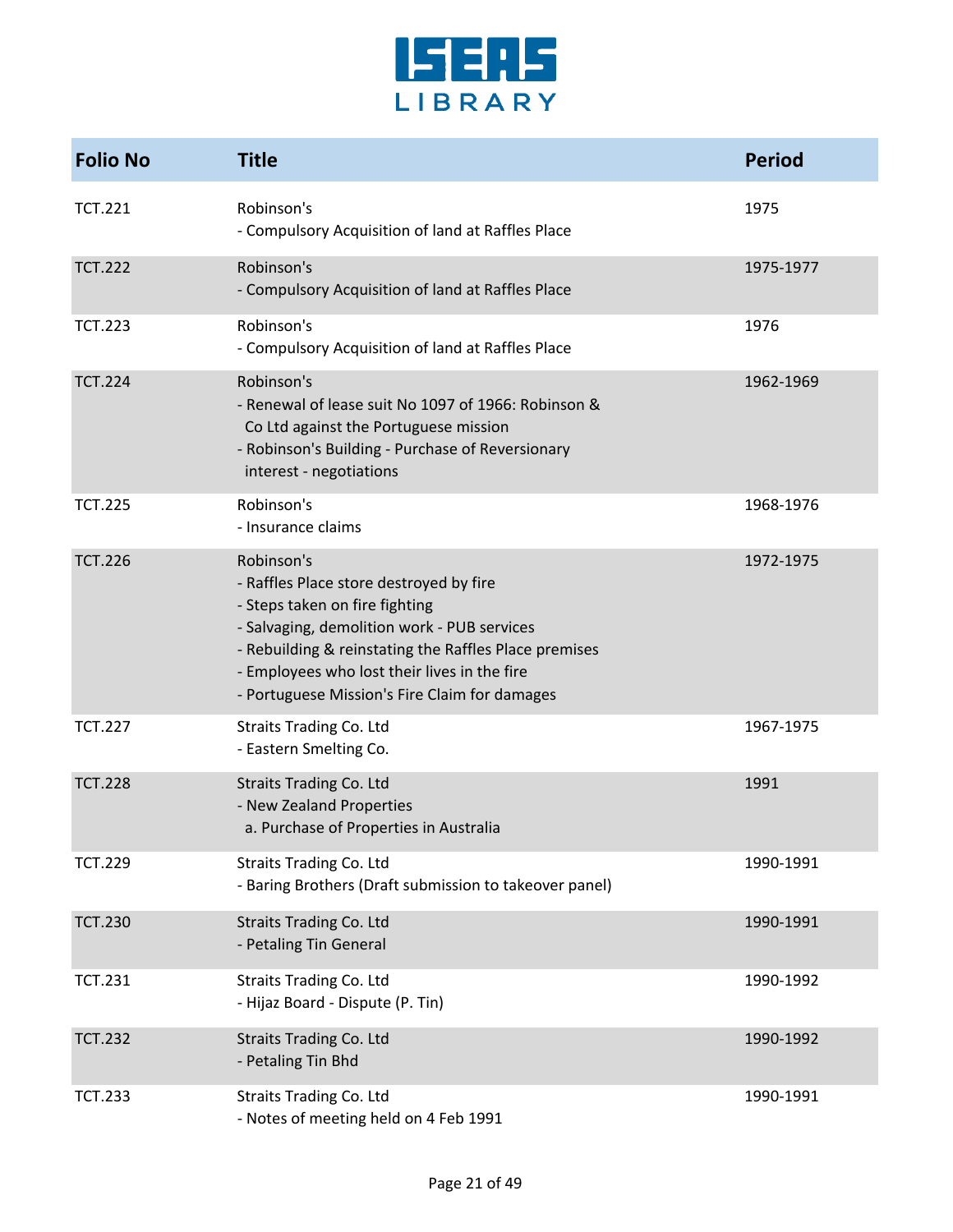

| <b>Folio No</b> | <b>Title</b>                                                                                                                        | <b>Period</b> |
|-----------------|-------------------------------------------------------------------------------------------------------------------------------------|---------------|
| <b>TCT.234</b>  | <b>Straits Trading Co. Ltd</b><br>- Transcript of meeting held on 20 Dec 1990                                                       | 1990          |
| <b>TCT.235</b>  | <b>Straits Trading Co. Ltd</b><br>- Transcript of discussion with Datuk Haji Abu Bakar<br>Pawanchee on 1 Mar 1991                   | 1991          |
| <b>TCT.236</b>  | <b>Straits Trading Co. Ltd</b><br>- Mr Tan Teong Hean                                                                               | 1991          |
| <b>TCT.237</b>  | <b>Straits Trading Co. Ltd</b><br>- Notes of meeting held on 22 May 1991 with Dato<br>Mohd Ramli and Mr T H Tan re Petaling Tin Bhd | 1991          |
| <b>TCT.238</b>  | <b>Straits Trading Co. Ltd</b><br>- Sales & Negotiations                                                                            | 1991          |
| <b>TCT.239</b>  | <b>Straits Trading Co. Ltd</b><br>- Datuk Haji Abu Bakar Pawanchee                                                                  | 1991-1993     |
| <b>TCT.240</b>  | <b>Straits Trading Co. Ltd</b><br>- 9 Tanglin Hill                                                                                  | 1969-1971     |
| <b>TCT.241</b>  | <b>Straits Trading Co. Ltd</b><br>- KL Building                                                                                     | 1970-1974     |
| <b>TCT.242</b>  | <b>Straits Trading Co. Ltd</b><br>- Residential Property Bill                                                                       | 1975          |
| <b>TCT.243</b>  | <b>Straits Trading Co. Ltd</b><br>- Property Manager                                                                                | 1980          |
| <b>TCT.244</b>  | <b>Straits Trading Co. Ltd</b><br>- Senator Kamarul Ariffin - Joint Venture Projects                                                | 1981          |
| <b>TCT.245</b>  | <b>Straits Trading Co. Ltd</b><br>- Correspondence Properties, 1966-1990                                                            | 1966-1990     |
| <b>TCT.246</b>  | <b>Straits Trading Co. Ltd</b><br>- Bushey Park Flats                                                                               | 1972-1981     |
| <b>TCT.247</b>  | <b>Straits Trading Co. Ltd</b><br>- Bushey Park Flats                                                                               | 1972-1981     |
| <b>TCT.248</b>  | <b>Straits Trading Co. Ltd</b><br>- Bushey Park Acquisition                                                                         | 1967-1992     |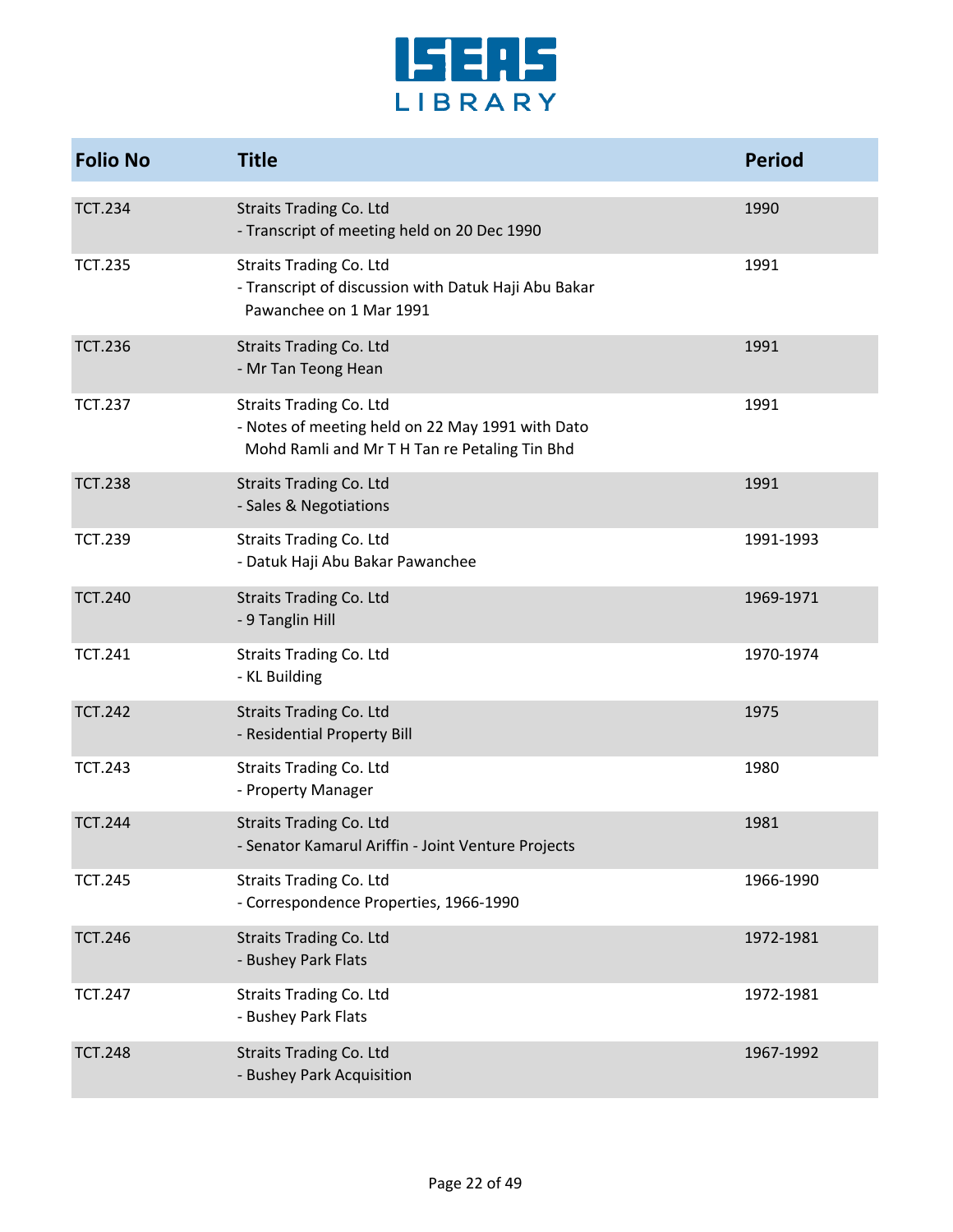

| <b>Folio No</b> | <b>Title</b>                                                                                  | <b>Period</b> |
|-----------------|-----------------------------------------------------------------------------------------------|---------------|
| <b>TCT.249</b>  | <b>Straits Trading Co. Ltd</b><br>- Bushey Park Development                                   | 1979-1982     |
| <b>TCT.250</b>  | <b>Straits Trading Co. Ltd</b>                                                                | 1973-1981     |
| <b>TCT.251</b>  | <b>Straits Trading Co. Ltd</b><br>- Grange Road/Nathan Road - Development                     | 1978-1989     |
| <b>TCT.252</b>  | <b>Straits Trading Co. Ltd</b><br>- Cable Road/Nathan Road - Houses                           | 1988-1992     |
| <b>TCT.253</b>  | <b>Straits Trading Co. Ltd</b><br>- 10 Cable Road                                             | 1984-1990     |
| <b>TCT.254</b>  | <b>Straits Trading Co. Ltd</b><br>- Feasibility Study - Land At Cable Road/Nathan Road        | 1989          |
| <b>TCT.255</b>  | <b>Straits Trading Co. Ltd</b><br>- Development Of Land At Cable Road - Land At<br>Cable Road | 1990-1991     |
| <b>TCT.256</b>  | <b>Straits Trading Co. Ltd</b><br>- Redevelopment                                             | 1982-1990     |
| <b>TCT.257</b>  | <b>Straits Trading Co. Ltd</b><br>- Redevelopment                                             | 1973          |
| <b>TCT.258</b>  | <b>Straits Trading Co. Ltd</b><br>- Proposal To Acquire                                       | 1991          |
| <b>TCT.259</b>  | <b>Straits Trading Co. Ltd</b><br>- Demolition                                                | 1989-1991     |
| <b>TCT.260</b>  | <b>Straits Trading Co. Ltd</b><br>- Malaysian Properties - General                            | 1989-1990     |
| <b>TCT.261</b>  | <b>Straits Trading Co. Ltd</b><br>- Belfield Street - Ipoh                                    | 1990-1991     |
| <b>TCT.262</b>  | <b>Straits Trading Co. Ltd</b><br>- 51/53D Jalan Paul Seremban                                | 1981          |
| <b>TCT.263</b>  | <b>Straits Trading Co. Ltd</b><br>- Federal Hill Review                                       | 1980-1981     |
| <b>TCT.264</b>  | <b>Straits Trading Co. Ltd</b><br>- Joint Venture Agreement                                   | 1990          |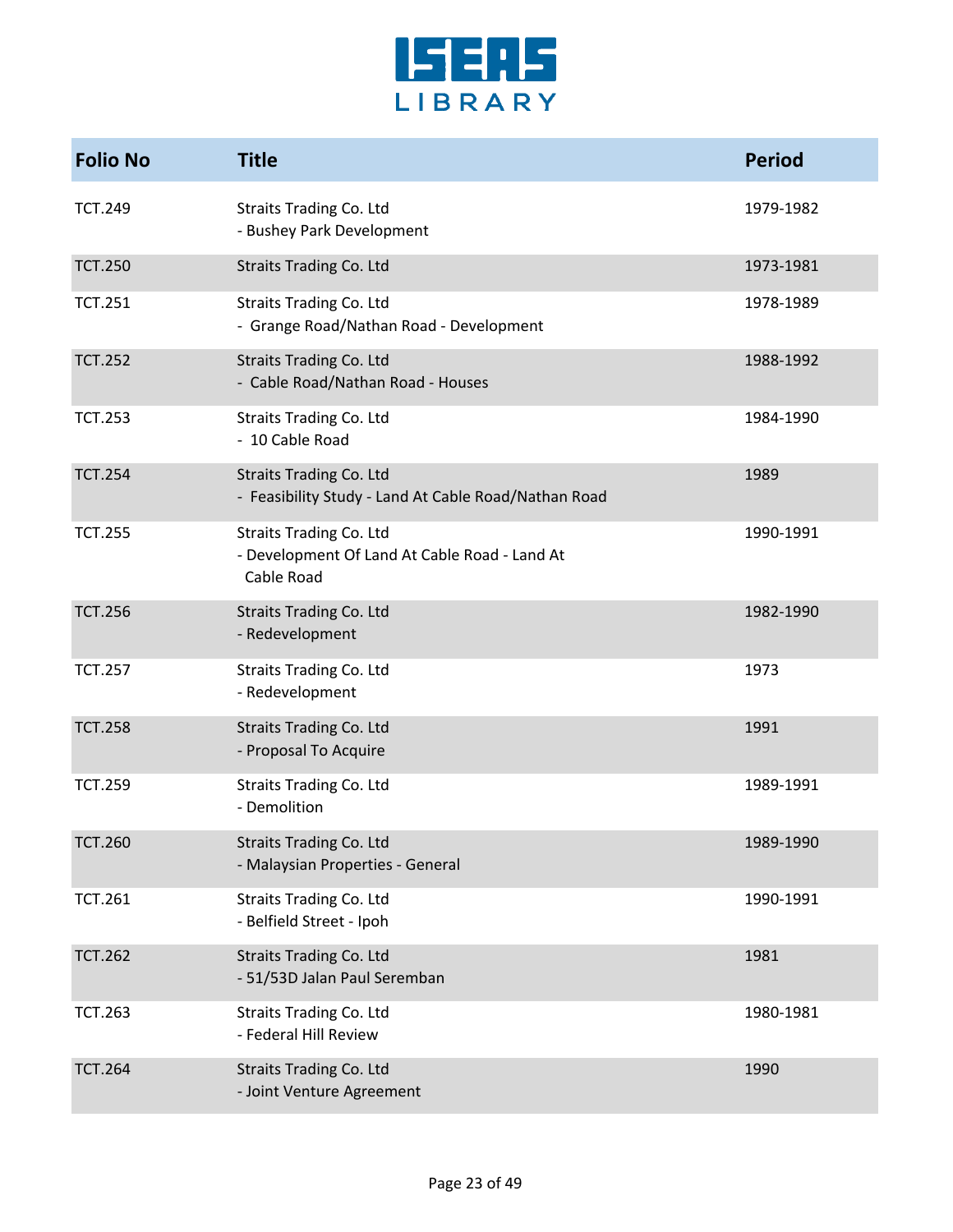

| <b>Folio No</b> | <b>Title</b>                                                                         | <b>Period</b> |
|-----------------|--------------------------------------------------------------------------------------|---------------|
| <b>TCT.265</b>  | <b>Straits Trading Co. Ltd</b><br>- IGB/STC/WB Joint Venture                         | 1979-1980     |
| <b>TCT.266</b>  | <b>Straits Trading Co. Ltd</b><br>- Revedelopment                                    | 1990          |
| <b>TCT.267</b>  | <b>Straits Trading Co. Ltd</b><br>- Ipoh Gardens                                     | 1970-1991     |
| <b>TCT.268</b>  | <b>Straits Trading Co. Ltd</b><br>- Francis T Seow                                   | 1988-1990     |
| <b>TCT.269</b>  | <b>Straits Trading Co. Ltd</b><br>- J Ballas & Co                                    | 1988          |
| <b>TCT.270</b>  | <b>Straits Trading Co. Ltd</b><br>- Stamford Arms Premises                           | 1984-1989     |
| <b>TCT.271</b>  | <b>Straits Trading Co. Ltd</b><br>- German Asian Travel Pte Ltd/Lika Travels Pte Ltd | 1988-1992     |
| <b>TCT.272</b>  | <b>Straits Trading Co. Ltd</b><br>- R Jumabhoy & Sons                                | 1986-1990     |
| <b>TCT.273</b>  | <b>Straits Trading Co. Ltd</b><br>- DBS Facade                                       | 1991          |
| <b>TCT.274</b>  | <b>Straits Trading Co. Ltd</b><br>- Tan Rajah & Cheah                                | 1986-1989     |
| <b>TCT.275</b>  | <b>Straits Trading Co. Ltd</b><br>- Singapore Town Club                              | 1986-1990     |
| <b>TCT.276</b>  | <b>Straits Trading Co. Ltd</b><br>- STC - Oriental Tin Smelter Bhd                   | 1986-1991     |
| <b>TCT.277</b>  | <b>Straits Trading Co. Ltd</b><br>- STC - Sungei besi Mines Ltd                      | 1968-1981     |
| <b>TCT.278</b>  | <b>Straits Trading Co. Ltd</b><br>- STC - Kampung Lanjut                             | 1967-1987     |
| <b>TCT.279</b>  | <b>Straits Trading Co. Ltd</b><br>- STC - Pengkalen Ltd                              | 1987-1988     |
| <b>TCT.280</b>  | <b>Straits Trading Co. Ltd</b><br>- STC - Rahman Hydranlic Tin Bhd                   | 1968-1989     |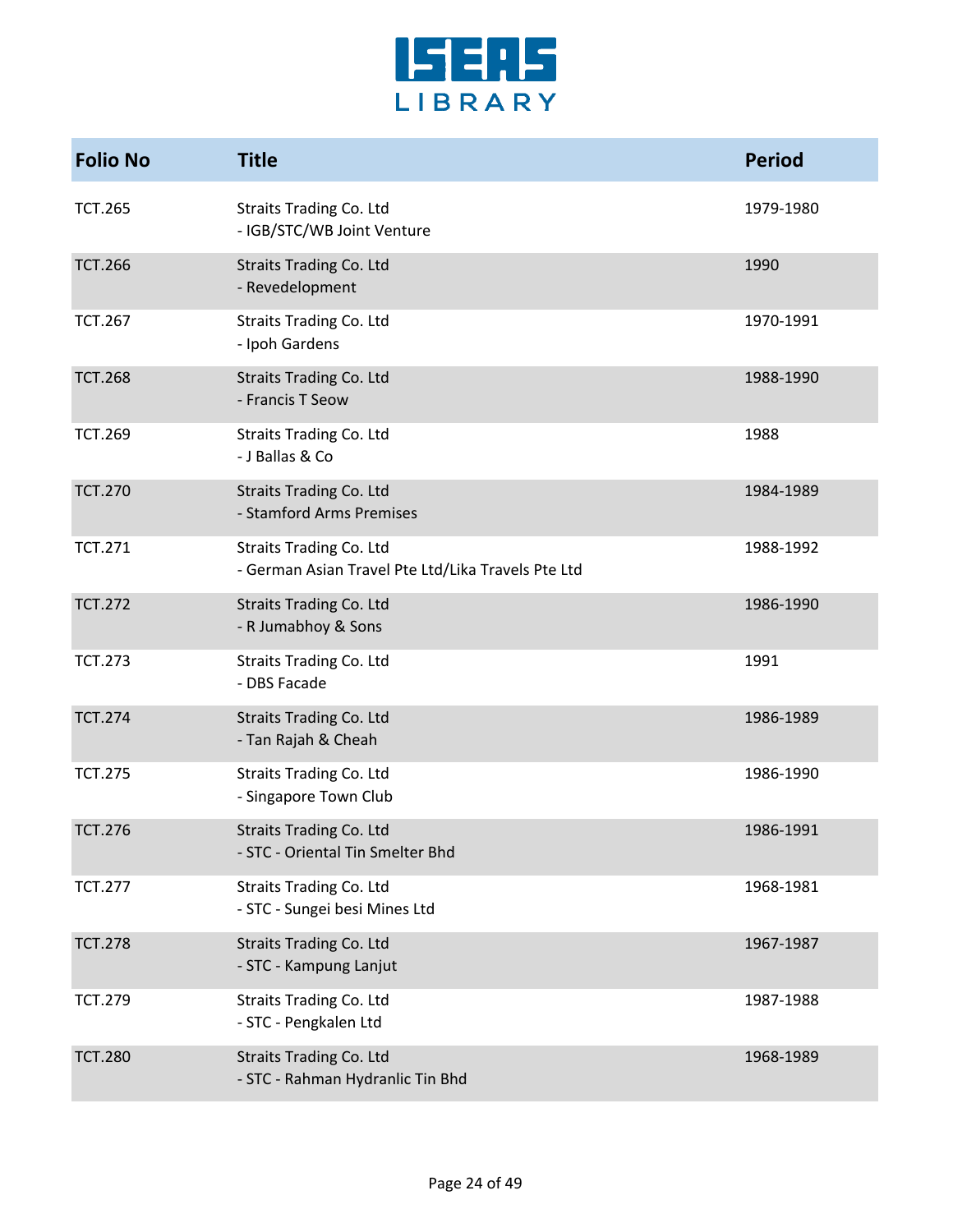

| <b>Folio No</b> | <b>Title</b>                                                                            | <b>Period</b> |
|-----------------|-----------------------------------------------------------------------------------------|---------------|
| <b>TCT.281</b>  | <b>Straits Trading Co. Ltd</b><br>- STC - Tronoh Mines Bhd                              | 1963-1972     |
| <b>TCT.282</b>  | <b>Straits Trading Co. Ltd</b><br>- STC - Tanjong Tin Dredging Bhd                      | 1967-1968     |
| <b>TCT.283</b>  | <b>Straits Trading Co. Ltd</b><br>- STC - Gopeng Bhd                                    | 1986-1978     |
| <b>TCT.284</b>  | <b>Straits Trading Co. Ltd</b><br>- STC - Renong Tin                                    | 1987-1998     |
| <b>TCT.285</b>  | <b>Straits Trading Co. Ltd</b><br>- STC - Idri's Hydraulic                              | 1988-1989     |
| <b>TCT.286</b>  | <b>Straits Trading Co. Ltd</b><br>- STC - Charter Consolidated                          | 1982-1990     |
| <b>TCT.287</b>  | <b>Straits Trading Co. Ltd</b><br>- STC - Malaysian Tin Companies: STC Holdings         | 1974-1990     |
| <b>TCT.288</b>  | <b>Straits Trading Co. Ltd</b><br>- STC - Aokam Tin Bhd                                 | 1977-1992     |
| <b>TCT.289</b>  | <b>Straits Trading Co. Ltd</b><br>- STC - CW Tresise                                    | 1974-1975     |
| <b>TCT.290</b>  | <b>Straits Trading Co. Ltd</b><br>- STC - Shares In Austral Amal Tin Bhd                | 1979-1982     |
| <b>TCT.291</b>  | <b>Straits Trading Co. Ltd</b><br>- STC - Tantalum Tolling                              | 1981-1982     |
| <b>TCT.292</b>  | <b>Straits Trading Co. Ltd</b><br>Tin Industray - Malayanisation                        | 1967-1981     |
| <b>TCT.293</b>  | Straits Trading Co. Ltd<br>- Manager of MTD and MNC                                     | 1981          |
| <b>TCT.294</b>  | <b>Straits Trading Co. Ltd</b><br>- Holdings In Geltedged Investments & Govt Securities | 1980-1989     |
| <b>TCT.295</b>  | <b>Straits Trading Co. Ltd</b><br>- Almagamated Metal Corp                              | 1990          |
| <b>TCT.296</b>  | <b>Straits Trading Co. Ltd</b><br>- Berel - Thomas Tilling/Hanson Trust                 | 1990          |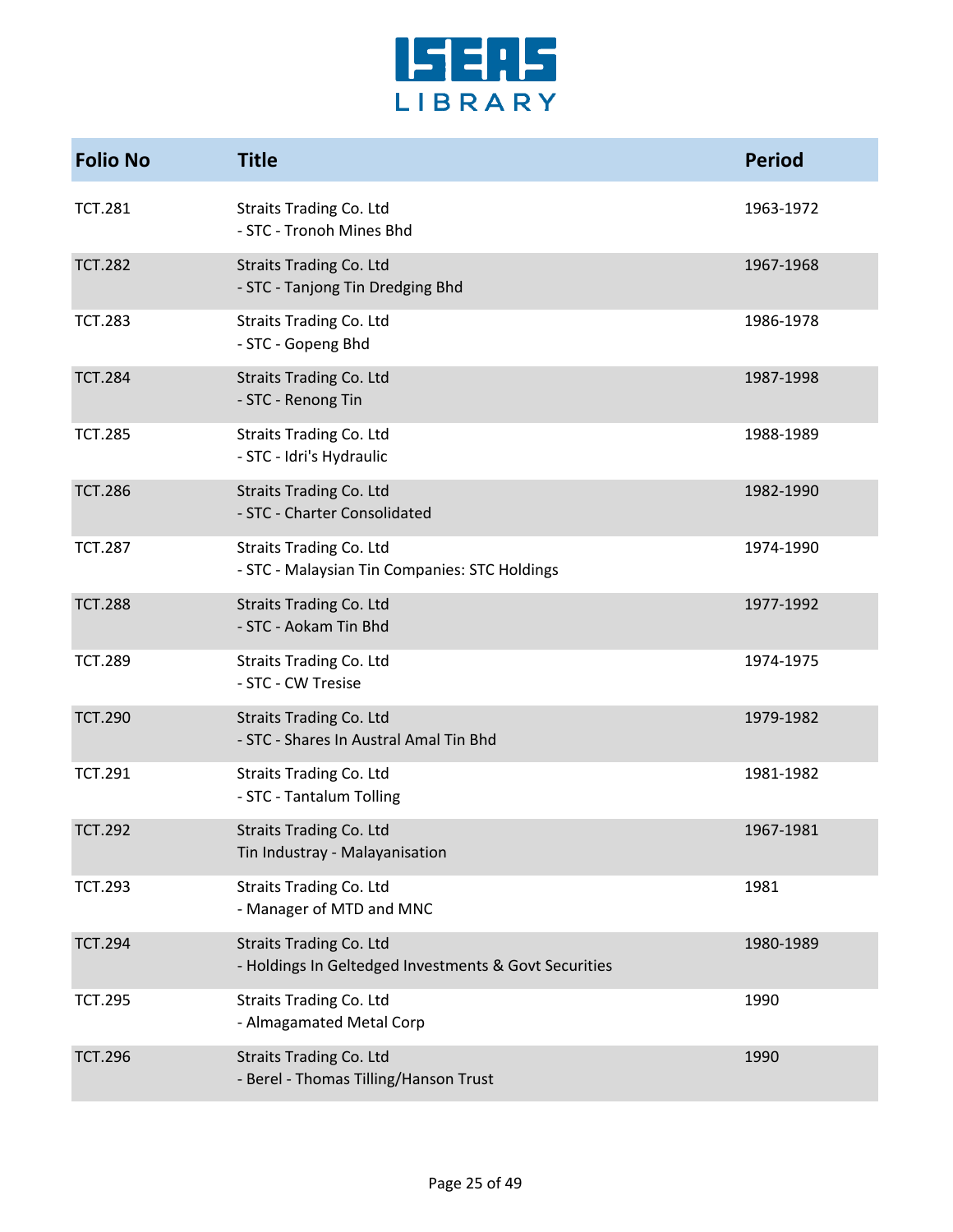

| <b>Folio No</b> | <b>Title</b>                                                                    | <b>Period</b> |
|-----------------|---------------------------------------------------------------------------------|---------------|
| <b>TCT.297</b>  | <b>Straits Trading Co. Ltd</b><br>- Investment of Listing                       | 1988-1990     |
| <b>TCT.298</b>  | <b>Straits Trading Co. Ltd</b><br>- STC - Bedford Plantation Bhd                | 1981-1983     |
| <b>TCT.299</b>  | <b>Straits Trading Co. Ltd</b><br>- STC - Gutrie Corpb, Shares Purchases        | 1983          |
| <b>TCT.300</b>  | Straits Trading Co. Ltd<br>- STC - Investment in Oil Exploration Opportunities  | 1982          |
| <b>TCT.301</b>  | Straits Trading Co. Ltd - STC - Australian Farming Property<br>Co. Ltd.         | 1983-1984     |
| <b>TCT.302</b>  | Straits Trading Co. Ltd - STC - Property Investment In<br>Australia and the US. | 1989-1990     |
| <b>TCT.303</b>  | Straits Trading Co. Ltd - 52, St Martin's Place Sydney                          | 1980-1981     |
| <b>TCT.304</b>  | Straits Trading Co. Ltd - 124/140 Pitt Street Sydney                            | 1979-1986     |
| <b>TCT.305</b>  | Straits Trading Co. Ltd - Alcan Aluminium Alcoa                                 | 1985-1988     |
| <b>TCT.306</b>  | Straits Trading Co. Ltd - STC - Investment in U.K Companies                     | 1981          |
| <b>TCT.307</b>  | Straits Trading Co. Ltd -Investment Proposal In Australia                       | 1981          |
| <b>TCT.308</b>  | Straits Trading Co. Ltd - NZ Properties                                         | 1984-1986     |
| <b>TCT.309</b>  | Straits Trading Co. Ltd - STC Investments (N.IP)                                | 1977-1978     |
| <b>TCT.310</b>  | Straits Trading Co. Ltd - Acquisition by STC of Wearnes                         | 1971-1982     |
| TCT.311         | Straits Trading Co. Ltd - Malaysian Titanium Corp                               | 1974-1979     |
| <b>TCT.312</b>  | Straits Trading Co. Ltd - Butterworth                                           | 1975-1987     |
| <b>TCT.313</b>  | Straits Trading Co. Ltd - Thomson Road, Ipoh                                    | 1992          |
| <b>TCT.314</b>  | Straits Trading Co. Ltd - Foch Avenue/Mc Carthur Street                         | 1980-1981     |
| <b>TCT.315</b>  | Straits Trading Co. Ltd - Petaling Tin                                          | 1989-1991     |
| <b>TCT.316</b>  | Straits Trading Co. Ltd - 63 Jalan Gopeng                                       | 1986-1990     |
| <b>TCT.317</b>  | Straits Trading Co. Ltd - Tantalum Slags                                        | 1989-1990     |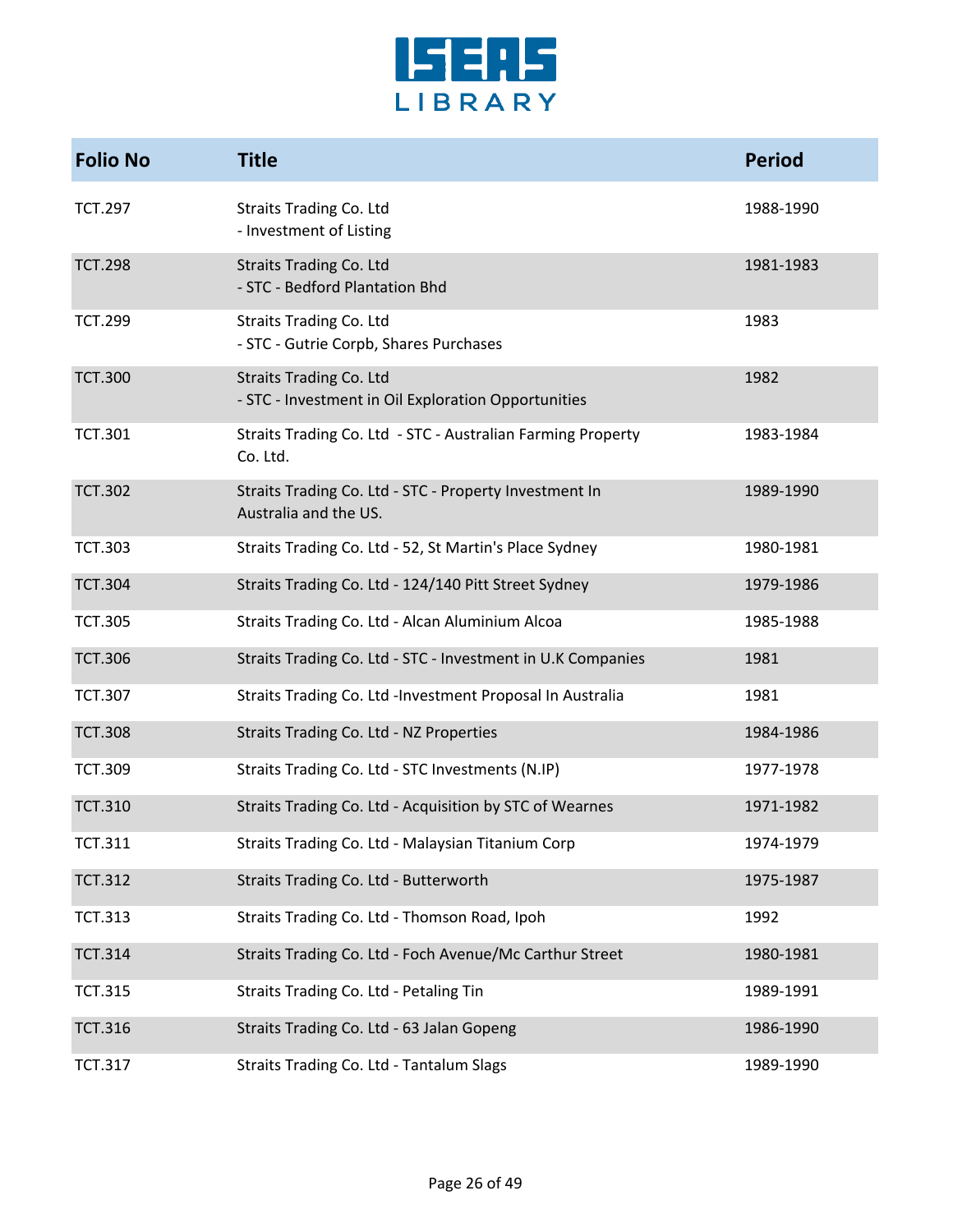

| <b>Folio No</b> | <b>Title</b>                                                                               | <b>Period</b> |
|-----------------|--------------------------------------------------------------------------------------------|---------------|
| <b>TCT.318</b>  | Straits Trading Co. Ltd - Negotiations With STC/MMC in<br>Respect of A Shareholding In MSC | 1991to1992    |
| <b>TCT.319</b>  | Straits Trading Co. Ltd - Bushey Park Development                                          | 1972-1983     |
| <b>TCT.320</b>  | Straits Trading Co. Ltd - Butterworth Properties - Structural<br>Plan                      | 1974-1983     |
| <b>TCT.321</b>  | Straits Trading Co. Ltd - Butterworth Properties - Structural<br>Plan                      | 1989-1992     |
| <b>TCT.322</b>  | Straits Trading Co. Ltd - Malaysianisation & Diversification                               | 1975-1977     |
| <b>TCT.323</b>  | Straits Trading Co. Ltd - Industrial Coordination Act 1975                                 | 1976-1978     |
| <b>TCT.324</b>  | Straits Trading Co. Ltd - History and Future Of Organisation                               | 1976-1981     |
| <b>TCT.325</b>  | Straits Trading Co. Ltd - Properties 1977                                                  | 1977          |
| <b>TCT.326</b>  | Straits Trading Co. Ltd - Pelam Estate                                                     | 1977-1978     |
| <b>TCT.327</b>  | Straits Trading Co. Ltd - Malaysianisation                                                 | 1980          |
| <b>TCT.328</b>  | Straits Trading Co. Ltd - Dr C F Han                                                       | 1979          |
| <b>TCT.329</b>  | Straits Trading Co. Ltd - STC - Sale of 'Woodside' 'Baxterley'<br>& 'Merevale'             | 1980          |
| <b>TCT.330</b>  | Straits Trading Co. Ltd - Malaysianisation                                                 | 1978-1980     |
| <b>TCT.331</b>  | Straits Trading Co. Ltd - STC - General                                                    | 1980-1989     |
| <b>TCT.332</b>  | Straits Trading Co. Ltd - Inch Kenneth Kajang                                              | 1989-1991     |
| <b>TCT.333</b>  | Straits Trading Co. Ltd - Malaysia Smelting Corp. Ltd                                      | 1981          |
| <b>TCT.334</b>  | Straits Trading Co. Ltd - STC/MMC                                                          | 1981          |
| <b>TCT.335</b>  | Straits Trading Co. Ltd - Correspondence with FIC over STC -<br><b>MMC Deal</b>            | 1981-1983     |
| <b>TCT.336</b>  | Straits Trading Co. Ltd - Correspondence with Michael<br><b>Wong Pakshong</b>              | 1981-1984     |
| <b>TCT.337</b>  | Straits Trading Co. Ltd - Notes of Discussions with Mr<br>Michael Wong Pakshong            | 1981-1982     |
| <b>TCT.338</b>  | Straits Trading Co. Ltd - Malaysia Smelting Corporation<br>(MSC)                           | 1981-1989     |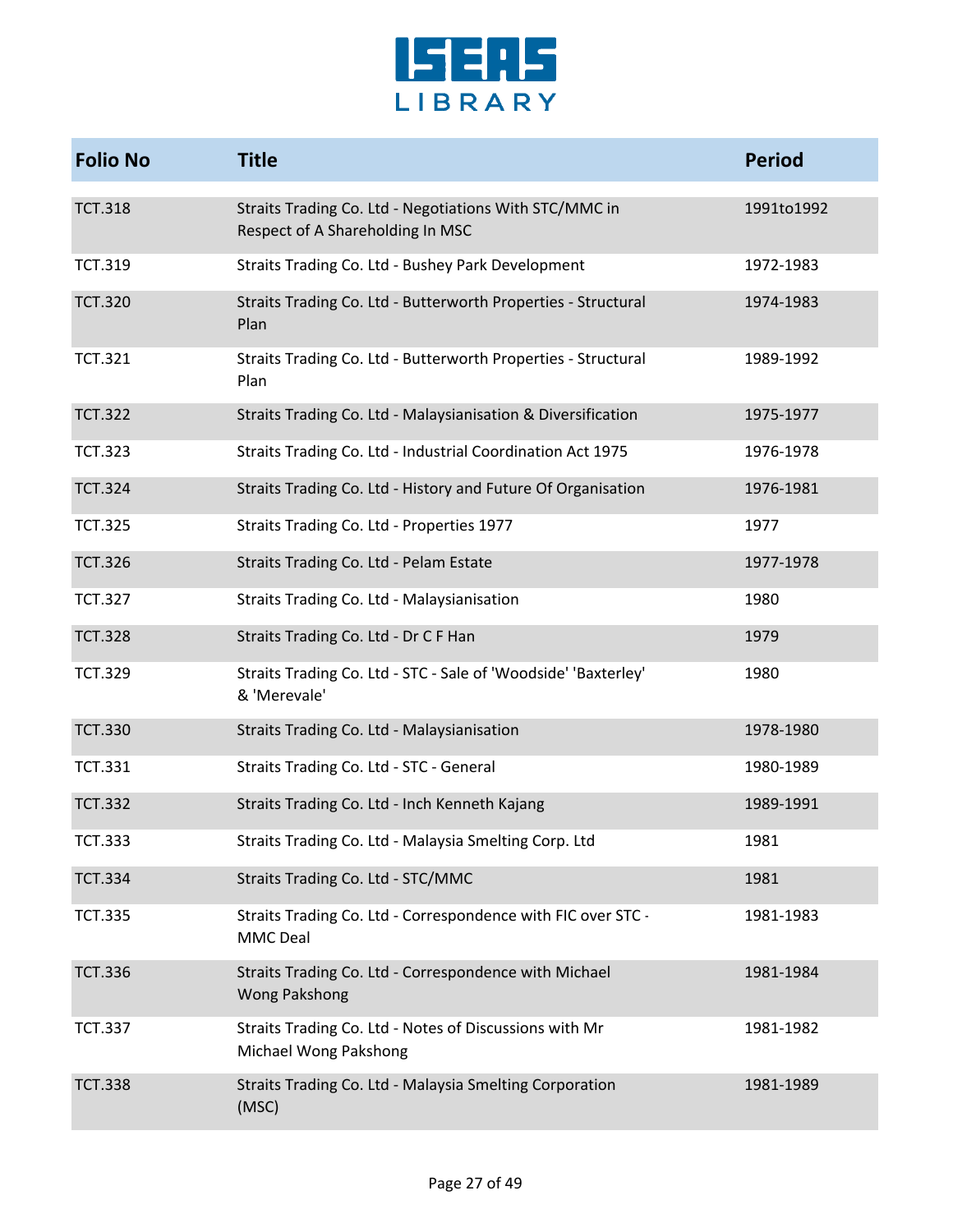

| <b>Folio No</b> | <b>Title</b>                                                                                                                     | <b>Period</b> |
|-----------------|----------------------------------------------------------------------------------------------------------------------------------|---------------|
| <b>TCT.339</b>  | Straits Trading Co. Ltd - Butterworth Properties<br>(Townhouses/Shophouses)                                                      | 1982-1985     |
| <b>TCT.340</b>  | Straits Trading Co. Ltd - STC - Fletchen Challenge                                                                               | 1990-1992     |
| <b>TCT.341</b>  | Straits Trading Co. Ltd - STC - Fletchen Challenge                                                                               | 1990-1992     |
| <b>TCT.342</b>  | Straits Trading Co. Ltd - STC Bank Balances 2.10.1985                                                                            | 1985          |
| <b>TCT.343</b>  | Straits Trading Co. Ltd - STC Investment Portfolio 3.9.1985                                                                      | 1985          |
| <b>TCT.344</b>  | Straits Trading Co. Ltd - Management Organisational<br>Chart, Assessment of Officers/Salaries/Job<br>Specification/Filing System | 1986          |
| <b>TCT.345</b>  | Straits Trading Co. Ltd - SRI International 1986                                                                                 | 1986          |
| <b>TCT.346</b>  | Straits Trading Co. Ltd - STC - Western Mining Corporation                                                                       | 1987-1989     |
| <b>TCT.347</b>  | Straits Trading Co. Ltd - Amcor Ltd                                                                                              | 1987-1988     |
| <b>TCT.348</b>  | Straits Trading Co. Ltd - Boustead P/C                                                                                           | 1987          |
| <b>TCT.349</b>  | Straits Trading Co. Ltd - Crown Corporation Ltd 1987                                                                             | 1987          |
| <b>TCT.350</b>  | Straits Trading Co. Ltd - Proposed Liquidation of Part of<br><b>Straits Trading Company's Holdings In Equities</b>               | 1987          |
| <b>TCT.351</b>  | Straits Trading Co. Ltd - Correspondence with Sir Ronald<br>Trotter                                                              | 1988          |
| <b>TCT.352</b>  | Straits Trading Co. Ltd - STC - Elders IXL Ltd                                                                                   | 1988-1990     |
| <b>TCT.353</b>  | Straits Trading Co. Ltd - BTR Nylex Ltd                                                                                          | 1989          |
| <b>TCT.354</b>  | Straits Trading Co. Ltd - STC - Purchase F&N's Holdings of<br><b>Wearnes Shares</b>                                              | 1989          |
| <b>TCT.355</b>  | Straits Trading Co. Ltd - Collective Agreement 1989                                                                              | 1989          |
| <b>TCT.356</b>  | Straits Trading Co. Ltd - China Press Building -<br>Redevelopment Plan                                                           | 1989-1992     |
| <b>TCT.357</b>  | Straits Trading Co. Ltd - Federal Hill Develoment -<br>Profitability Study, Valuation Report                                     | 1989-1992     |
| <b>TCT.358</b>  | Straits Trading Co. Ltd - Joint Venture - magnum, Asia<br>Pacific Breweries, F&N, Brierley                                       | 1991          |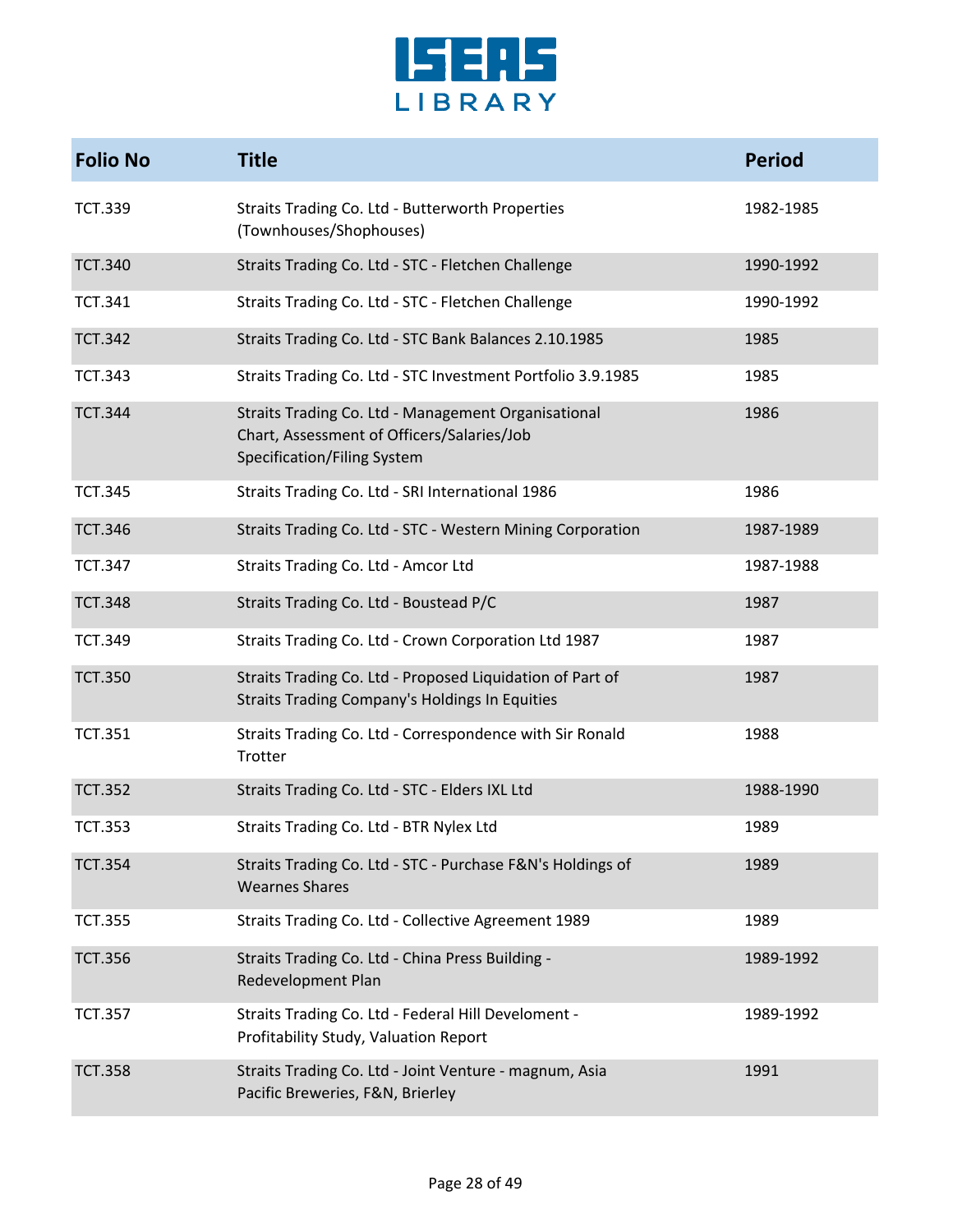

| <b>Folio No</b> | <b>Title</b>                                                                                                                   | <b>Period</b> |
|-----------------|--------------------------------------------------------------------------------------------------------------------------------|---------------|
| <b>TCT.359</b>  | Straits Trading Co. Ltd - Resource Finance Corp                                                                                | 1989-1991     |
| <b>TCT.360</b>  | Straits Trading Co. Ltd - Butterworth Properties                                                                               | 1990          |
| <b>TCT.361</b>  | Straits Trading Co. Ltd - Robert Jones Investment                                                                              | 1990          |
| <b>TCT.362</b>  | Straits Trading Co. Ltd - EXICOM Ltd                                                                                           | 1990          |
| <b>TCT.363</b>  | Straits Trading Co. Ltd - STC Executive Committee Minutes                                                                      | 1992          |
| <b>TCT.364</b>  | Pacific Bank Ltd/Batu Pahat Bank - Correspondence                                                                              | 1958-1965     |
| <b>TCT.365</b>  | Pacific Bank Ltd/Batu Pahat Bank - Correspondences -<br><b>Bonus and Salary</b>                                                | 1958-1975     |
| <b>TCT.366</b>  | Pacific Bank Ltd/Batu Pahat Bank - Miscellaneous                                                                               | 1963-1969     |
| <b>TCT.367</b>  | Pacific Bank Ltd/Batu Pahat Bank - Resolutions and<br>Minutes                                                                  | 1963-1996     |
| <b>TCT.368</b>  | Pacific Bank Ltd/Batu Pahat Bank - Incorporation of Pacific<br>Bank on 30 May 63 and memorandum and Article of<br>Association  | 1963-1974     |
| <b>TCT.369</b>  | Pacific Bank Ltd/Batu Pahat Bank - Opening of Pacific Bank<br>Ltd                                                              | 1964          |
| <b>TCT.370</b>  | Pacific Bank Ltd/Batu Pahat Bank - Issue of Pacific Bank<br>Shares in place of Batu Pahat Bank                                 | 1966-1968     |
| <b>TCT.371</b>  | Pacific Bank Ltd/Batu Pahat Bank - Purchase of shares<br>through Mr J C Chen (Batu Pahat Involuntary Liquidation)              | 1967          |
| <b>TCT.372</b>  | Pacific Bank Ltd/Batu Pahat Bank - Pacific Bank - Capital                                                                      | 1969          |
| <b>TCT.373</b>  | Pacific Bank Ltd/Batu Pahat Bank - Pacific Bank Bhd -<br><b>Capital Reconstruction</b>                                         | 1973-1981     |
| <b>TCT.374</b>  | Wearne Brothers Limited - Interest in Goldy                                                                                    | 1976-1977     |
| <b>TCT.375</b>  | Wearne Brothers Limited - Franchise a: Ford                                                                                    | 1979-1981     |
| <b>TCT.376</b>  | Wearne Brothers Limited - Valuation of Compulsary<br>Acquisition of Properties at orchard Road, Penang Road<br>and Oldham Lane | 1979-1980     |
| <b>TCT.377</b>  | Wearne Brothers Limited - Diversification - Acquisition of<br>Applied Engineering Pte Ltd                                      | 1979-1982     |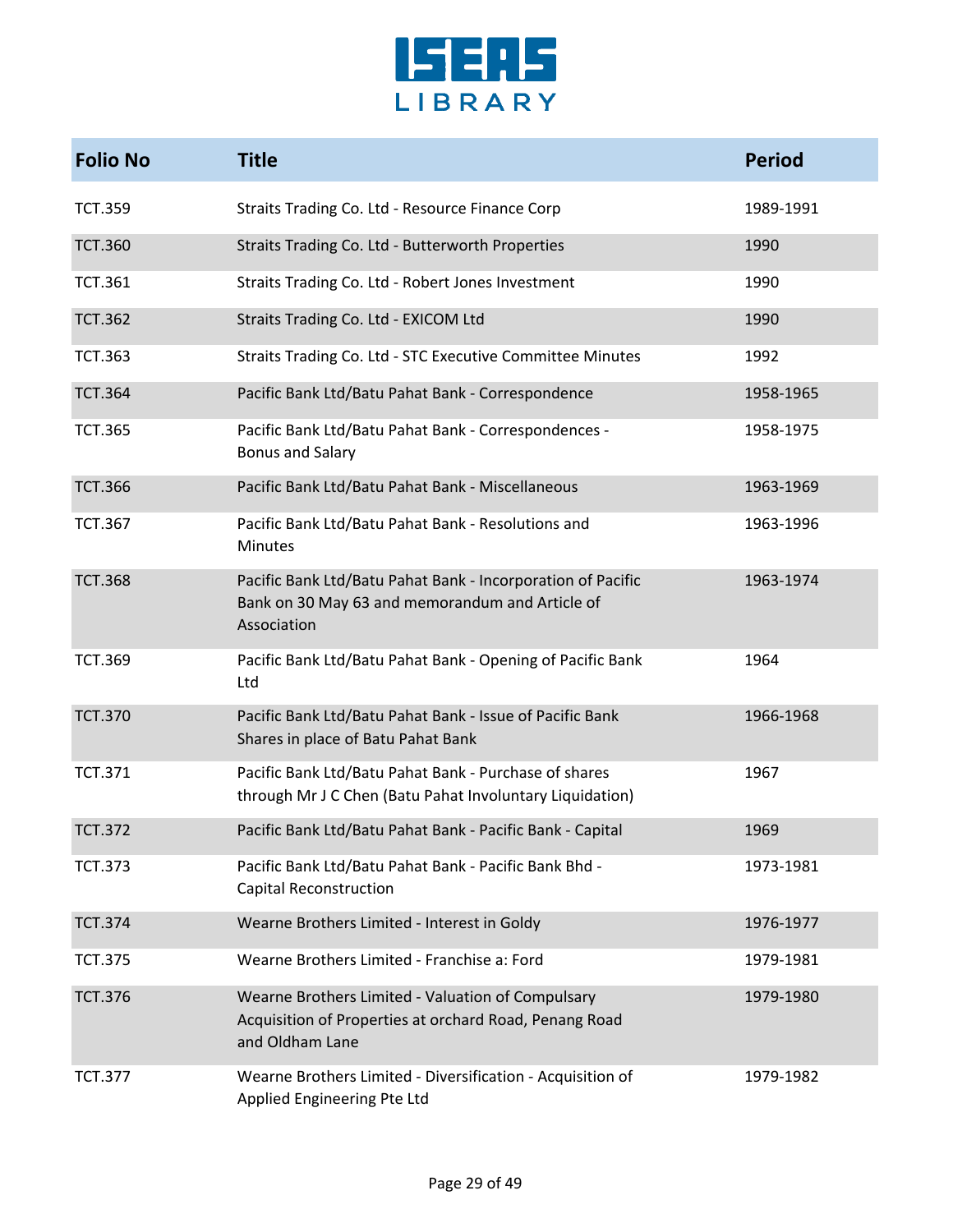

| <b>Folio No</b> | <b>Title</b>                                                                                                                                            | <b>Period</b> |
|-----------------|---------------------------------------------------------------------------------------------------------------------------------------------------------|---------------|
| <b>TCT.378</b>  | Wearne Brothers Limited - Singapore Motors                                                                                                              | 1980          |
| <b>TCT.379</b>  | Wearne Brothers Limited - Franchise b: Ford Dealership                                                                                                  | 1981          |
| <b>TCT.380</b>  | Wearne Brothers Limited - Franchise c:<br>Leyland / Isuzu                                                                                               | 1981-1982     |
| <b>TCT.381</b>  | Wearne Brothers Limited - Valuation on Centrepoint                                                                                                      | 1988          |
| <b>TCT.382</b>  | United Engineers Ltd - UE River Valler Road                                                                                                             | 1979-1981     |
| <b>TCT.383</b>  | United Engineers Ltd- Berec                                                                                                                             | 1981-1986     |
| <b>TCT.384</b>  | United Engineers Ltd - UEL/UEM                                                                                                                          | 1984-1987     |
| <b>TCT.385</b>  | Banks And Finance Institutions - First Oversea Credit Limit<br>i. Agreement between OCBC and FNCB regarding their<br>joint venture - FOCL               | 1970          |
| <b>TCT.386</b>  | Banks And Finance Institutions - Family Trust ii.<br>Management between FOCL and FNCB regarding the loan<br>of FNCB personnel to FOCL                   | 1976-1979     |
| <b>TCT.387</b>  | Schroder International Merchant Bankers Ltd -<br>SIMBL/Schroders - John Curran                                                                          | 1981          |
| <b>TCT.388</b>  | Schroder International Merchant Bankers Ltd - Amber<br>Mansion                                                                                          | 1976-1977     |
| <b>TCT.389</b>  | Schroder International Merchant Bankers Ltd -<br>Correspondence a: Mr Aw Boon Haw                                                                       | 1948-1949     |
| <b>TCT.390</b>  | Schroder International Merchant Bankers Ltd -<br>Correspondence c: A J Pathmarajah                                                                      | 1974-1977     |
| <b>TCT.391</b>  | Schroder International Merchant Bankers Ltd -<br>Correspondence b: Mr I A MacLean                                                                       | 1975-1977     |
| <b>TCT.392</b>  | New Zealand Brewery - Correspondence with Clifford<br>Plimmer                                                                                           | 1977-1981     |
| <b>TCT.393</b>  | Australia/New Zealand Breweries - Tel. conversations with<br>Lion Breweries Nominee directors<br>- RB Young<br>- D Myers<br>- J Bennett<br>- B Bradshaw | 1977-1982     |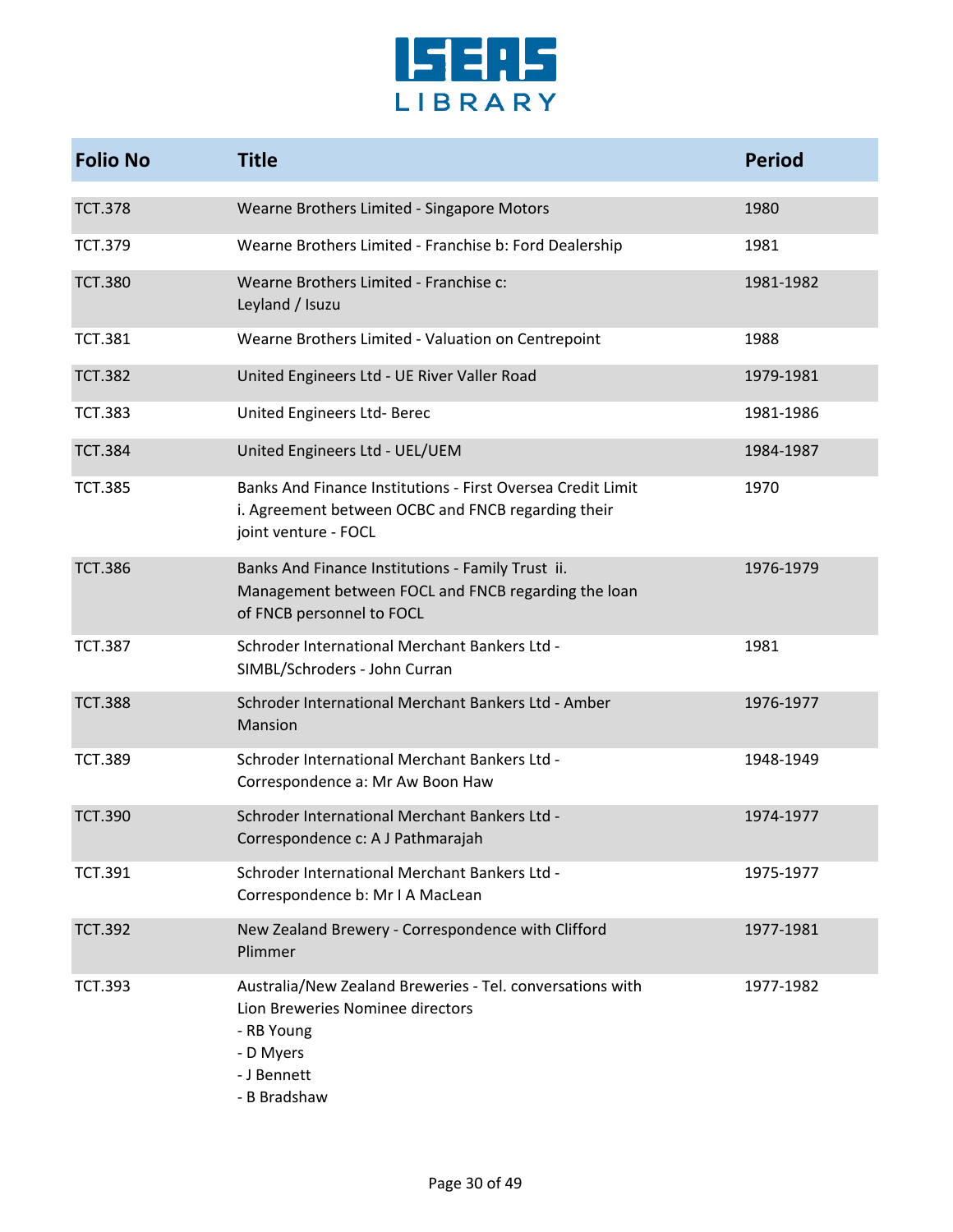

| <b>Folio No</b> | <b>Title</b>                                                                                                                     | <b>Period</b> |
|-----------------|----------------------------------------------------------------------------------------------------------------------------------|---------------|
| <b>TCT.394</b>  | New Zealand Brewery - Discussions & correspondence<br>with John Macfarlane                                                       | 1977-1983     |
| <b>TCT.395</b>  | New Zealand Brewery - J. D. H. Neill's report on<br>Lion/Leopard                                                                 | 1977-1986     |
| <b>TCT.396</b>  | Australia/New Zealand Breweries - Lion Breweries<br>newscuttings - Lion & Androcles (Lion exchange of shares<br>with Androcles)  | 1978          |
| <b>TCT.397</b>  | New Zealand Brewery - Lion Breweries - Correspondences -<br>Androcles                                                            | 1978-1988     |
| <b>TCT.398</b>  | New Zealand Brewery - Directorate - Lion                                                                                         | 1978-1984     |
| <b>TCT.399</b>  | New Zealand Brewery - Correspondence with JAL Bennet                                                                             | 1978-1985     |
| <b>TCT.400</b>  | New Zealand Brewery - Sir Rochford Hughes                                                                                        | 1978-1981     |
| <b>TCT.401</b>  | Australia/New Zealand Breweries - Correspondence with<br>Mr Ralph Thompson                                                       | 1978-1982     |
| <b>TCT.402</b>  | New Zealand Brewery - Lion Breweries - Amendments to<br>Articles & Lion board agreement on age limit for Directors               | 1978-1991     |
| <b>TCT.403</b>  | New Zealand Brewery - Lion Breweries - Papers relating to<br>Douglas Myers' visit on March 1983 & Audit on Corporate<br>Strategy | 1979-1983     |
| <b>TCT.404</b>  | New Zealand Brewery - Lion Breweries Meeting                                                                                     | 1979          |
| <b>TCT.405</b>  | Australia/New Zealand Breweries - Lion Breweries Ltd -<br>Correspondence                                                         | 1980          |
| <b>TCT.406</b>  | New Zealand Brewery - Douglas Myers / J Fernyhough -<br>Lion Brewery                                                             | 1980-1985     |
| <b>TCT.407</b>  | New Zealand Brewery - Correspondence - Douglas Myers<br>letters                                                                  | 1980-1986     |
| <b>TCT.408</b>  | Australia/New Zealand Breweries - Nylex/ACI                                                                                      | 1981-1983     |
| <b>TCT.409</b>  | New Zealand Brewery - Lion Brewery Results                                                                                       | 1981-1986     |
| <b>TCT.410</b>  | New Zealand Brewery - Correspondence with Douglas<br><b>Myers</b>                                                                | 1982          |
| <b>TCT.411</b>  | Australia/New Zealand Breweries - CUB/IXL - Official<br>Documents                                                                | 1983-1984     |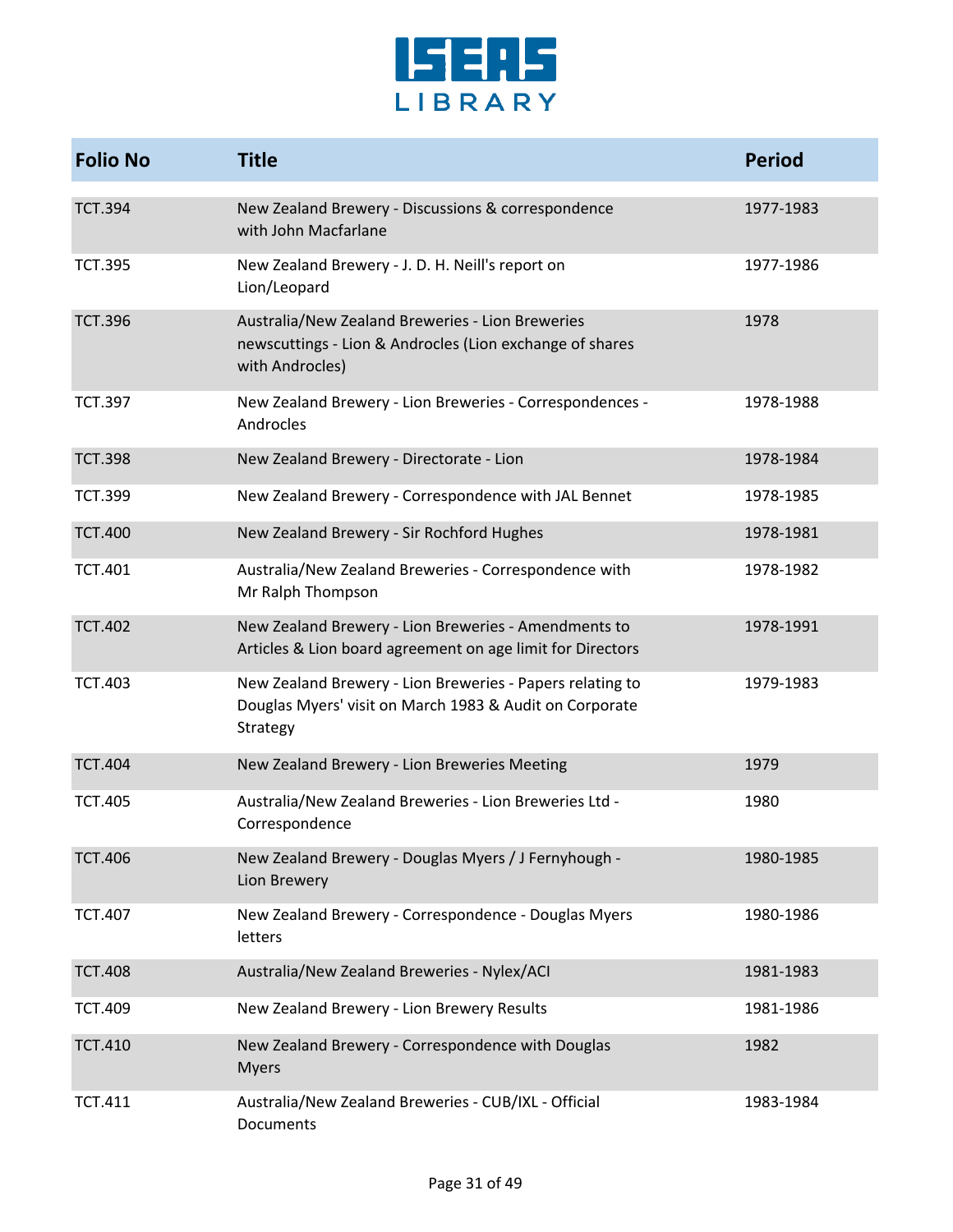

| <b>Folio No</b> | <b>Title</b>                                                                                                                                                             | <b>Period</b> |
|-----------------|--------------------------------------------------------------------------------------------------------------------------------------------------------------------------|---------------|
| <b>TCT.412</b>  | New Zealand Brewery - Correspondence with John<br>Macfarlane                                                                                                             | 1982-1983     |
| <b>TCT.413</b>  | New Zealand Brewery - Lion Breweries - Articles of Assoc.                                                                                                                | 1983          |
| <b>TCT.414</b>  | New Zealand Brewery - Lion Breweries Ltd                                                                                                                                 | 1983-1987     |
| <b>TCT.415</b>  | Australia/New Zealand Breweries - CUB - Sub-<br><b>Underwriting Agreement</b>                                                                                            | 1984          |
| <b>TCT.416</b>  | Australia/New Zealand Breweries - CUB/IXL - Corporate<br>Affairs Investigation                                                                                           | 1984          |
| <b>TCT.417</b>  | New Zealand Brewery - Dominion Breweries                                                                                                                                 | 1986-1987     |
| <b>TCT.418</b>  | Australia/New Zealand Breweries - Connaught Biosciences<br>Inc                                                                                                           | 1989          |
| <b>TCT.419</b>  | Australia/New Zealand Breweries - Dominion Breweries /<br>Magnum Corp / Normandy / Poseidon                                                                              | 1990-1991     |
| <b>TCT.420</b>  | Carlton & United Breweries - Corr. R B Young                                                                                                                             | 1978-1985     |
| <b>TCT.421</b>  | John Burke's File - Computer Systems Advisers Ltd Group                                                                                                                  | 1986          |
| <b>TCT.422</b>  | John Burke's File -<br>1) Elders IXL<br>2) Equiticorp<br>3) EL & C Baillieu                                                                                              | 1986-1990     |
| <b>TCT.423</b>  | John Burke's File -<br>1) Gwalia<br>2) Holmes A'court<br>3) Insider Trading<br>4) John Aburn<br>5) J B Were & Son<br>6) Judge Corporation Ltd<br>7) Lion Corporation Ltd | 1986-1991     |
| <b>TCT.424</b>  | Correspondence - John Burke                                                                                                                                              | 1986-1988     |
| <b>TCT.425</b>  | John Burke's File -<br>1) FAI Insurance<br>2) F H Faulding & Co Ltd<br>3) Fielder Gillespie David Goodman<br>4) Fletcher Challenge                                       | 1986-1991     |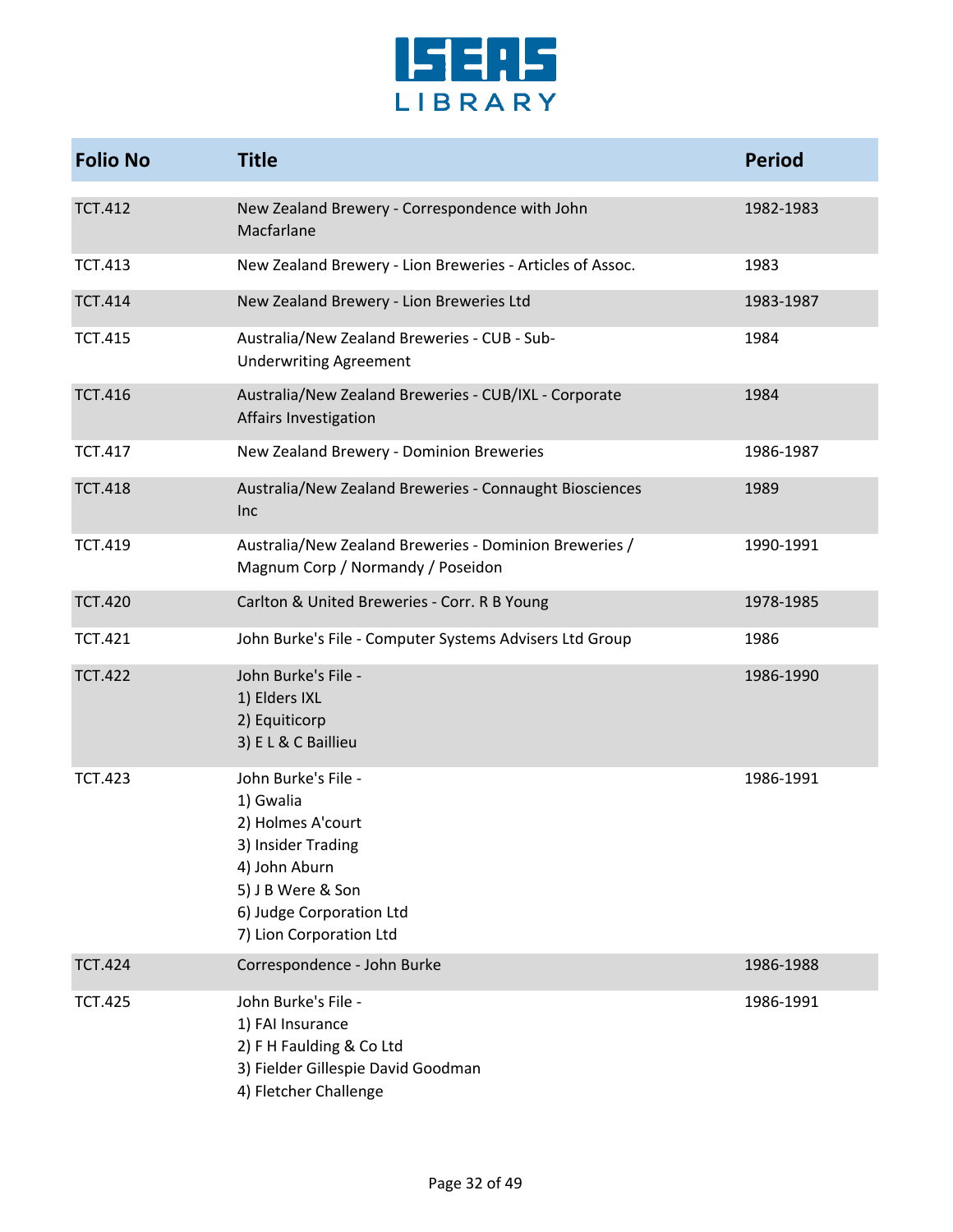

| <b>Folio No</b> | <b>Title</b>                                                                                                                                                                                                                    | <b>Period</b> |
|-----------------|---------------------------------------------------------------------------------------------------------------------------------------------------------------------------------------------------------------------------------|---------------|
| <b>TCT.426</b>  | John Burke's File - North Broken Hill                                                                                                                                                                                           | 1986-1988     |
| <b>TCT.427</b>  | John Burke's File -<br>1) Pioneer Concrete<br>2) Pharmaceutical<br>3) Poseidon<br>4) F M Faulding<br>5) Pacific Dunlop                                                                                                          | 1986-1991     |
| <b>TCT.428</b>  | John Burke's File - Western Mining Corpn                                                                                                                                                                                        | 1986-1991     |
| <b>TCT.429</b>  | John Burke's File - Bell Resources                                                                                                                                                                                              | 1986-1988     |
| <b>TCT.430</b>  | John Burke's File -<br>1) China Press Building<br>2) Federal Hill Development<br>3) Great Eastern Life<br>4) Khoo Teck Puat<br>5) Metal Box<br>6) Malayan Breweries Ltd<br>7) STC Property<br>8) Turf Club<br>9) Tan Foundation | 1986-1993     |
| <b>TCT.431</b>  | John Burke's File - ACI International                                                                                                                                                                                           | 1986-1988     |
| <b>TCT.432</b>  | John Burke's File - John Burke                                                                                                                                                                                                  | 1989-1990     |
| <b>TCT.433</b>  | John Burke's File -<br>1) Resource Finance Corpn Ltd<br>2) Renouf & Co. Ltd<br>3) Rada Corpn / NZ Forest Pdt<br>4) Robert Jones Investment<br>5) Shenzhen Cable Factory<br>6) Schroder Australia Ltd<br>7) Sue Suckling         | 1987-1991     |
| <b>TCT.434</b>  | John Burke's File - Ashton Mining                                                                                                                                                                                               | 1987          |
| <b>TCT.435</b>  | John Burke's File - Dominion Breweries                                                                                                                                                                                          | 1987-1991     |
| <b>TCT.436</b>  | John Burke's File - Crown Corporation                                                                                                                                                                                           | 1987          |
| <b>TCT.437</b>  | John Burke's File - Magnum                                                                                                                                                                                                      | 1987          |
| <b>TCT.438</b>  | John Burke's File - New Zealand Properties                                                                                                                                                                                      | 1987-1991     |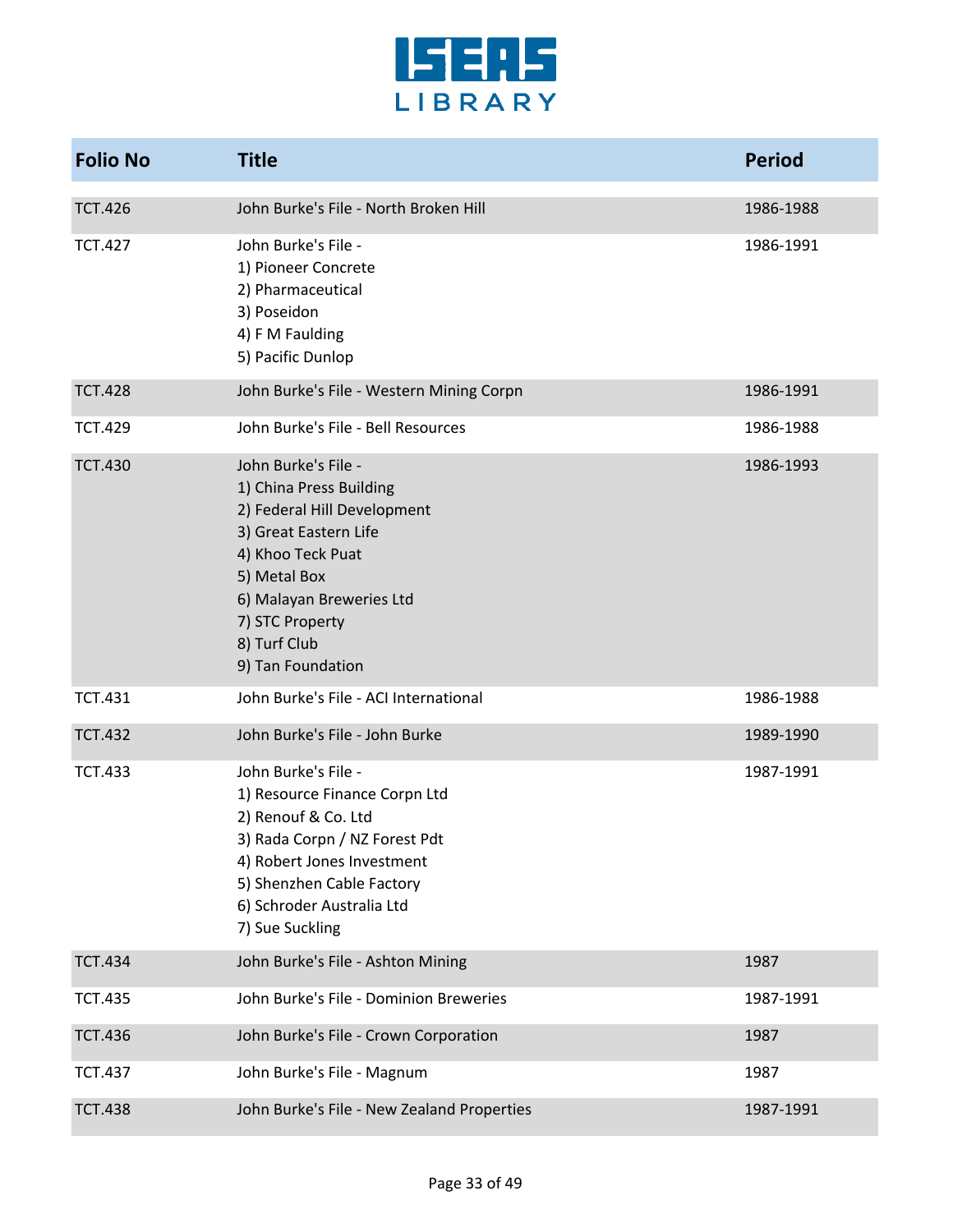

| <b>Folio No</b> | <b>Title</b>                                                                                       | <b>Period</b> |
|-----------------|----------------------------------------------------------------------------------------------------|---------------|
| <b>TCT.439</b>  | John Burke's File - Broken Hill Proprietary                                                        | 1988-1990     |
| <b>TCT.440</b>  | John Burke's File - Broken Hill Proprietary                                                        | 1988          |
| <b>TCT.441</b>  | John Burke's File - MIM Holdings                                                                   | 1988          |
| <b>TCT.442</b>  | John Burke's File - Amcor Ltd                                                                      | 1988          |
| <b>TCT.443</b>  | John Burke's File - BTR Nylex                                                                      | 1988/1990     |
| <b>TCT.444</b>  | John Burke's File - Bond Corporation                                                               | 1989          |
| <b>TCT.445</b>  | John Burke's File - Quek Hong Png - CBT charges                                                    | 1989/1990     |
| <b>TCT.446</b>  | John Burke's File - S.A Brewing - Development of<br>Cooperation                                    | 1989-1990     |
| <b>TCT.447</b>  | John Burke's File - UIC/Singland                                                                   | 1990-1991     |
| <b>TCT.448</b>  | John Burke's File - Dr Robert Church - Extra care/Biostar                                          | 1990          |
| <b>TCT.449</b>  | John Burke's File - Brierley Investment / Equity Ltd                                               | 1990          |
| <b>TCT.450</b>  | John Burke's File - Desmond Brown                                                                  | 1990-1992     |
| <b>TCT.451</b>  | John Burke's File - AFP Investment                                                                 | 1990-1991     |
| <b>TCT.452</b>  | John Burke's File - Australian Trade Commission                                                    | 1991          |
| <b>TCT.453</b>  | OAC - Mr John Chen                                                                                 | 1963-1976     |
| <b>TCT.454</b>  | OAC - Inquiry on complaints of Mr Voon Fook Shin against<br>Mr George C Chung, Assistant GM (Life) | 1970          |
| TCT.455         | OAC - Loh Man Chee's reports on OAC                                                                | 1975-1976     |
| <b>TCT.456</b>  | Specialists Services - Mr J.D. Burke                                                               | 1969-1991     |
| <b>TCT.457</b>  | Specialists Services - Mr Peter John Reardon                                                       | 1986          |
| <b>TCT.458</b>  | Pacific Dunlop - John Gough, Philip Brass, John Burke                                              | 1986-1991     |
| <b>TCT.459</b>  | ACI International - Correspondence                                                                 | 1987-1988     |
| <b>TCT.460</b>  | Malaysia Smelting Corporation (MSC)<br>- Correspondence                                            | 1961-1989     |
| <b>TCT.461</b>  | Malaysia Smelting Corporation (MSC)<br>- Valuation Smelter Site                                    | 1981-1982     |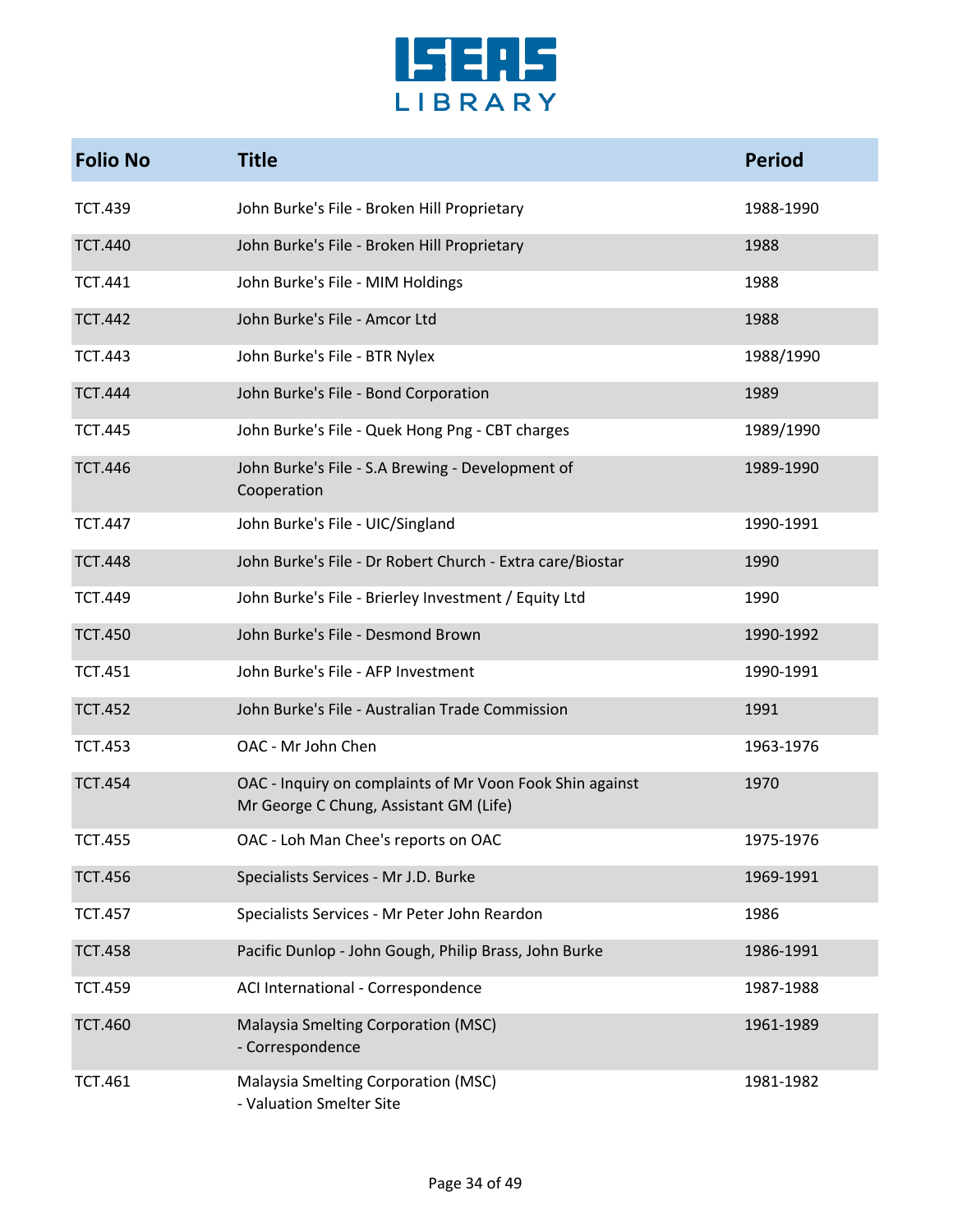

| <b>Folio No</b> | <b>Title</b>                                                                                                               | <b>Period</b> |
|-----------------|----------------------------------------------------------------------------------------------------------------------------|---------------|
| <b>TCT.462</b>  | Malaysia Smelting Corporation (MSC)<br>- Bumiputra Participation                                                           | 1989-1990     |
| <b>TCT.463</b>  | Malaysia Smelting Corporation (MSC)<br>- Proposed Restructuring/Listing                                                    | 1990-1992     |
| <b>TCT.464</b>  | Malaysia Smelting Corporation (MSC)<br>- Corporate Status                                                                  | 1991          |
| <b>TCT.465</b>  | Elders IXL - Elders Eurobond                                                                                               | 1984          |
| <b>TCT.466</b>  | Elders IXL - Purchase report as at Jan 31, 1985                                                                            | 1984-1985     |
| <b>TCT.467</b>  | Elders IXL - Allied Lyons/Elders                                                                                           | 1985-1986     |
| <b>TCT.468</b>  | Securities Industry Council - Securities Industry Council -<br>members & terms of reference                                | 1973          |
| <b>TCT.469</b>  | Securities Industry Council - Correspondence - Monetary<br>Authority of Singapore (RE : Haw Par Group -<br>reorganization) | 1973          |
| <b>TCT.470</b>  | Securities Industry Council - Miscellaneous<br>correspondence                                                              | 1973          |
| <b>TCT.471</b>  | ACI International - Correspondence                                                                                         | 1984          |
| <b>TCT.472</b>  | ACI International - Correspondence                                                                                         | 1985-1986     |
| <b>TCT.473</b>  | ACI International - Correspondence                                                                                         | 1986-1987     |
| <b>TCT.474</b>  | ACI International - ACI International                                                                                      | 1987          |
| <b>TCT.475</b>  | ACI International - Discussions with Mr David Brydon & Mr<br>Andrew Guy                                                    | 1986          |
| <b>TCT.476</b>  | ACI International - Melbourne Trip papers                                                                                  | 1986          |
| <b>TCT.477</b>  | Sime Darby Holdings Ltd - Comparative Schedule of Bal.<br>Sheet & P&L 1946 to 1949                                         | 1958          |
| <b>TCT.478</b>  | Sime Darby Holdings Ltd - Acceptance of Sime's offer of<br>cash plus Sime shares by Guthrie shareholders                   | 1963-1979     |
| <b>TCT.479</b>  | Sime Darby Holdings Ltd - Investigation into the affairs of<br>the company - Pinder affair                                 | 1963-1975     |
| <b>TCT.480</b>  | Sime Darby Holdings Ltd - Rationalization of Seafield<br>Group                                                             | 1971-1976     |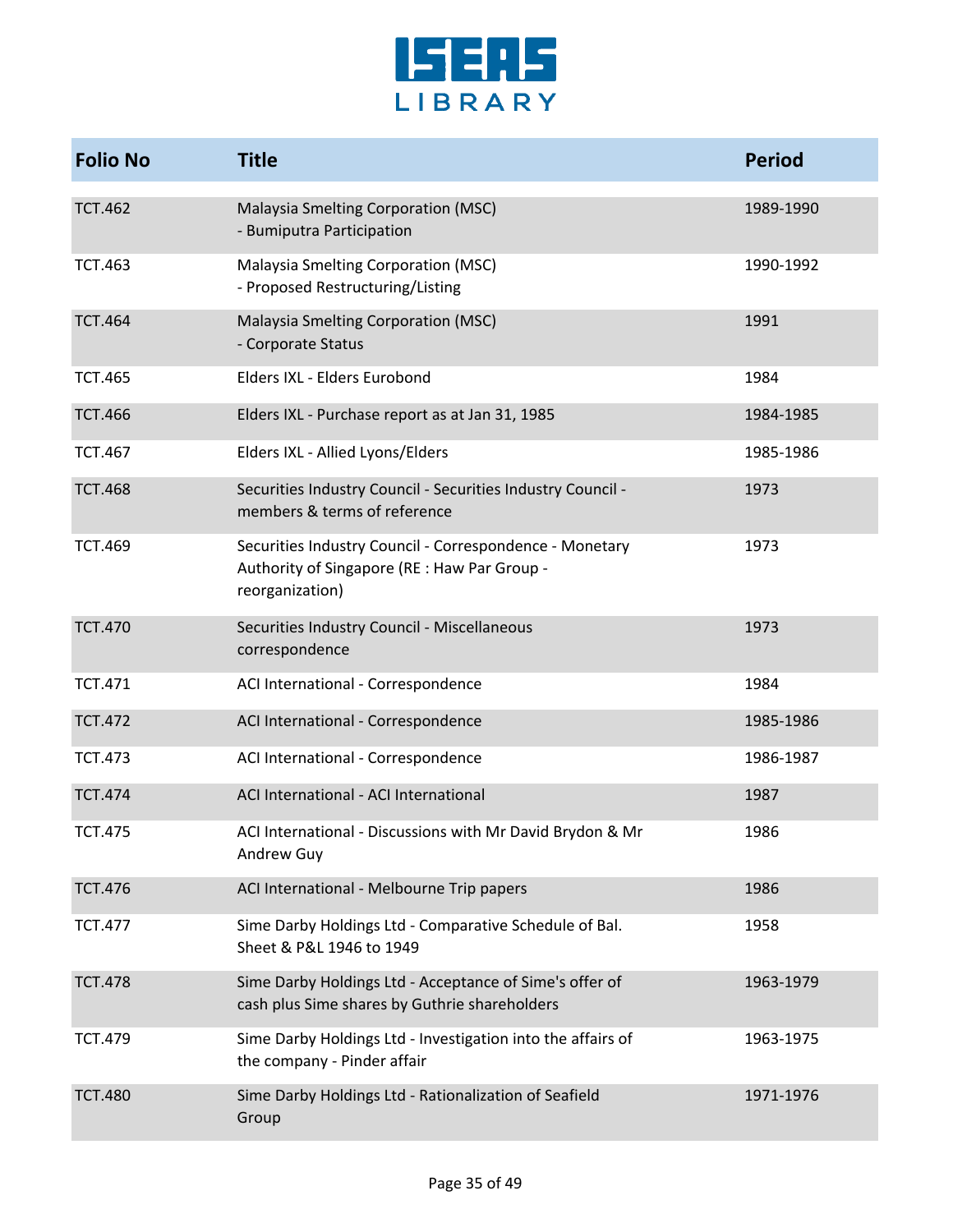

| <b>Folio No</b> | <b>Title</b>                                                                                                                                                        | <b>Period</b> |
|-----------------|---------------------------------------------------------------------------------------------------------------------------------------------------------------------|---------------|
| <b>TCT.481</b>  | Sime Darby Holdings Ltd - Placement of shares in Hong<br>Kong                                                                                                       | 1972          |
| <b>TCT.482</b>  | Sime Darby Holdings Ltd - P T Trakindo Utama Indonesia                                                                                                              | 1972-1974     |
| <b>TCT.483</b>  | Sime Darby Holdings Ltd - Sime Darby Holdings Ltd                                                                                                                   | 1972-1974     |
| <b>TCT.484</b>  | Sime Darby Holdings Ltd - Consolidated Plantations                                                                                                                  | 1972-1978     |
| <b>TCT.485</b>  | Sime Darby Holdings Ltd - Offer for Clive Holdings Ltd                                                                                                              | 1972-1975     |
| <b>TCT.486</b>  | Sime Darby Holdings Ltd - Myer Emporium Ltd                                                                                                                         | 1972          |
| <b>TCT.487</b>  | Sime Darby Holdings Ltd - Interests in Projects                                                                                                                     | 1973-1974     |
| <b>TCT.488</b>  | Sime Darby Holdings Ltd - Highlands & Lowlands Para<br>Rubber Co. Ltd                                                                                               | 1973          |
| <b>TCT.489</b>  | Sime Darby Holdings Ltd - Guthrie Corporation                                                                                                                       | 1973          |
| <b>TCT.490</b>  | Sime Darby Holdings Ltd - Consolidated Plantation Offer<br>1973 - 74 - Offer for the whole of the issued share capital<br>of consolidated salak rubber estates ltd. | 1973-1974     |
| <b>TCT.491</b>  | Sime Darby Holdings Ltd - Taiping Consolidated                                                                                                                      | 1973-1976     |
| <b>TCT.492</b>  | Sime Darby Holdings Ltd - Mr W H Cutts, Fook Hai<br>Development Pte Ltd                                                                                             | 1973-1975     |
| <b>TCT.493</b>  | Sime Darby Holdings Ltd - Slater Walker Securities - Haw<br>Par                                                                                                     | 1973          |
| <b>TCT.494</b>  | Sime Darby Holdings Ltd - Mr C Young                                                                                                                                | 1973          |
| <b>TCT.495</b>  | Sime Darby Holdings Ltd - Claims against D W Pinder & A<br>W Scott (Mr Booker's memorandums)                                                                        | 1973-1974     |
| <b>TCT.496</b>  | Sime Darby Holdings Ltd - China Engineering (Holdings) Ltd                                                                                                          | 1973-1975     |
| <b>TCT.497</b>  | Sime Darby Holdings Ltd - Newspaper cuttings on trial of D<br>W Pinder                                                                                              | 1973-1975     |
| <b>TCT.498</b>  | Sime Darby Holdings Ltd - Bentong Estate - Proposed<br>purchase                                                                                                     | 1973          |
| <b>TCT.499</b>  | Sime Darby Holdings Ltd - Benta Plantations                                                                                                                         | 1973          |
| <b>TCT.500</b>  | Sime Darby Holdings Ltd - Raja Tan Sri Mohar                                                                                                                        | 1973-1974     |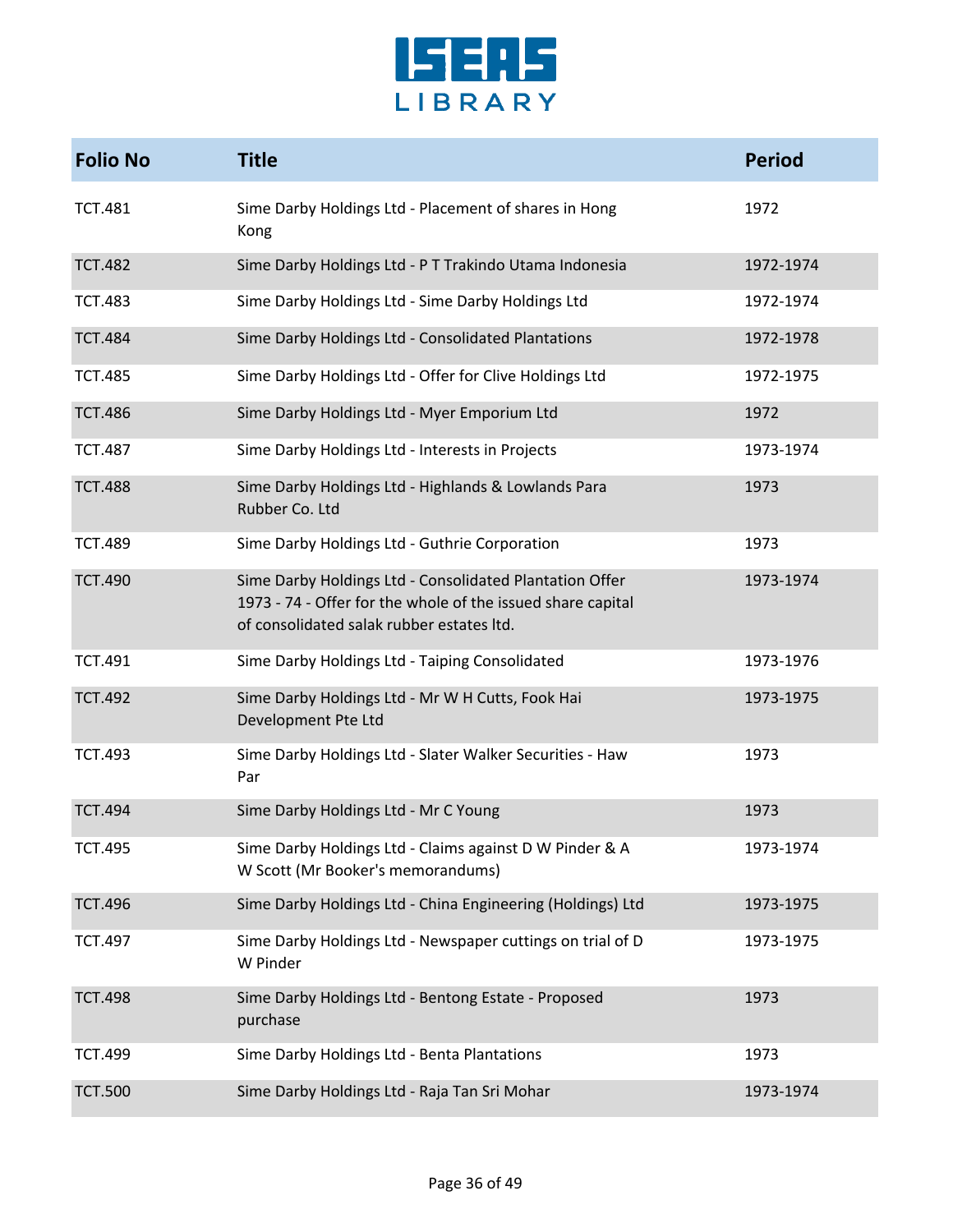

| <b>Folio No</b> | <b>Title</b>                                                                                                 | <b>Period</b> |
|-----------------|--------------------------------------------------------------------------------------------------------------|---------------|
| <b>TCT.501</b>  | Sime Darby Holdings Ltd - Kempas (M) Bhd                                                                     | 1973-1975     |
| <b>TCT.502</b>  | Sime Darby Holdings Ltd - Areas for Improvement in the<br>Group                                              | 1974          |
| <b>TCT.503</b>  | Sime Darby Holdings Ltd - Donations to Charitable<br>Organizations                                           | 1974-1975     |
| <b>TCT.504</b>  | Sime Darby Holdings Ltd - S D Proxies                                                                        | 1974          |
| <b>TCT.505</b>  | Sime Darby Holdings Ltd - Faure Fairclough                                                                   | 1974-1975     |
| <b>TCT.506</b>  | Sime Darby Holdings Ltd - Robert Bradford                                                                    | 1974          |
| <b>TCT.507</b>  | Sime Darby Holdings Ltd - Matters relating to General<br>Meetings & Secretarial Procedure for Board meetings | 1974          |
| <b>TCT.508</b>  | Sime Darby Holdings Ltd - Woodward & Dickerson Inc.                                                          | 1974          |
| <b>TCT.509</b>  | Sime Darby Holdings Ltd - Amoy Canning Corporation                                                           | 1974-1975     |
| <b>TCT.510</b>  | Sime Darby Holdings Ltd - Newspaper cuttings on trial of D<br>W Pinder                                       | 1974-1976     |
| <b>TCT.511</b>  | Sime Darby Holdings Ltd - Bedok Reclamation Project                                                          | 1974          |
| <b>TCT.512</b>  | Sime Darby Holdings Ltd - Eastern Produce (Holdings) Ltd                                                     | 1974-1975     |
| <b>TCT.513</b>  | Sime Darby Holdings Ltd - Orchard Towers                                                                     | 1974-1975     |
| <b>TCT.514</b>  | Sime Darby Holdings Ltd - Tractors Malaysia Berhad                                                           | 1974-1976     |
| <b>TCT.515</b>  | Sime Darby Holdings Ltd - Agenda For The Policy Steering<br>& Resources Committee                            | 1974-1975     |
| <b>TCT.516</b>  | Sime Darby Holdings Ltd - Letters to Tengku Razaleigh                                                        | 1974-1976     |
| <b>TCT.517</b>  | Sime Darby Holdings Ltd - S D's interest in Hong Kong                                                        | 1974          |
| <b>TCT.518</b>  | Sime Darby Holdings Ltd - New Court Ltd / New Court<br><b>Merchant Bankers Ltd</b>                           | 1975          |
| <b>TCT.519</b>  | Sime Darby Holdings Ltd - London office                                                                      | 1975          |
| <b>TCT.520</b>  | Sime Darby Holdings Ltd - Hall - Thermotank Ltd                                                              | 1975          |
| <b>TCT.521</b>  | Sime Darby Holdings Ltd - Kwang Joo Seng (M) Pte Ltd                                                         | 1975          |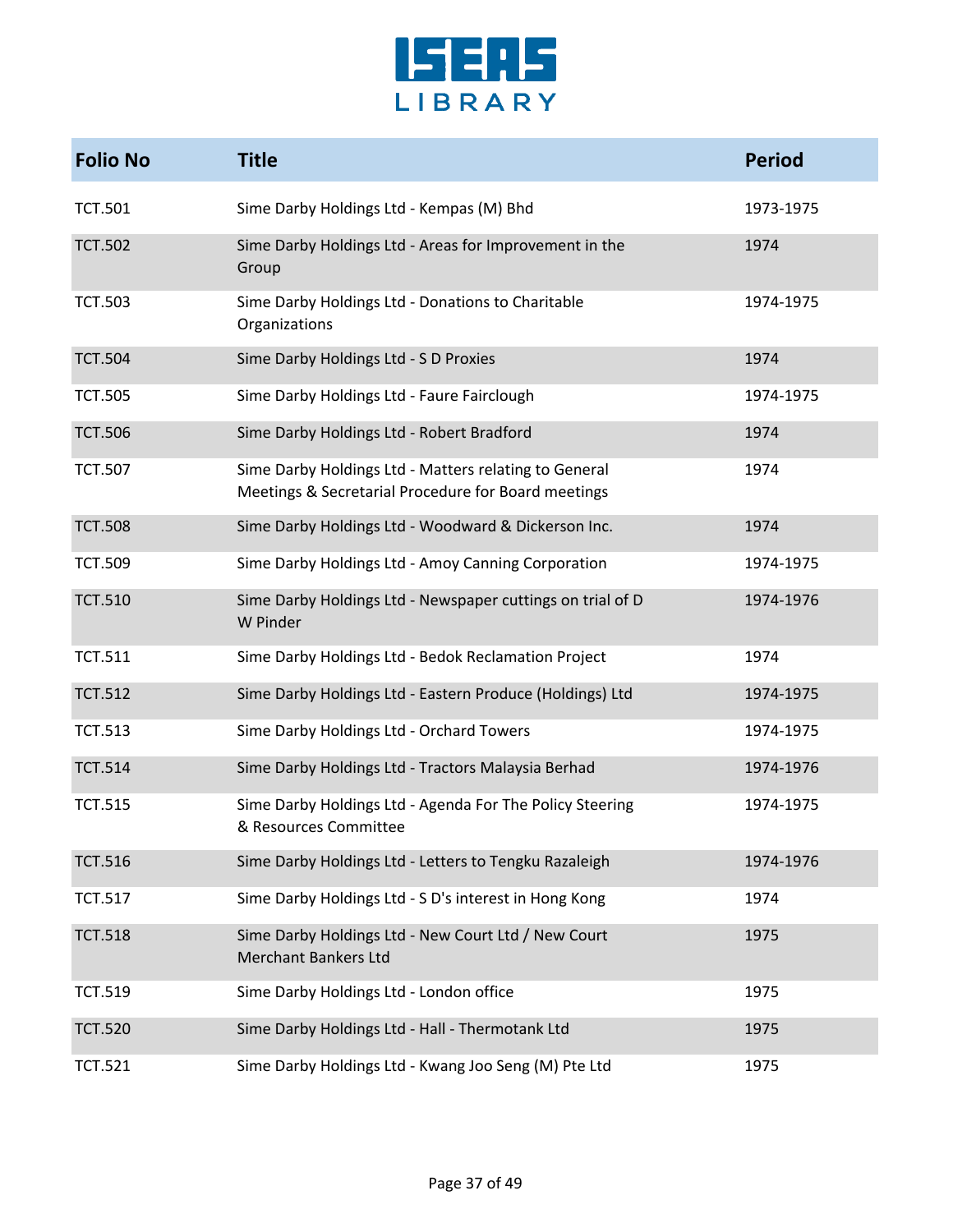

| <b>Folio No</b> | <b>Title</b>                                                                                                            | <b>Period</b> |
|-----------------|-------------------------------------------------------------------------------------------------------------------------|---------------|
| <b>TCT.522</b>  | Sime Darby Holdings Ltd - Re W.R.A. WYLLIE Joining the<br>above company (Hutchison International Ltd)                   | 1975          |
| <b>TCT.523</b>  | Sime Darby Holdings Ltd - Correspondence                                                                                | 1976-1981     |
| <b>TCT.524</b>  | Sime Darby Holdings Ltd - 1976 AGM papers                                                                               | 1976          |
| <b>TCT.525</b>  | <b>Banishment Ordinance</b>                                                                                             | 1948-1953     |
| <b>TCT.526</b>  | Correspondence : Local Banks                                                                                            | 1960-1977     |
| <b>TCT.527</b>  | TCT's statement, Re : Finance Company - purchase of land<br>off Dunearn Road etc. Also Mr Lim Chong Hock's<br>Statement | 1963-1965     |
| <b>TCT.528</b>  | McAlister & Co Ltd                                                                                                      | 1963-1970     |
| <b>TCT.529</b>  | The Finance Co Ltd - Tax Appeal Re : Sale of Dunearn Road<br>property                                                   | 1963-1967     |
| <b>TCT.530</b>  | TCT's Personal - Idris Hydraulic Tin Ltd                                                                                | 1966-1976     |
| <b>TCT.531</b>  | TCT's Personal - Particulars of share held by directors :<br>Raffles Hotel Ltd                                          | 1966          |
| <b>TCT.532</b>  | The Singapore Traction Co (1964) Ltd                                                                                    | 1966-1967     |
| <b>TCT.533</b>  | The Finance Co Ltd - Papers in Mr Tan Chin Tuan's folder<br>for Court hearing of tax appeal                             | 1969          |
| <b>TCT.534</b>  | Personal Part - General File                                                                                            | 1969-1977     |
| <b>TCT.535</b>  | Reports, etc. on Mr Tan Keng Siong                                                                                      | 1970-1971     |
| <b>TCT.536</b>  | S.B.E.U Negotiations                                                                                                    | 1970-1972     |
| <b>TCT.537</b>  | TCT's Personal - Particulars of share held by directors : The<br><b>Bankers' Trust</b>                                  | 1971          |
| <b>TCT.538</b>  | OCBC Centre (Pte) Ltd - Correspondence with Mr E.W.<br><b>Barker</b>                                                    | 1971-1977     |
| <b>TCT.539</b>  | TCT's Personal - Personal Particulars required by Sime<br>Darby Holdings                                                | 1972-1975     |
| <b>TCT.540</b>  | TCT's Personal - Particulars of share held by directors :<br><b>OCBC</b>                                                | 1972-1981     |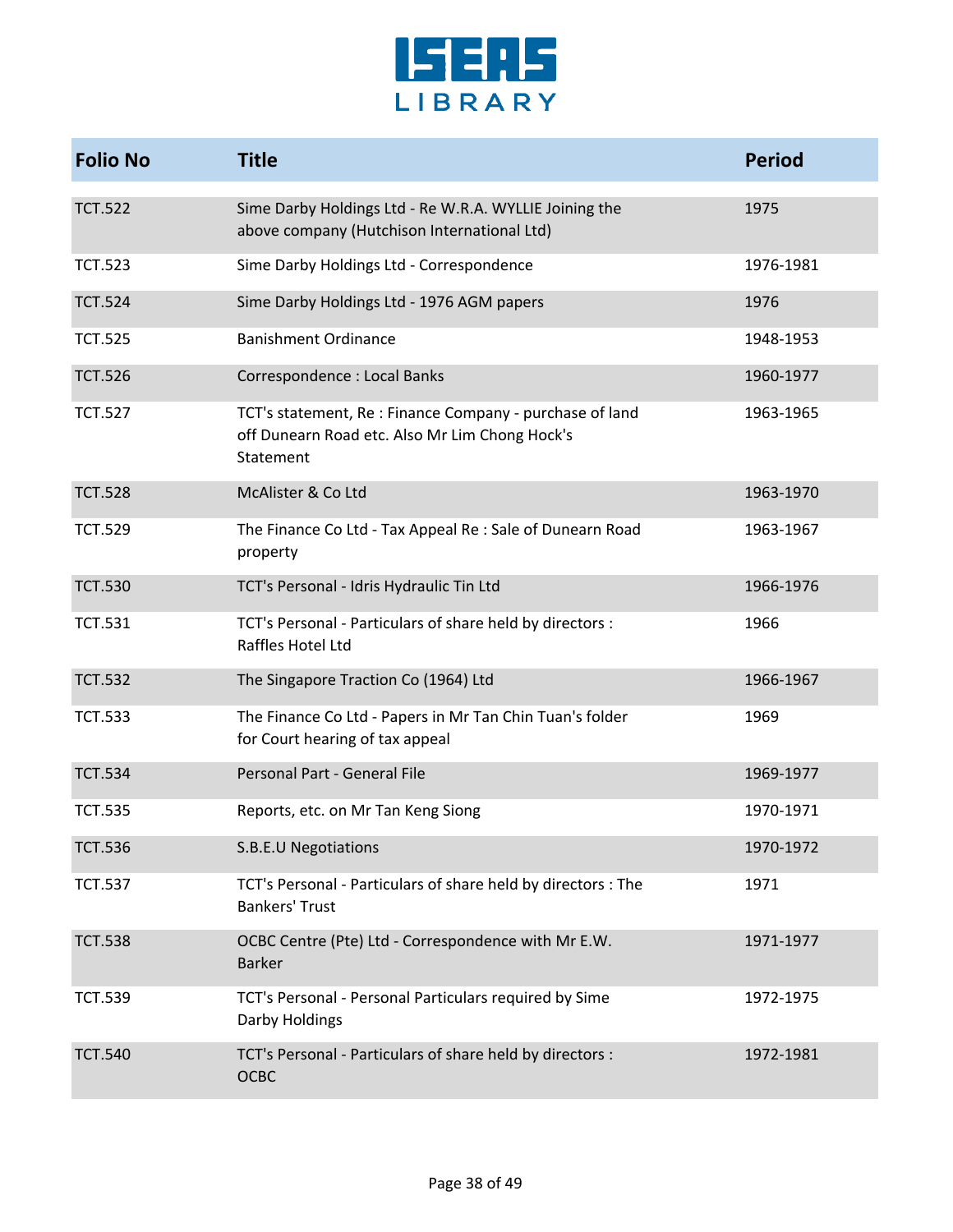

| <b>Folio No</b> | <b>Title</b>                                                                                           | <b>Period</b> |
|-----------------|--------------------------------------------------------------------------------------------------------|---------------|
| <b>TCT.541</b>  | TCT's Personal - Personal particulars required by Petailing<br>Tin Bhd                                 | 1973-1978     |
| <b>TCT.542</b>  | TCT's Personal - Particulars of share held by directors :<br><b>Building Society of Malaya</b>         | 1973          |
| <b>TCT.543</b>  | TCT's Personal - Particulars of share held by directors :<br>Robinson & Co Ltd                         | 1974-1976     |
| <b>TCT.544</b>  | Interview with Arun S. of Far Eastern Economic Review                                                  | 1976          |
| <b>TCT.545</b>  | Euromoney 1979                                                                                         | 1979          |
| <b>TCT.546</b>  | Malayan Credit - JC MPH                                                                                | 1979-1989     |
| <b>TCT.547</b>  | TCT's Personal - Particulars of share held by directors :<br><b>Overseas Assurance Corporation Ltd</b> | 1979          |
| <b>TCT.548</b>  | Times Pub - Demerger 1989                                                                              | 1980-1988     |
| <b>TCT.549</b>  | 1979 Bonus Conversion to Salary & Social Allowance                                                     | 1980-1982     |
| <b>TCT.550</b>  | <b>OCBC Board &amp; Exec. Committee Minutes</b>                                                        | 1981-1982     |
| <b>TCT.551</b>  | SIMBL : Singapore International Merchant Bankers Ltd                                                   | 1981-1988     |
| <b>TCT.552</b>  | <b>SPH Merger</b>                                                                                      | 1984-1990     |
| <b>TCT.553</b>  | Chemical Ind. (Far East Ltd)                                                                           | 1987          |
| <b>TCT.554</b>  | Mohd. Razali Bin Abdul Rahman                                                                          | 1987-1991     |
| <b>TCT.555</b>  | Goodwood Park Hotel Ltd                                                                                | 1987          |
| <b>TCT.556</b>  | Heineken: A Van der Werf                                                                               | 1988          |
| <b>TCT.557</b>  | 1) Notes on Meeting<br>2) Detailed listings: Tan Sri Abdul Aziz Taha                                   | 1988-1991     |
| <b>TCT.558</b>  | Cold Storage / Centrepoint                                                                             | 1988-1991     |
| <b>TCT.559</b>  | Goodwood Park Hotel                                                                                    | 1990          |
| <b>TCT.560</b>  | Peter Scanlon - AFP Group PLC                                                                          | 1990          |
| <b>TCT.561</b>  | The Peranakan Assoc                                                                                    | 1990-1991     |
| <b>TCT.562</b>  | Robert Jones Investments Ltd                                                                           | 1992-1993     |
| <b>TCT.563</b>  | Chemical Ind. (Far East Ltd) - AGM                                                                     | 1993          |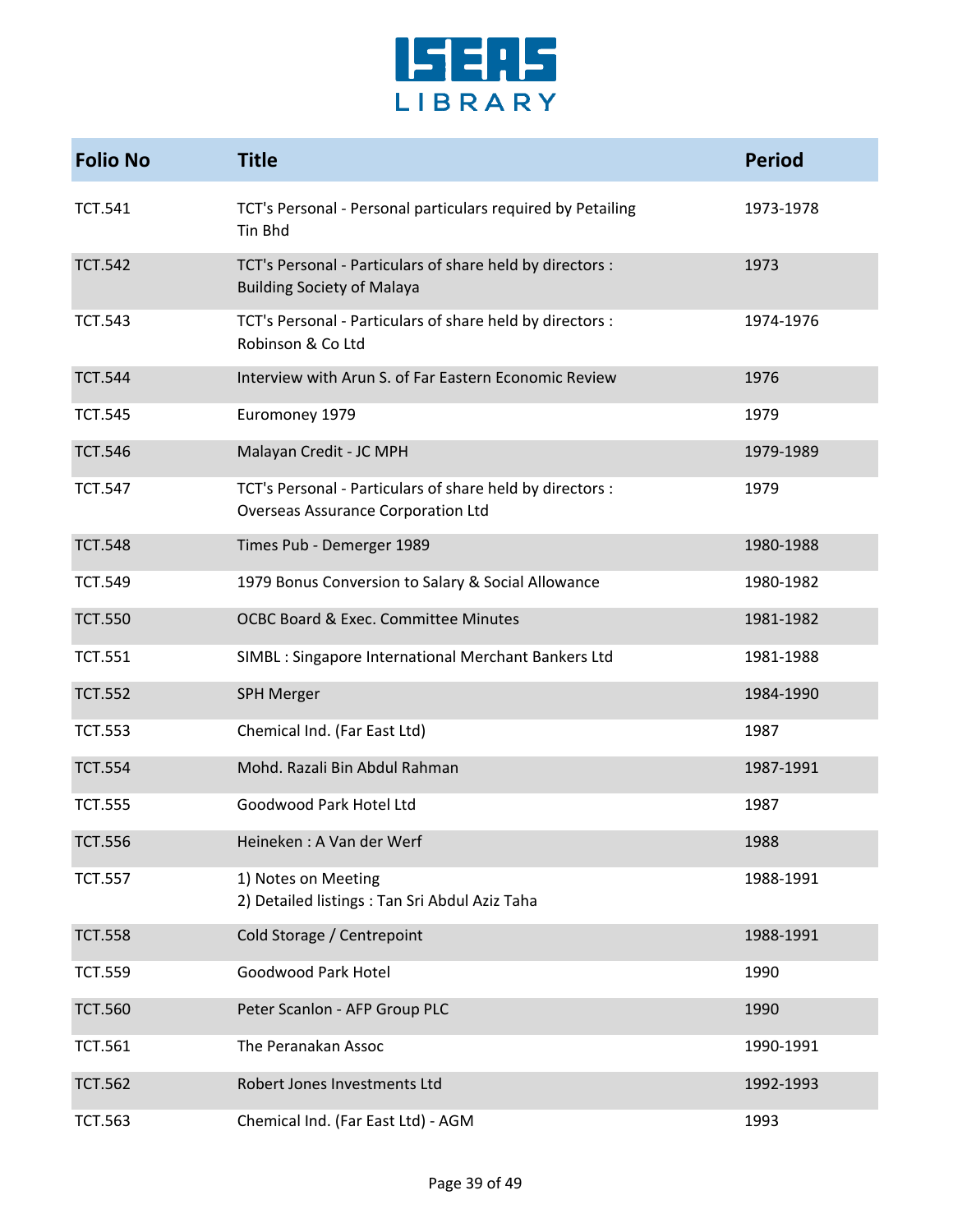

| <b>Folio No</b> | <b>Title</b>                                                                                | <b>Period</b> |
|-----------------|---------------------------------------------------------------------------------------------|---------------|
| <b>TCT.564</b>  | N. Ip: UIC/Singland                                                                         | 1993          |
| <b>TCT.565</b>  | Adsteam & David Jones Ltd                                                                   | 1994          |
| <b>TCT.566</b>  | Barker's Libel Suit                                                                         | 1994          |
| <b>TCT.567</b>  | Notes by Ms T.C. Chu                                                                        | 1994          |
| <b>TCT.568</b>  | Properties - Kampong Bugis                                                                  | 1937-1958     |
| <b>TCT.569</b>  | Properties - Newton Road - ETC Property - Court Case                                        | 1939-1964     |
| <b>TCT.570</b>  | Properties - Newton Road - Land at Newton Road                                              | 1952-1964     |
| <b>TCT.571</b>  | Properties - Cheng Siong Avenue                                                             | 1940-1963     |
| <b>TCT.572</b>  | Government acquisition of land at Jurong Lot 10 Mukim<br>VIII                               | 1948-1967     |
| <b>TCT.573</b>  | Properties - Kambau Estate                                                                  | 1950-1962     |
| <b>TCT.574</b>  | Properties - Bajau                                                                          | 1950-1954     |
| <b>TCT.575</b>  | Properties - General Files                                                                  | 1951-1966     |
| <b>TCT.576</b>  | Properties - Lorong Bengkok                                                                 | 1952-1955     |
| <b>TCT.577</b>  | Properties - Tanjong Rhu                                                                    | 1953-1956     |
| <b>TCT.578</b>  | UK/US Investments - Grindlays Holding                                                       | 1973-1983     |
| <b>TCT.579</b>  | UK/US Investments - Taylor Woodrow                                                          | 1983-1984     |
| <b>TCT.580</b>  | UK/US Investments - Lucas Industries                                                        | 1983-1984     |
| <b>TCT.581</b>  | Australia/New Zealand's Investments - Bond Corporation<br>(Mr Alan Bond newspaper cuttings) | 1980-1984     |
| <b>TCT.582</b>  | Australia/New Zealand's Investments - The Broken Hill<br>Proprietary Co Ltd                 | 1983-1986     |
| <b>TCT.583</b>  | Australia/New Zealand's Investments - Bell Group / Bell<br>Resources                        | 1983-1987     |
| <b>TCT.584</b>  | Australia/New Zealand's Investments - North Broken Hill<br>Holding Ltd vs Industries Ltd    | 1984-1986     |
| <b>TCT.585</b>  | Australia/New Zealand's Investments - Takeover Strategy                                     | 1985          |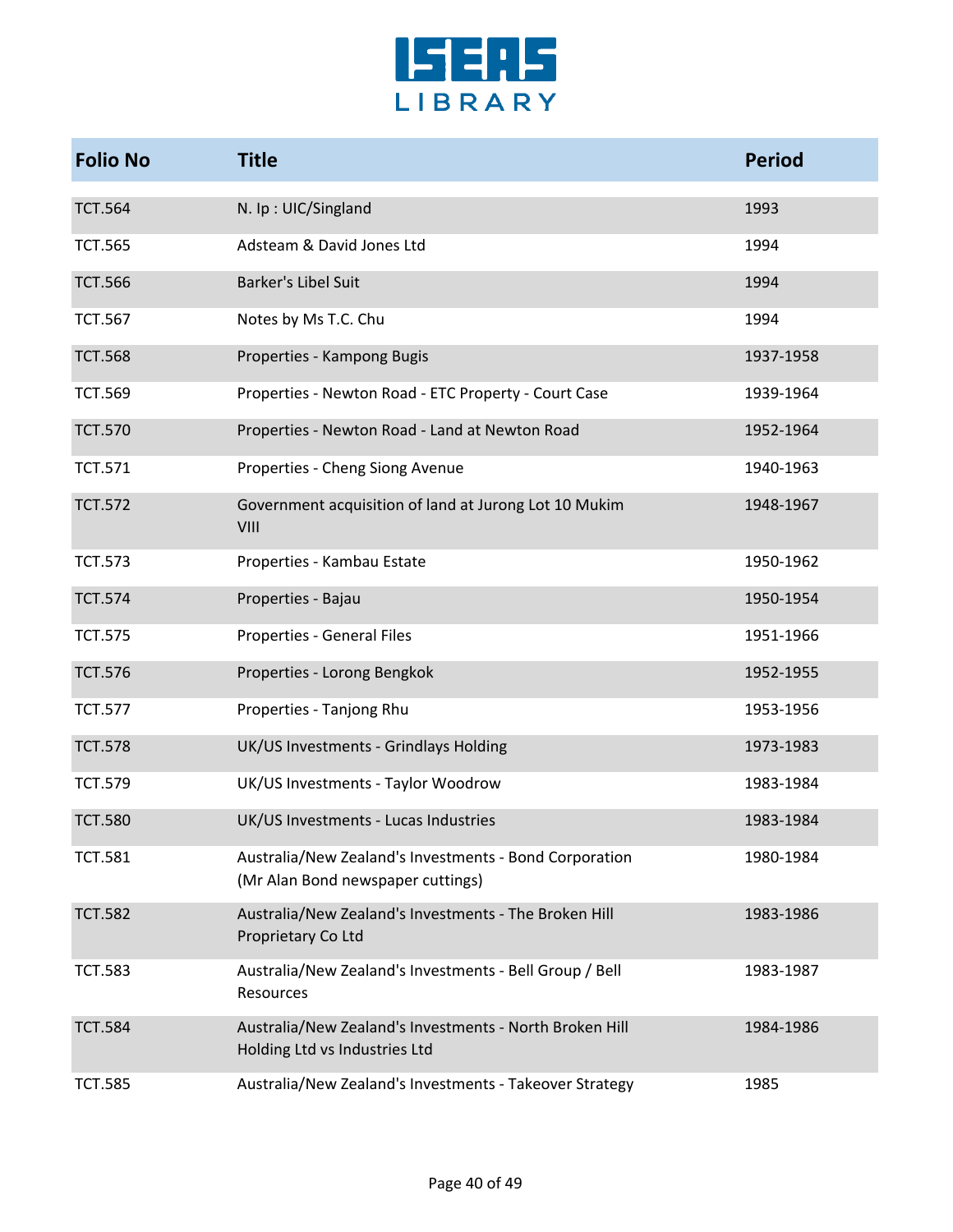

| <b>Folio No</b> | <b>Title</b>                                                                                                                                           | <b>Period</b> |
|-----------------|--------------------------------------------------------------------------------------------------------------------------------------------------------|---------------|
| <b>TCT.586</b>  | Australia/New Zealand's Investments - BHP / Bell / Elders                                                                                              | 1986-1987     |
| <b>TCT.587</b>  | Australia/New Zealand's Investments - Australian<br><b>Consolidated Minerals</b>                                                                       | 1987          |
| <b>TCT.588</b>  | Australia/New Zealand's Investments - Ashton Mining Ltd                                                                                                | 1987          |
| <b>TCT.589</b>  | Racehorse - British Paragon                                                                                                                            | 1953-1955     |
| <b>TCT.590</b>  | Racehorse - Khor Mousa                                                                                                                                 | 1953-1957     |
| <b>TCT.591</b>  | Racehorse - Khor Mousa                                                                                                                                 | 1954-1956     |
| <b>TCT.592</b>  | Racehorse - Flying Princess                                                                                                                            | 1954-1958     |
| <b>TCT.593</b>  | Racehorse - Happy Melody                                                                                                                               | 1959-1961     |
| <b>TCT.594</b>  | Racehorse - Turf Clubs                                                                                                                                 | 1961-1968     |
| <b>TCT.595</b>  | Racehorse - True Friendship                                                                                                                            | 1967-1969     |
| <b>TCT.596</b>  | Racehorse - Happy Melody II                                                                                                                            | 1968-1974     |
| <b>TCT.597</b>  | Racehorse - Tien Kow                                                                                                                                   | 1968-1971     |
| <b>TCT.598</b>  | Racehorse - Chai Kian                                                                                                                                  | 1968-1971     |
| <b>TCT.599</b>  | Racehorse - Setia Kawan                                                                                                                                | 1969-1973     |
| <b>TCT.600</b>  | Racehorse - Happy Melody III                                                                                                                           | 1974-1977     |
| <b>TCT.601</b>  | Racehorse - The Choon Beng's correspondence                                                                                                            | 1977-1982     |
| <b>TCT.602</b>  | Racehorse<br>- Special Committee Meeting in Singapore<br>- Retirement of Handicapper, Mr Chan Tin Weng<br>- The disqualification of Trainer, Luke Kang | 1980          |
| <b>TCT.603</b>  | Racehorse - Happy Melody IV                                                                                                                            | 1980-1983     |
| <b>TCT.604</b>  | Racehorse - True Friend                                                                                                                                | 1981-1985     |
| <b>TCT.605</b>  | Racehorse - Correspondence with Dato Lee Kok Chee                                                                                                      | 1982-1983     |
| <b>TCT.606</b>  | Racehorse - True Hearted                                                                                                                               | 1986-1988     |
| <b>TCT.607</b>  | Racehorse - Notes of discussion with Mr Quek Chee Hoon                                                                                                 | 1988          |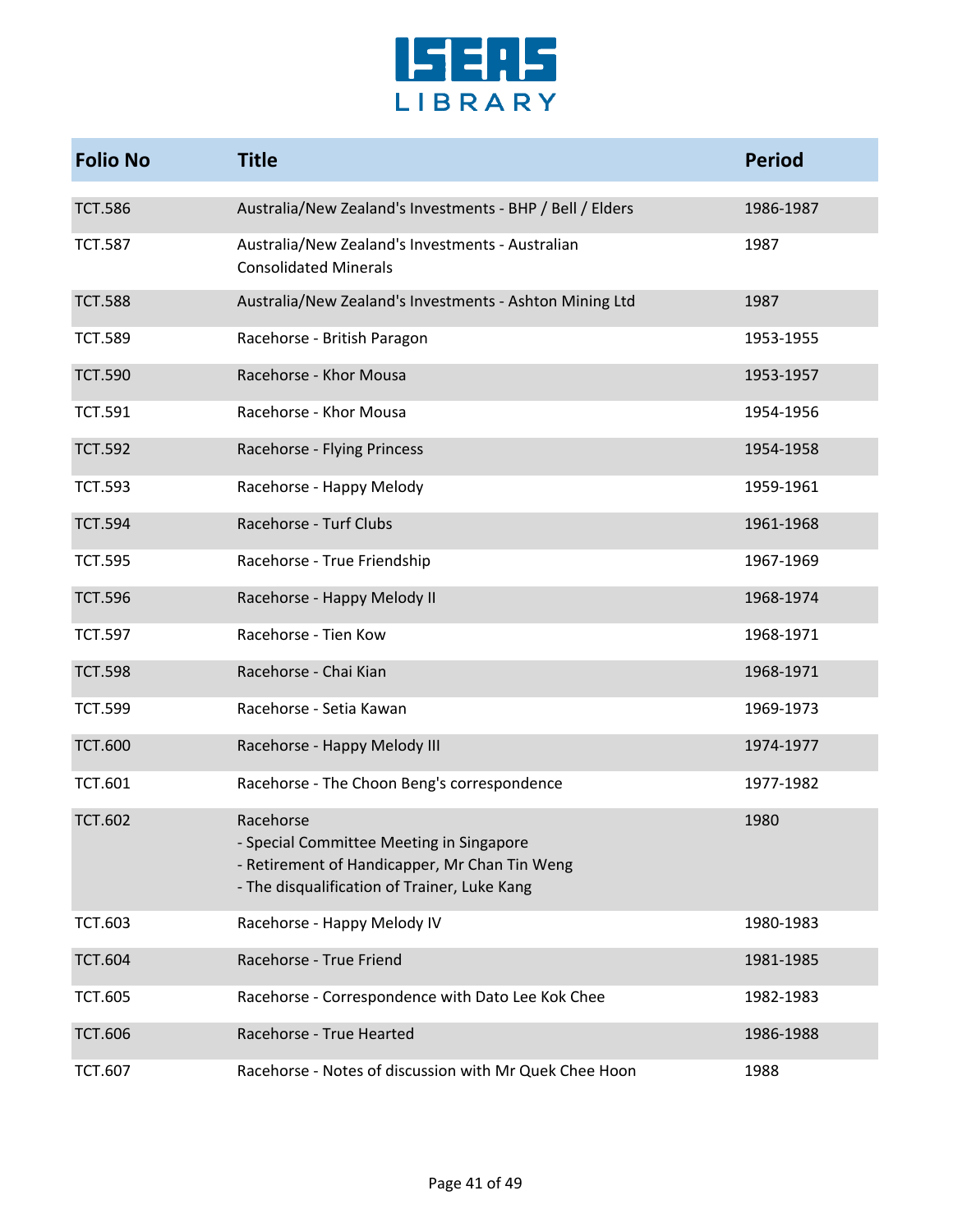

| <b>Folio No</b> | <b>Title</b>                                                                                                                                                                                                                                                                                                                                                                                                                                                        | <b>Period</b> |
|-----------------|---------------------------------------------------------------------------------------------------------------------------------------------------------------------------------------------------------------------------------------------------------------------------------------------------------------------------------------------------------------------------------------------------------------------------------------------------------------------|---------------|
| <b>TCT.608</b>  | Racehorse - Tuneful Melody                                                                                                                                                                                                                                                                                                                                                                                                                                          | 1988-1995     |
| <b>TCT.609</b>  | Racehorse - Happy Melody V                                                                                                                                                                                                                                                                                                                                                                                                                                          | 1992-1993     |
| <b>TCT.610</b>  | Malayan Racing Association - Major Swannell's Report on<br>Handicapping                                                                                                                                                                                                                                                                                                                                                                                             | 1983          |
| <b>TCT.611</b>  | Turf Club papers brought back from Cairnhill/Grange Court<br>to UE Square on 7 June 2002 - Turf Club Newsletter, rules,<br>etc.                                                                                                                                                                                                                                                                                                                                     | Undated       |
| <b>TCT.612</b>  | Turf Club papers brought back from Cairnhill/Grange Court<br>to UE Square on 7 June 2002 - Horses Account                                                                                                                                                                                                                                                                                                                                                           | 1983-1991     |
| <b>TCT.613</b>  | Turf Club papers brought back from Cairnhill/Grange Court<br>to UE Square on 7 June 2002 - Chen's Stable - Racing<br>Accounts                                                                                                                                                                                                                                                                                                                                       | 1980-1993     |
| <b>TCT.614</b>  | Turf Club papers brought back from Cairnhill/Grange Court<br>to UE Square on 7 June 2002 - SG Turf Club - STC - EGM,<br>Letter to Dato Lee Kok Chee, Mr Lee Saik Ke, Tan Sri Dato<br>Seri V Jeyaratnam                                                                                                                                                                                                                                                              | 1985-1993     |
| <b>TCT.615</b>  | Turf Club papers brought back from Cairnhill/Grange Court<br>to UE Square on 7 June 2002 - SG Turf Club - EGM<br>8.1.1986<br>- List of Ordinary Members (whose subscriptions are<br>paid by Shaw Organisation) who attended the EGM.<br>- List of Ordinary Members who attended the EGMS<br>& AGM<br>- Lists of STC Upcountry Ordinary Members who gave<br>their proxies to TSTCT<br>- List of Ordinary Members (classified by race) who<br>attended the EGMS & AGM | 1985-1986     |
| <b>TCT.616</b>  | Turf Club papers brought back from Cairnhill/Grange Court<br>to UE Square on 7 June 2002 - Puan Sri Helene Tan                                                                                                                                                                                                                                                                                                                                                      | 1986-1994     |
| <b>TCT.617</b>  | Turf Club papers brought back from Cairnhill/Grange Court<br>to UE Square on 7 June 2002 - SG Turf Club / Bukit Turf<br>Club - Honorary Membership                                                                                                                                                                                                                                                                                                                  | 1987-1992     |
| <b>TCT.618</b>  | Turf Club papers brought back from Cairnhill/Grange Court<br>to UE Square on 7 June 2002 - Appointment of Tan Sri TCT<br>as Chairman of Bukit Turf Club                                                                                                                                                                                                                                                                                                             | 1988-1992     |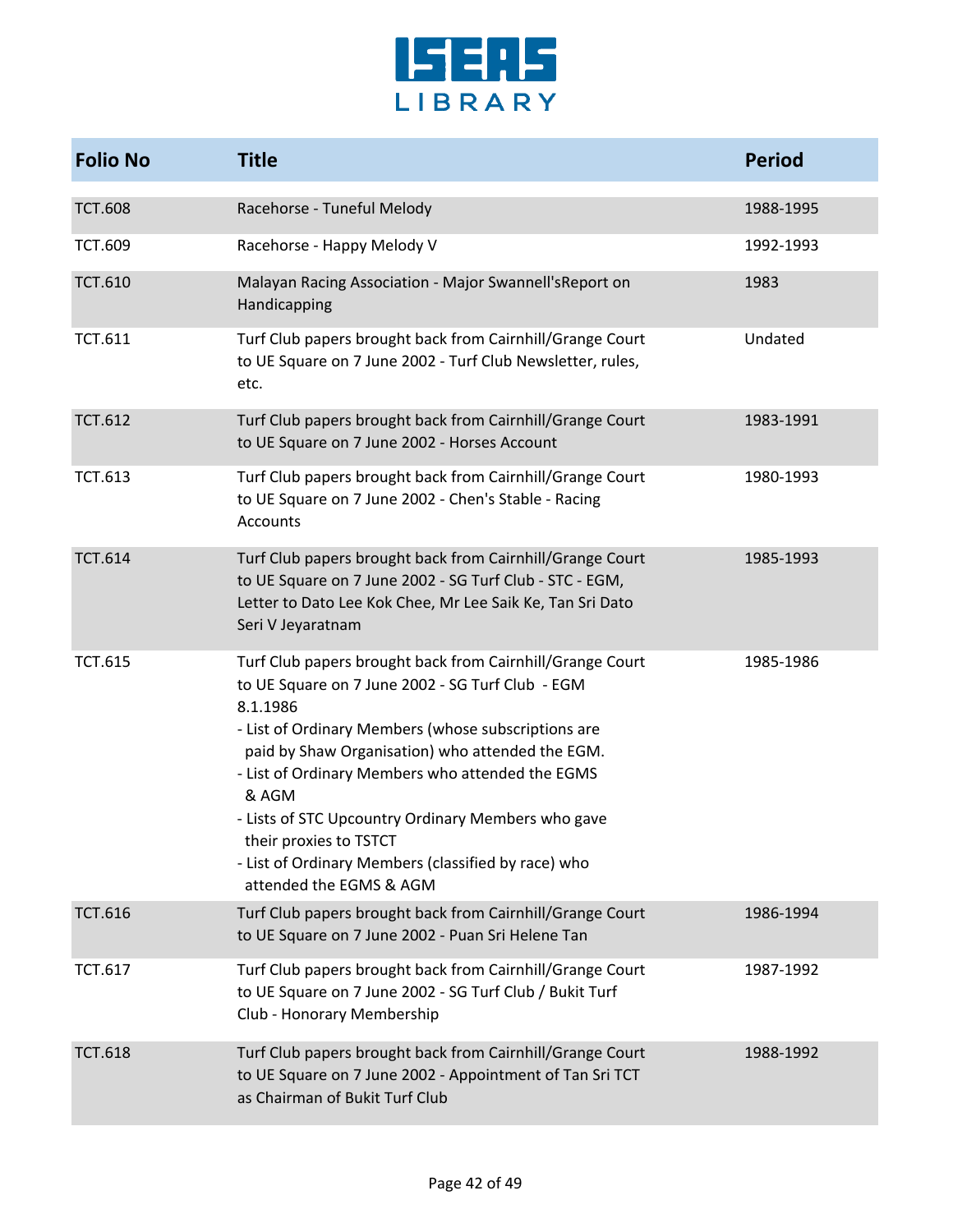

| <b>Folio No</b> | <b>Title</b>                                                                                                                                                    | <b>Period</b> |
|-----------------|-----------------------------------------------------------------------------------------------------------------------------------------------------------------|---------------|
| <b>TCT.619</b>  | Turf Club papers brought back from Cairnhill/Grange Court<br>to UE Square on 7 June 2002 - BTC Membership                                                       | 1988          |
| <b>TCT.620</b>  | Turf Club papers brought back from Cairnhill/Grange Court<br>to UE Square on 7 June 2002 - Singapore Totalisator Board<br>- Appointment as member of Tote Board | 1990-1993     |
| <b>TCT.621</b>  | Turf Club papers brought back from Cairnhill/Grange Court<br>to UE Square on 7 June 2002 - Sir Patrick Neill, QC                                                | 1991-1993     |
| <b>TCT.622</b>  | Turf Club papers brought back from Cairnhill/Grange Court<br>to UE Square on 7 June 2002 - Correspondences                                                      | 1999          |
| <b>TCT.623</b>  | Education - Extracts from ACS Old Boys Association                                                                                                              | 1939-1985     |
| <b>TCT.624</b>  | Education - Needham Research Institute - East Asia History<br>of Science Library - Dup File                                                                     | 1983-1985     |
| <b>TCT.625</b>  | Education - Needham Research Institute - East Asia History<br>of Science Library                                                                                | 1983          |
| <b>TCT.626</b>  | <b>Education - ACS Building Fund</b>                                                                                                                            | 1990-1993     |
| <b>TCT.627</b>  | Education - ACS / OBA                                                                                                                                           |               |
| <b>TCT.628</b>  | Tan Sai Siong's File - Estate of Yeo Kiat Neo                                                                                                                   | 1932-1941     |
| <b>TCT.629</b>  | Tan Sai Siong's File - Estate of Yeo Kiat Neo                                                                                                                   | 1938-1939     |
| <b>TCT.630</b>  | Tan Sai Siong's File - OCBC Commemorative Book                                                                                                                  | 1932-1972     |
| <b>TCT.631</b>  | Tan Sai Siong's File - Estate of Chan Say Peng                                                                                                                  | 1935-1939     |
| <b>TCT.632</b>  | Tan Sai Siong's File - Estate of Chan Say Peng                                                                                                                  | 1939-1940     |
| <b>TCT.633</b>  | Tan Sai Siong's File - Sir Kenneth O'Connor                                                                                                                     | 1939-1983     |
| <b>TCT.634</b>  | Tan Sai Siong's File - Mr Chan Teck Chye                                                                                                                        | 1950-1952     |
| <b>TCT.635</b>  | Tan Sai Siong's File - Mr Chan Teck Chye                                                                                                                        | 1950-1951     |
| <b>TCT.636</b>  | Tan Sai Siong's File - Mr Chan Teck Chye                                                                                                                        | 1952-1953     |
| <b>TCT.637</b>  | Tan Sai Siong's File - Biographies (General)                                                                                                                    | 1964-1983     |
| <b>TCT.638</b>  | Tan Sai Siong's File - CH. 17 OCBC - Tan Chin Tuan                                                                                                              | 1965-1973     |
| <b>TCT.639</b>  | Tan Sai Siong's File - Biography Papers - Oral History Unit &<br>Random notes for TCT's Biography                                                               | 1968-1983     |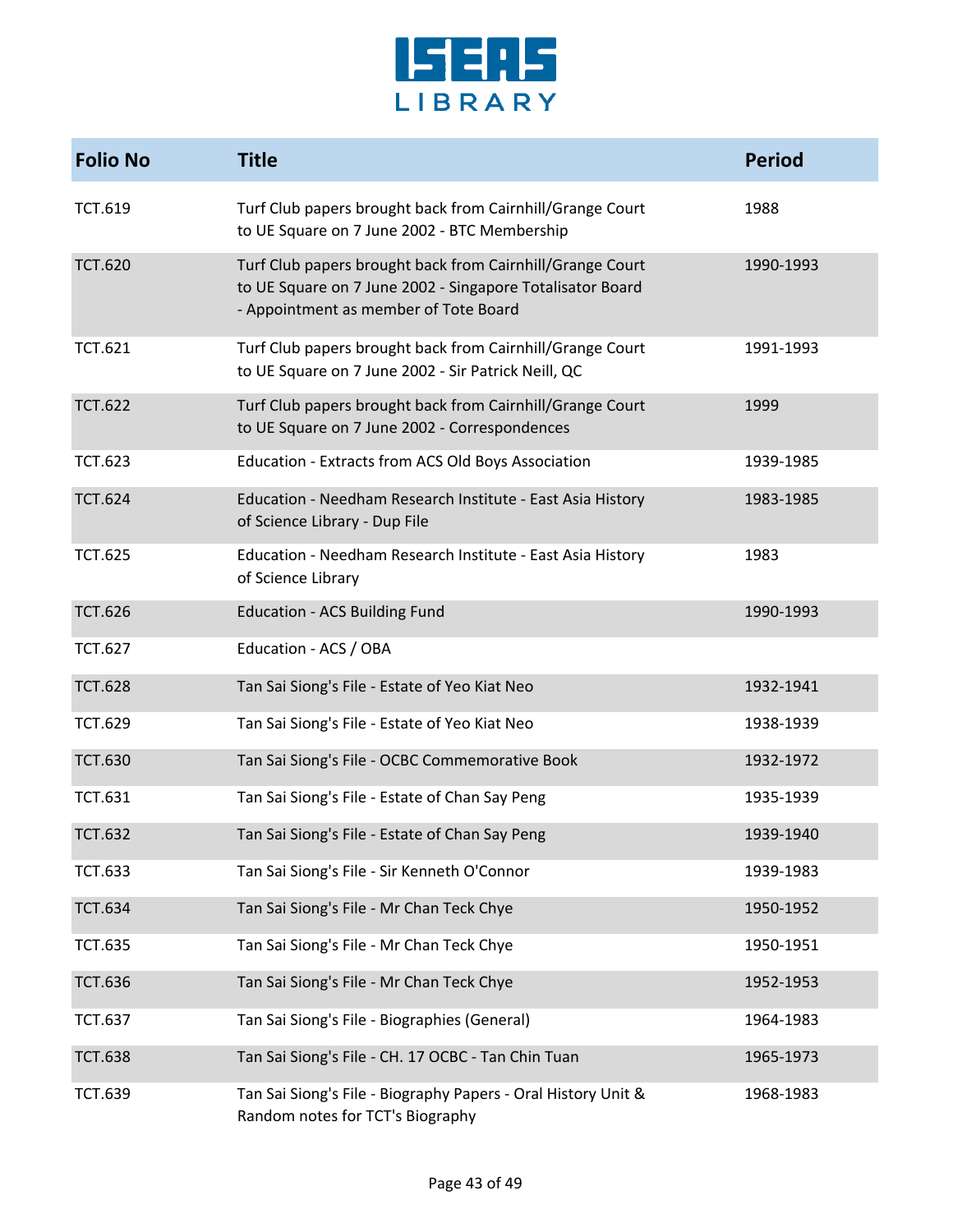

| <b>Folio No</b> | <b>Title</b>                                                                                                                             | <b>Period</b> |
|-----------------|------------------------------------------------------------------------------------------------------------------------------------------|---------------|
| <b>TCT.640</b>  | Tan Sai Siong's File - The OCBC Centre Story                                                                                             | 1972          |
| <b>TCT.641</b>  | Tan Sai Siong's File - Tour Papers                                                                                                       | 1972-1985     |
| <b>TCT.642</b>  | Tan Sai Siong's File - Newspaper cutting on OCBC 1973                                                                                    | 1973-1982     |
| <b>TCT.643</b>  | Tan Sai Siong's File - Notes on sticky notes for<br>correspondences as draft                                                             | 1983-1984     |
| <b>TCT.644</b>  | Tan Sai Siong's File - Correspondence from Tan Sai Siong to<br><b>TCT</b>                                                                | 1978-1983     |
| <b>TCT.645</b>  | Tan Sai Siong's File - Transcription of Drysdale / TCT<br>Interview                                                                      | 1978-1982     |
| <b>TCT.646</b>  | Tan Sai Siong's File - Articles on Tan Sri TCT                                                                                           | 1979-1982     |
| <b>TCT.647</b>  | Tan Sai Siong's File - TCT Story                                                                                                         | 1979          |
| <b>TCT.648</b>  | Tan Sai Siong's File - 2 Sets of Newspaper Cuttings (Photo<br>copies)                                                                    | 1979-1992     |
| <b>TCT.649</b>  | Tan Sai Siong's File - Euromoney - Request for Interview<br>with TCT                                                                     | 1980-1982     |
| <b>TCT.650</b>  | Tan Sai Siong's File - MUI, Central sugars, Pan<br>Malaysia Cement works & Pan Malaysia<br><b>Rubber Industries</b>                      | 1981-1984     |
| <b>TCT.651</b>  | Tan Sai Siong's File - Press Cuttings - TCT                                                                                              | 1981-1985     |
| <b>TCT.652</b>  | Tan Sai Siong's File - Institutional Investor                                                                                            | 1982          |
| <b>TCT.653</b>  | Tan Sai Siong's File - Memo - Insight Magazine                                                                                           | 1982-1983     |
| <b>TCT.654</b>  | Tan Sai Siong's File - Request for Interview -<br>1) Far Eastern<br>2) Paris Match<br>3) Asian Banking<br>4) Far Eastern Economic Review | 1983          |
| <b>TCT.655</b>  | Tan Sai Siong's File - OCBC - Letters to TCT's Retirement as<br>Chairman of OCBC                                                         | 1983          |
| <b>TCT.656</b>  | Tan Sai Siong's File - F&N Centennial Messages                                                                                           | 1983          |
| <b>TCT.657</b>  | Tan Sai Siong's File - Fortune Article by Kraar                                                                                          | 1983          |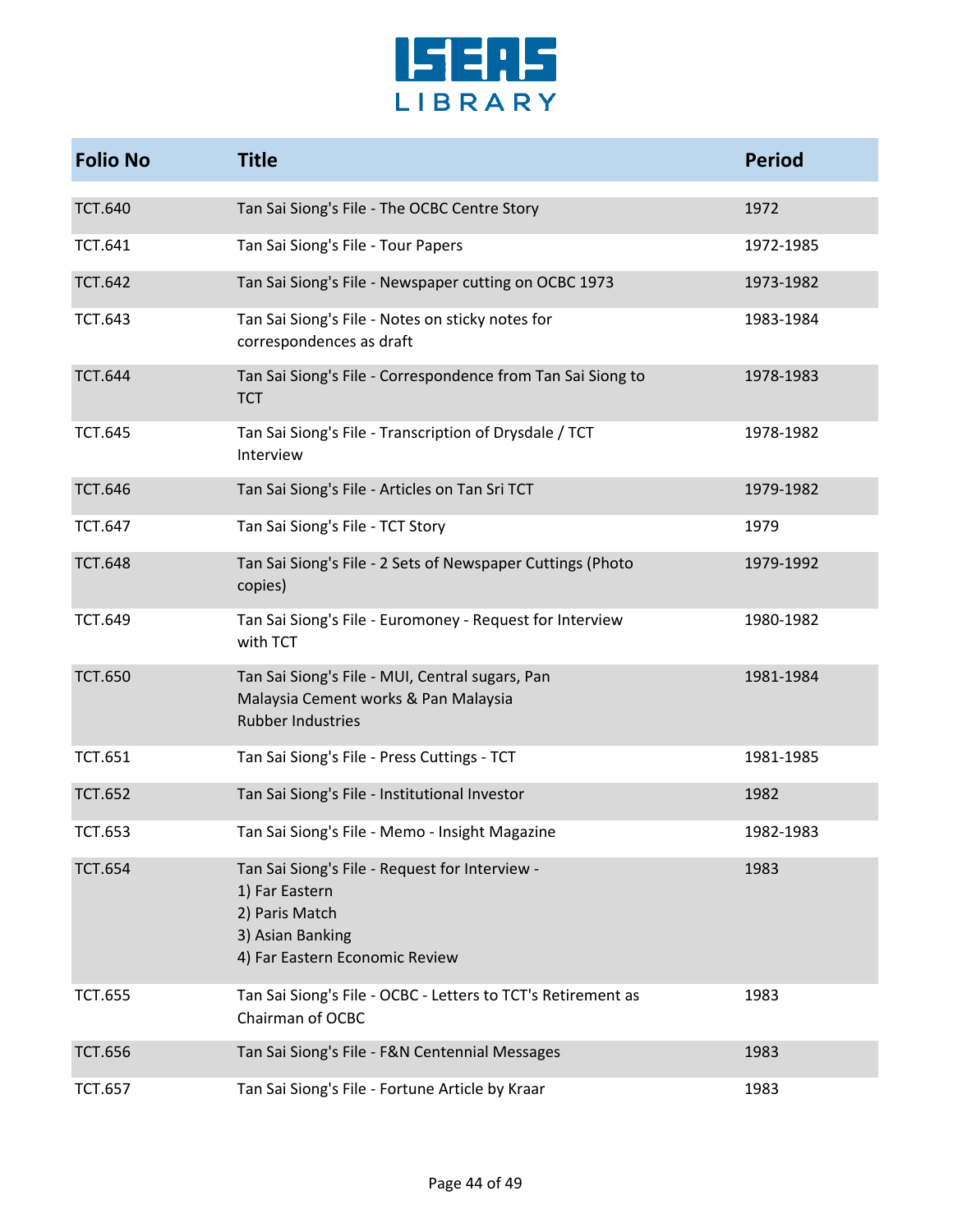

| <b>Folio No</b> | <b>Title</b>                                                                                                                                                                                                                                                                                                                                                                                                                                                                                          | <b>Period</b> |
|-----------------|-------------------------------------------------------------------------------------------------------------------------------------------------------------------------------------------------------------------------------------------------------------------------------------------------------------------------------------------------------------------------------------------------------------------------------------------------------------------------------------------------------|---------------|
| <b>TCT.658</b>  | Tan Sai Siong's File - Tan Sai Siong's Masterfile                                                                                                                                                                                                                                                                                                                                                                                                                                                     | 1985-1986     |
| <b>TCT.659</b>  | Tan Sai Siong's File - The Early Years                                                                                                                                                                                                                                                                                                                                                                                                                                                                | Undated       |
| <b>TCT.660</b>  | Tan Sai Siong's File - Solid as a Rock                                                                                                                                                                                                                                                                                                                                                                                                                                                                | Undated       |
| <b>TCT.661</b>  | Papers on OCBC 50th Anniversary - "Thank You" notes,<br>letters, cards                                                                                                                                                                                                                                                                                                                                                                                                                                | 1975          |
| <b>TCT.662</b>  | Papers on OCBC 50th Anniversary -Congratulatory<br><b>Messages</b>                                                                                                                                                                                                                                                                                                                                                                                                                                    | 1975          |
| <b>TCT.663</b>  | Papers on OCBC 50th Anniversary -<br>50th Anniversary Celebration Notes                                                                                                                                                                                                                                                                                                                                                                                                                               | 1980-1982     |
| <b>TCT.664</b>  | Papers on OCBC 50th Anniversary - Press Coverage -<br>1) "OCBC's Golden Formula" - New Nation<br>2) Invitation to customers and friends to Cocktail<br>Reception on Oct 30 1982 at OCBC Centre - Straits<br><b>Times</b><br>3) "Celebrating 50 years of calm and steady growth"<br>- Business Times<br>4) "A banker for all seasons" - Sunday Times<br>5) "Hundreds attend OCBC party" - Straits Times<br>6) "A Golden Thank You" - Straits Times<br>7) Euromoney article<br>8) Asian Finance article | 1982          |
| <b>TCT.665</b>  | Papers on OCBC 50th Anniversary - News articles,<br>correspondences etc.                                                                                                                                                                                                                                                                                                                                                                                                                              | 1982          |
| <b>TCT.666</b>  | Papers on OCBC 50th Anniversary - Correspondence with<br>Hon Sui Sen (Minister for Finance)                                                                                                                                                                                                                                                                                                                                                                                                           | 1982          |
| <b>TCT.667</b>  | Papers on OCBC 50th Anniversary -Message<br>1) Message from Mr Hon Sui Sen, The Minister for<br>Finance<br>2) Message from Tan Dri Tan Chin Tuan, Chairman,<br><b>OCBC Ltd</b>                                                                                                                                                                                                                                                                                                                        | 1982          |
| <b>TCT.668</b>  | Papers on OCBC 50th Anniversary - Speeches -<br>(i) reception in KL on 22.10.82<br>(ii) reception in SG on 30.10.82<br>(iii) Tea-party on 1.12.82 (Made by Lee Seng Wee)                                                                                                                                                                                                                                                                                                                              | 1982          |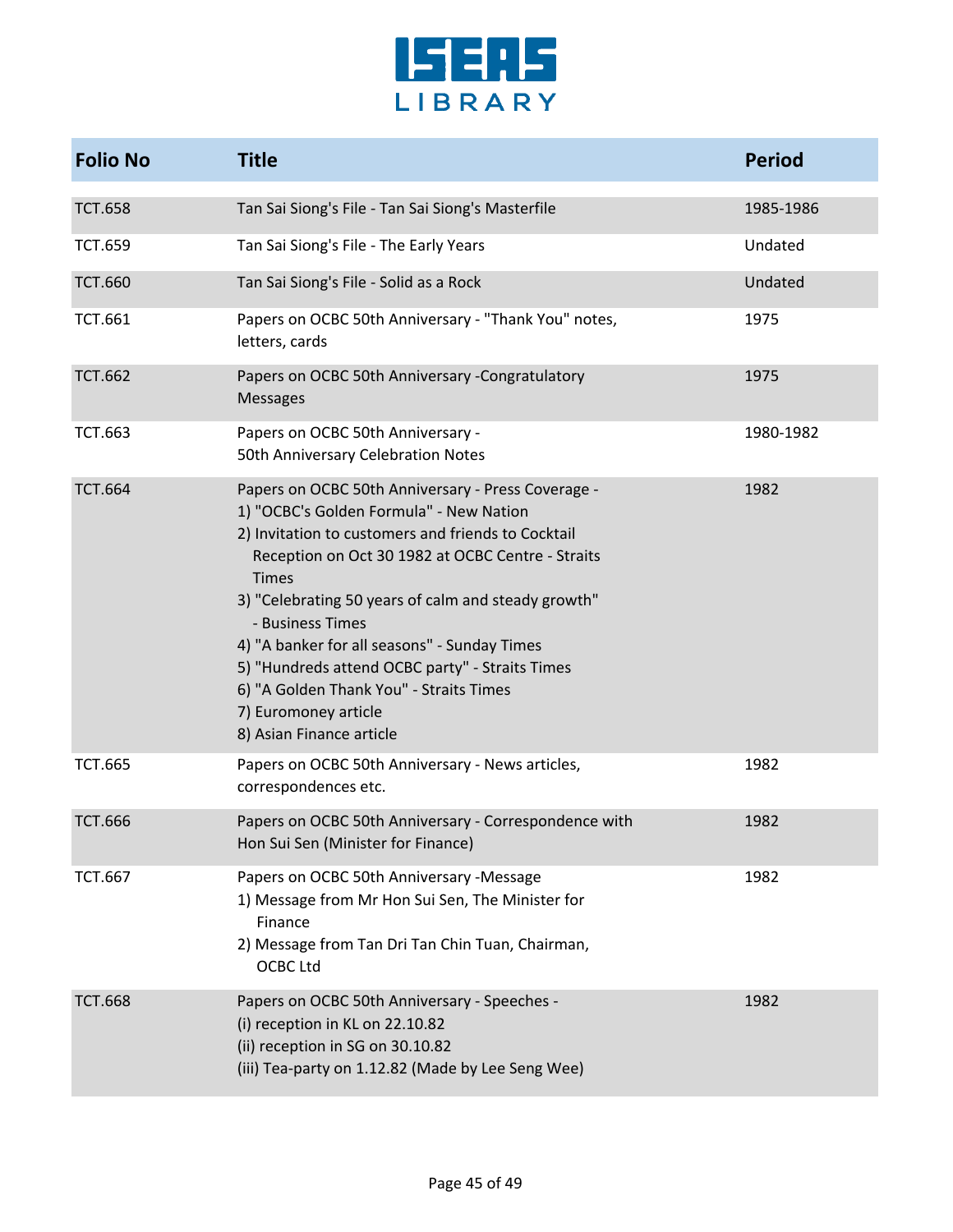

| <b>Folio No</b> | <b>Title</b>                                                                                                                | <b>Period</b> |
|-----------------|-----------------------------------------------------------------------------------------------------------------------------|---------------|
| <b>TCT.669</b>  | Papers on OCBC 50th Anniversary -<br>(i) Press advertisements<br>(ii) letters<br>(iii) telegrams & telexes<br>(iv) bouquets | 1982          |
| <b>TCT.670</b>  | Speech (in Chinese) by Tan Ean Kiam                                                                                         | 1941          |
| <b>TCT.671</b>  | Correspondences on Oversea-Chinese Association (India)                                                                      | 1943-1981     |
| <b>TCT.672</b>  | Correspondences between Malcolm MacDonald and TCT                                                                           | 1947-1976     |
| <b>TCT.673</b>  | Dr Yeoh Ghim Seng                                                                                                           | 1949-1953     |
| <b>TCT.674</b>  | Midland Bank Ltd - Letters of Introduction                                                                                  | 1950          |
| <b>TCT.675</b>  | Lee Seng Peng's Detention                                                                                                   | 1951          |
| <b>TCT.676</b>  | Correspondences between Sir Franklin Gimson and TCT -<br>Precedence of members of Legislative Council                       | 1952          |
| <b>TCT.677</b>  | Correspondences between Dr Tony Tan and TCT                                                                                 | 1969-1979     |
| <b>TCT.678</b>  | Notes of Discussion between TCT and Yong Pung How                                                                           | 1976-1979     |
| <b>TCT.679</b>  | Notes of Discussion between TCT and Yong Pung How                                                                           | 1978          |
| <b>TCT.680</b>  | Notes of Discussion between TCT and Yong Pung How                                                                           | 1979          |
| <b>TCT.681</b>  | Trustees for Royal Family of Johore, Abu Bakar bin Sultan<br>Ibrahim Tunku Aris Bendahara                                   | 1946-1947     |
| <b>TCT.682</b>  | Award of CBE by Buckingham Palace                                                                                           | 1950-1951     |
| <b>TCT.683</b>  | Correspondences with (a) Sultan Ismail on cockatoo; (b)<br>Lady Templar on cockatoo "Tsao-Nao"                              | 1953-1955     |
| <b>TCT.684</b>  | Correspondences on \$30 million loan to Federation of<br>Malaya                                                             | 1954          |
| <b>TCT.685</b>  | Elected a Fellow on the Institute of Bankers                                                                                | 1965          |
| <b>TCT.686</b>  | Case of Wong Lai Fatt                                                                                                       | 1972-1973     |
| <b>TCT.687</b>  | Gallop Road - Correspondence on French Embassy &<br>Residence                                                               | 1947-1991     |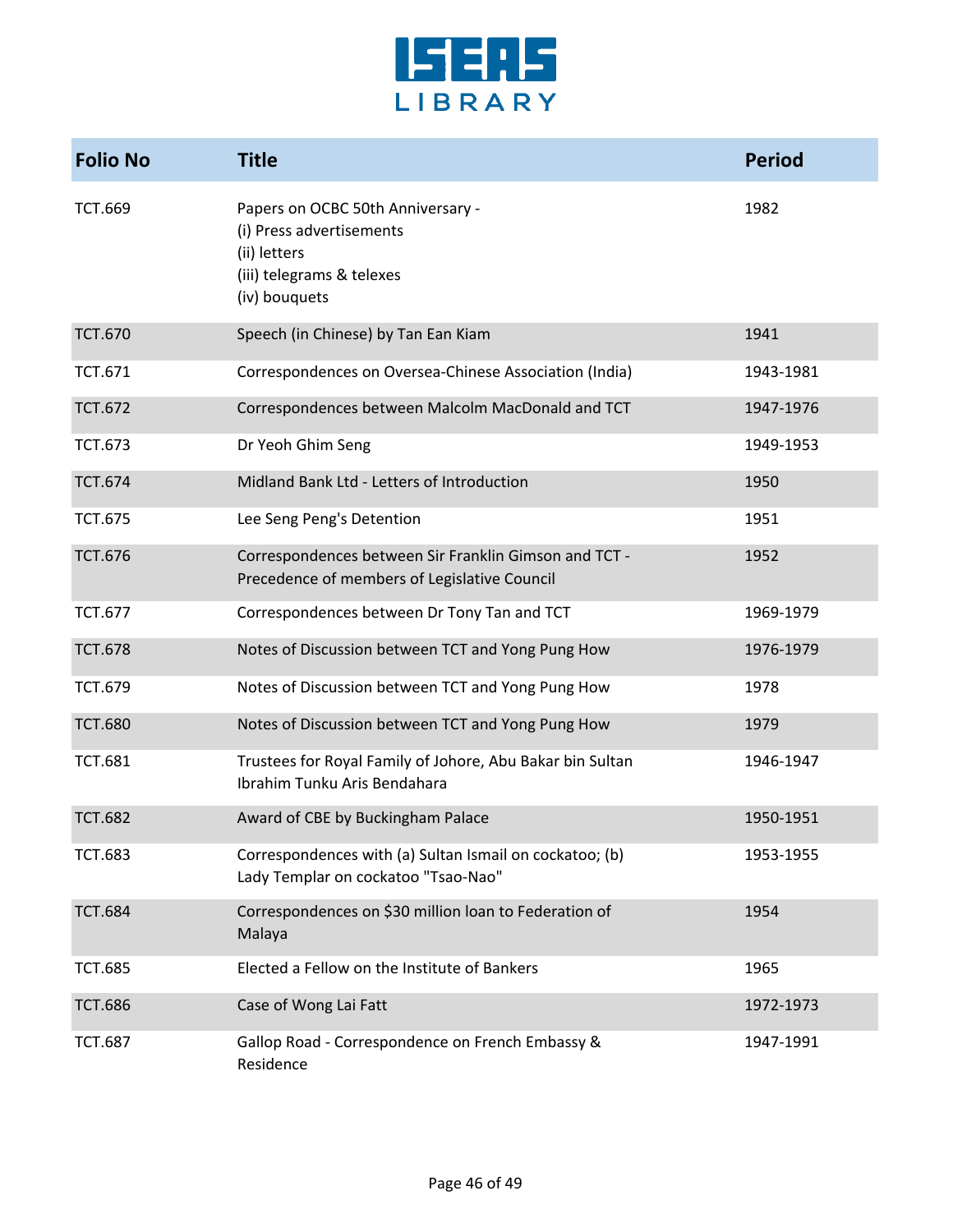

| <b>Folio No</b> | <b>Title</b>                                                                                                                                   | <b>Period</b> |
|-----------------|------------------------------------------------------------------------------------------------------------------------------------------------|---------------|
| <b>TCT.688</b>  | Gallop Road - 5 & 7 Gallop Road - Correspondence on<br>compulsory acquisition. STC acquisition of land at Gallop<br>Road                       | 1953-1992     |
| <b>TCT.689</b>  | Gallop Road - Straits Trading Company - Development                                                                                            | 1965-1992     |
| <b>TCT.690</b>  | Gallop Road - Straits Trading Company - Stateland                                                                                              | 1977-1990     |
| <b>TCT.691</b>  | Gallop Road - Proposed Development at Gallop Road -<br>Feasibility study                                                                       | 1988-1991     |
| <b>TCT.692</b>  | <b>Gallop Road - Survey</b>                                                                                                                    | 1990          |
| <b>TCT.693</b>  | Gallop Road - Lawyer's Correspondence Re - French<br>Embassy                                                                                   | 1964-1991     |
| <b>TCT.694</b>  | Gallop Road - 5 & 7 Gallop Road - Acquisition Appeal                                                                                           | 1969-1991     |
| <b>TCT.695</b>  | Gallop Road - For Meeting with Prime Minister The Hon<br>Mr Goh Chok Tong                                                                      | 1970-1991     |
| <b>TCT.696</b>  | Gallop Road - Proposed Condominium development at<br><b>Gallop Road</b>                                                                        | 1980-1983     |
| <b>TCT.697</b>  | Gallop Road - Proposed Condominium development at<br><b>Gallop Road</b>                                                                        | 1980-1983     |
| <b>TCT.698</b>  | Gallop Road - Jones Lang Wootton Study - Redevelopment<br>of Gallop Road                                                                       | 1984          |
| <b>TCT.699</b>  | Gallop Road - 19 Gallop Road                                                                                                                   | 1989-1990     |
| <b>TCT.700</b>  | Gallop Road - State Land - Bidding of tender<br>price/correspondence                                                                           | 1989-1990     |
| <b>TCT.701</b>  | Gallop Road - Statement to Shareholders & Stock of<br>exchange of Singapore                                                                    | 1990          |
| <b>TCT.702</b>  | Gallop Road - 5 & 7 Gallop Road - Memorandum of Claim<br>& Valuation report submitted by Allen & Gledhill to<br>collector at hearing on 2.8.91 | 1990-1991     |
| <b>TCT.703</b>  | Gallop Road - Discussion held on Aug 2, 1990 with French<br>Ambassador                                                                         | 1990          |
| <b>TCT.704</b>  | Gallop Road - For Meeting with Minister of Law                                                                                                 | 1990          |
| <b>TCT.705</b>  | Gallop Road - Notes of meetin with Collector                                                                                                   | 1990-1991     |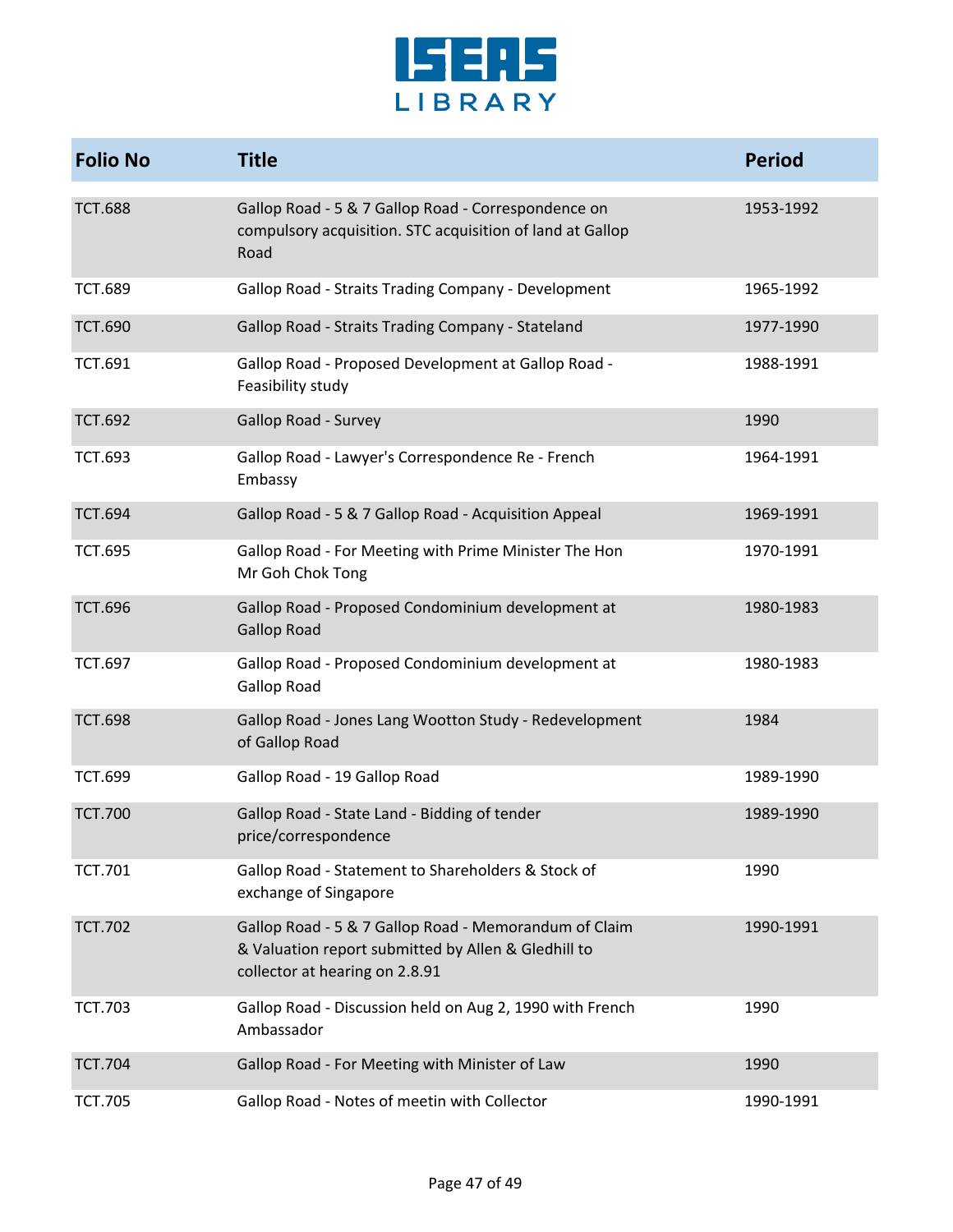

| <b>Folio No</b> | <b>Title</b>                                                                                                             | <b>Period</b> |
|-----------------|--------------------------------------------------------------------------------------------------------------------------|---------------|
| <b>TCT.706</b>  | Gallop Road - 5 & 7 Gallop Road - Correspondence on<br>compulsory acquisition. STC acquisition of land at Gallop<br>Road | 1990-1992     |
| <b>TCT.707</b>  | Gallop Road - Land Acquisition Gallop Road - Claims<br>Compensation                                                      | 1990-1992     |
| <b>TCT.708</b>  | Gallop Road - Redevelopment of Gallop Road                                                                               | 1990-1992     |
| <b>TCT.709</b>  | Gallop Road - Condominium Development                                                                                    | 1991          |
| <b>TCT.710</b>  | Gallop Road - Meeting on 5 Mar 1991, Mr RK Booker                                                                        | 1991          |
| <b>TCT.711</b>  | Gallop Road - 5 & 7 Gallop Road - Correspondence on<br>compulsory acquisition. STC acquisition of land at Gallop<br>Road | 1991-1992     |
| <b>TCT.712</b>  | Gallop Road - Meeting with Mr S. Dhanabalan                                                                              | 1991          |
| <b>TCT.713</b>  | Gallop Road - 17 Gallop Road                                                                                             | 1991          |
| <b>TCT.714</b>  | Memo and Articles of Association of Tecity Management<br>Pte Ltd, in corporated on the 19th day of December 1975         | 1975          |
| <b>TCT.715</b>  | Memo and Articles of Association of Batu Pahat Bank, Ltd,<br>registered on the 20th day of August 1919                   | 1919          |
| <b>TCT.716</b>  | Glenn Campbell 25th Anniversary of Hoover Institution,<br><b>Stanford University</b>                                     | 1984          |
| <b>TCT.717</b>  | A Proposal to Honor Tan Kah Kee                                                                                          | 1991          |
| <b>TCT.718</b>  | Proposed Scheme of arrangement between Singapore<br>Building Corporation Ltd and Holders of its Ordinary Stock           | 1986          |
| <b>TCT.719</b>  | Proposed Scheme of arrangement between Four Seas<br>Communications Bank Ltd and Holders of its Ordinary<br>Stock         | 1985          |
| <b>TCT.720</b>  | Valuation Report of Cable Road and Nathan Road,<br>Singapore 1024                                                        | 1987          |
| <b>TCT.721</b>  | Valuation Report of Straits Trading Building, 9 Battery<br>Road, Singapore 0104                                          | Undated       |
| <b>TCT.722</b>  | Valuation Report Nos 15,17 & 19 Gallop Road, Singapore<br>1025                                                           | 1987          |